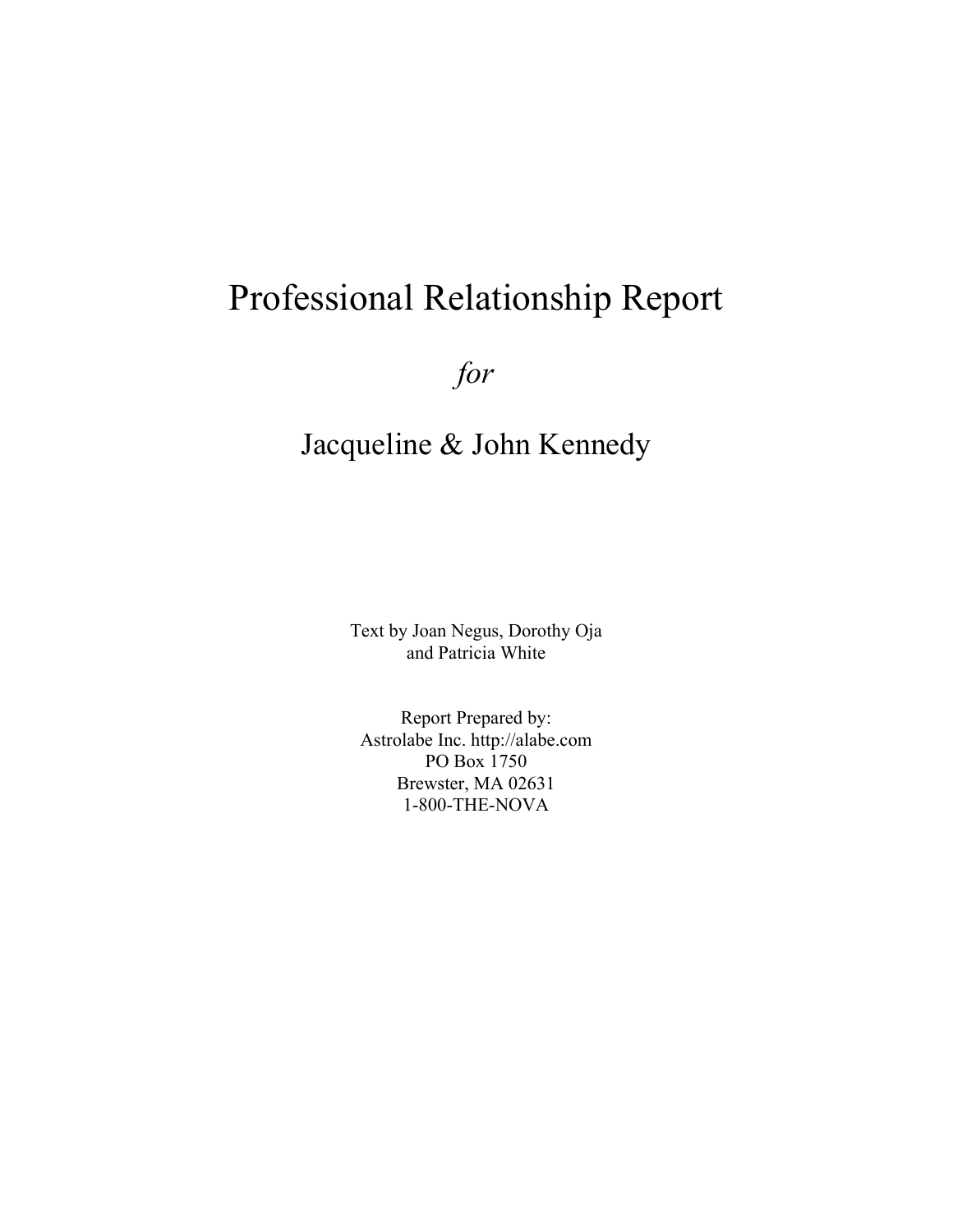Composite chart for Jacqueline & John Kennedy Washington, DC 40°N 53'03" 72°W 23'24"

Tropical Geocentric Placidus



| Symbols of the Planets and Signs                                                                                |                                                                                                                                      |                                                              |                                                                                                                           |                                                                                                                                                         |  |  |  |  |  |  |  |
|-----------------------------------------------------------------------------------------------------------------|--------------------------------------------------------------------------------------------------------------------------------------|--------------------------------------------------------------|---------------------------------------------------------------------------------------------------------------------------|---------------------------------------------------------------------------------------------------------------------------------------------------------|--|--|--|--|--|--|--|
| $\odot$ = Sun<br>$D = Moon$<br>$\frac{3}{4}$ = Mercury<br>$\varphi$ = Venus<br>$\sigma$ = Mars<br>$4 = Jupiter$ | $\bar{b}$ = Saturn<br>$\mathcal{H}$ = Uranus<br>$\Psi$ = Neptune<br>$\frac{6}{7}$ = Pluto<br>$\Omega = N$ . Node<br>$AS$ = Ascendant | $M_c = Midheaven$<br>$\otimes$ = Fortuna<br>$R =$ Retrograde | $T = \text{Aries}$<br>$\delta$ = Taurus<br>$\mathbb{I} =$ Gemini<br>$\odot$ = Cancer<br>$Q = Leo$<br>$\mathbb{M}$ = Virgo | $\triangle$ = Libra<br>$\mathbb{m}$ = Scorpio<br>$\chi$ <sup>-</sup> = Sagittarius<br>$\mathbb{P}$ = Capricorn<br>$\approx$ = Aquarius<br>$H = P$ isces |  |  |  |  |  |  |  |

Astrolabe Software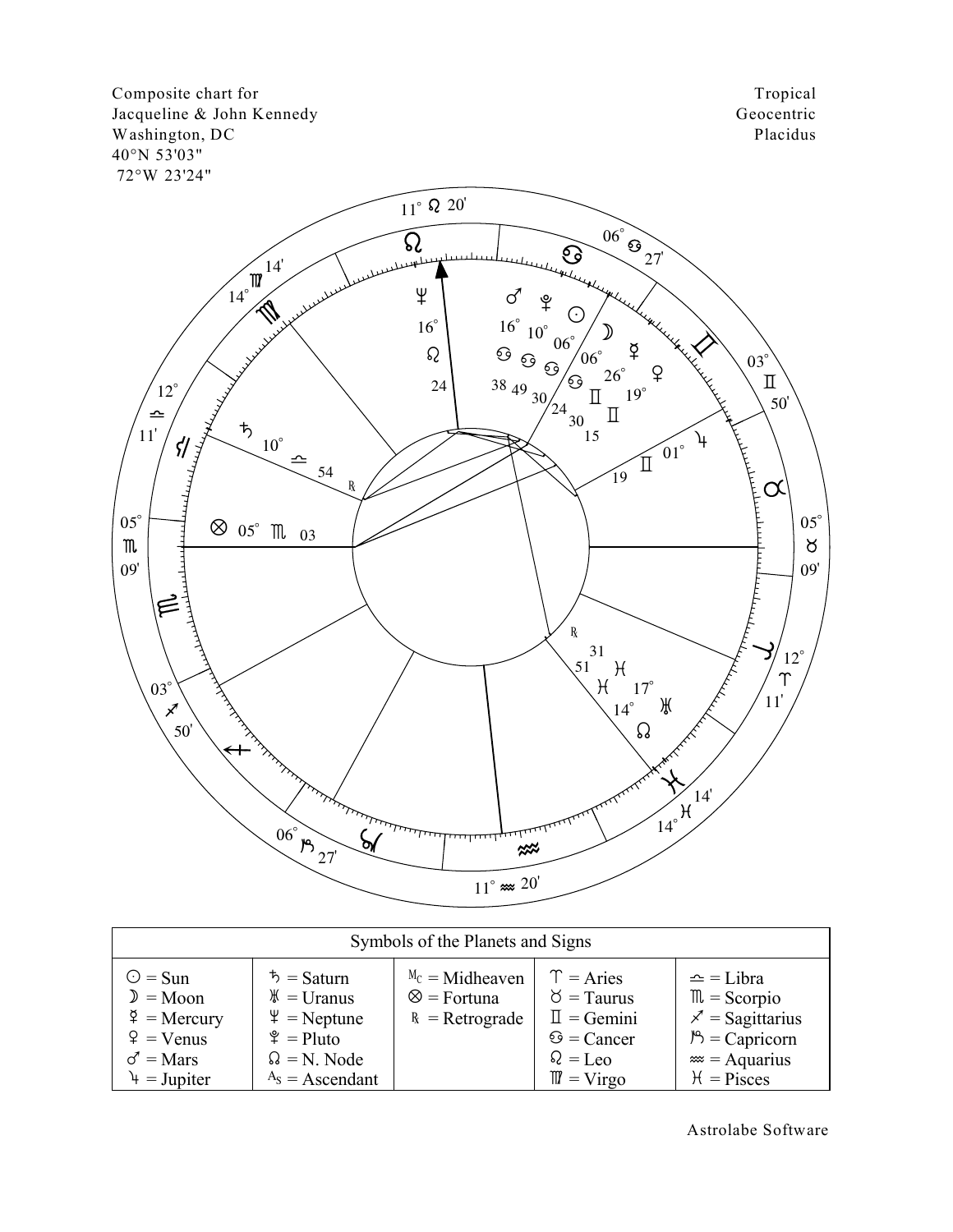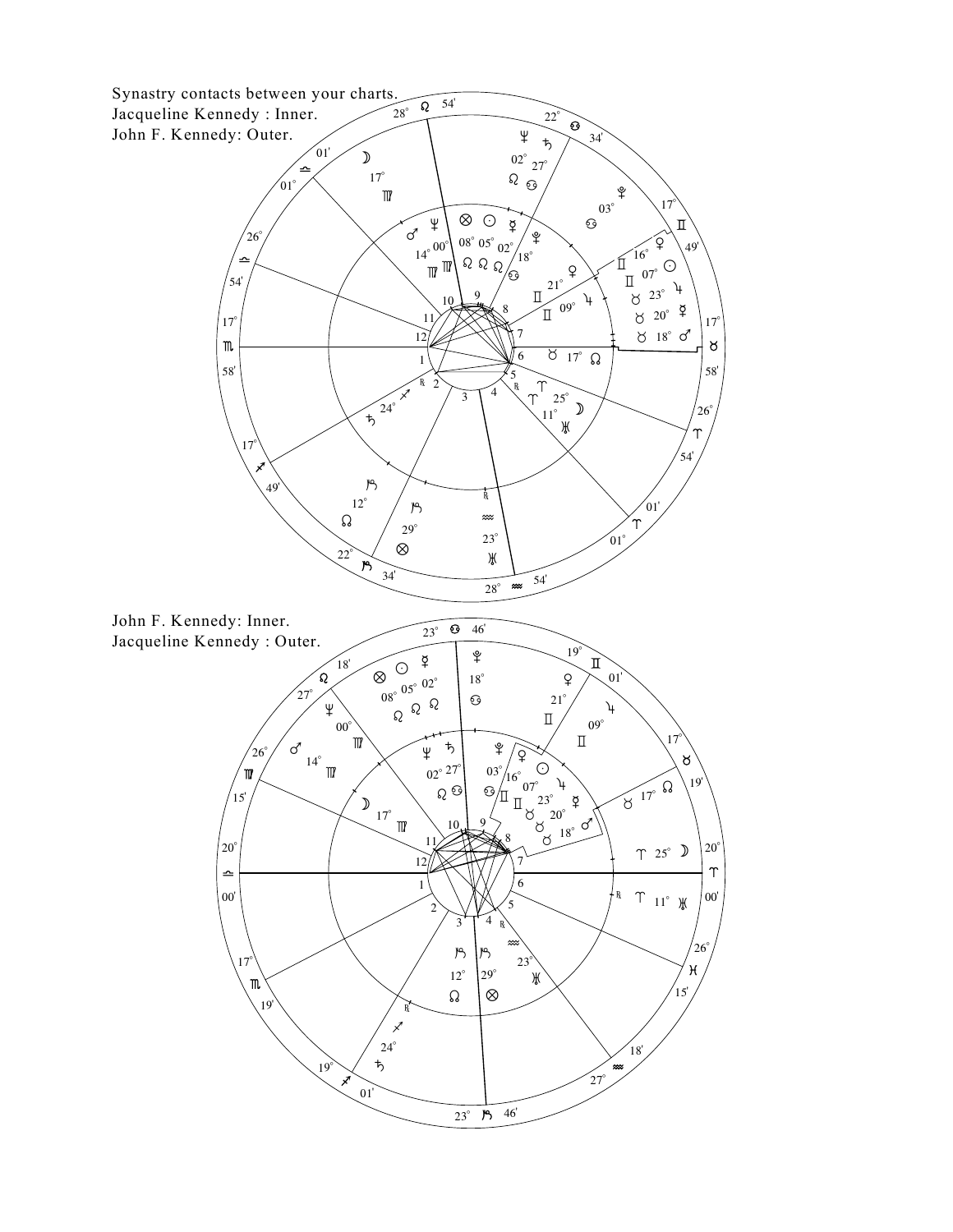Jacqueline Kennedy Southampton, New July 28, 1929 02:30:00 PM

John F. Kennedy Brookline, Massachusetts May 29, 1917 03:00:00 PM





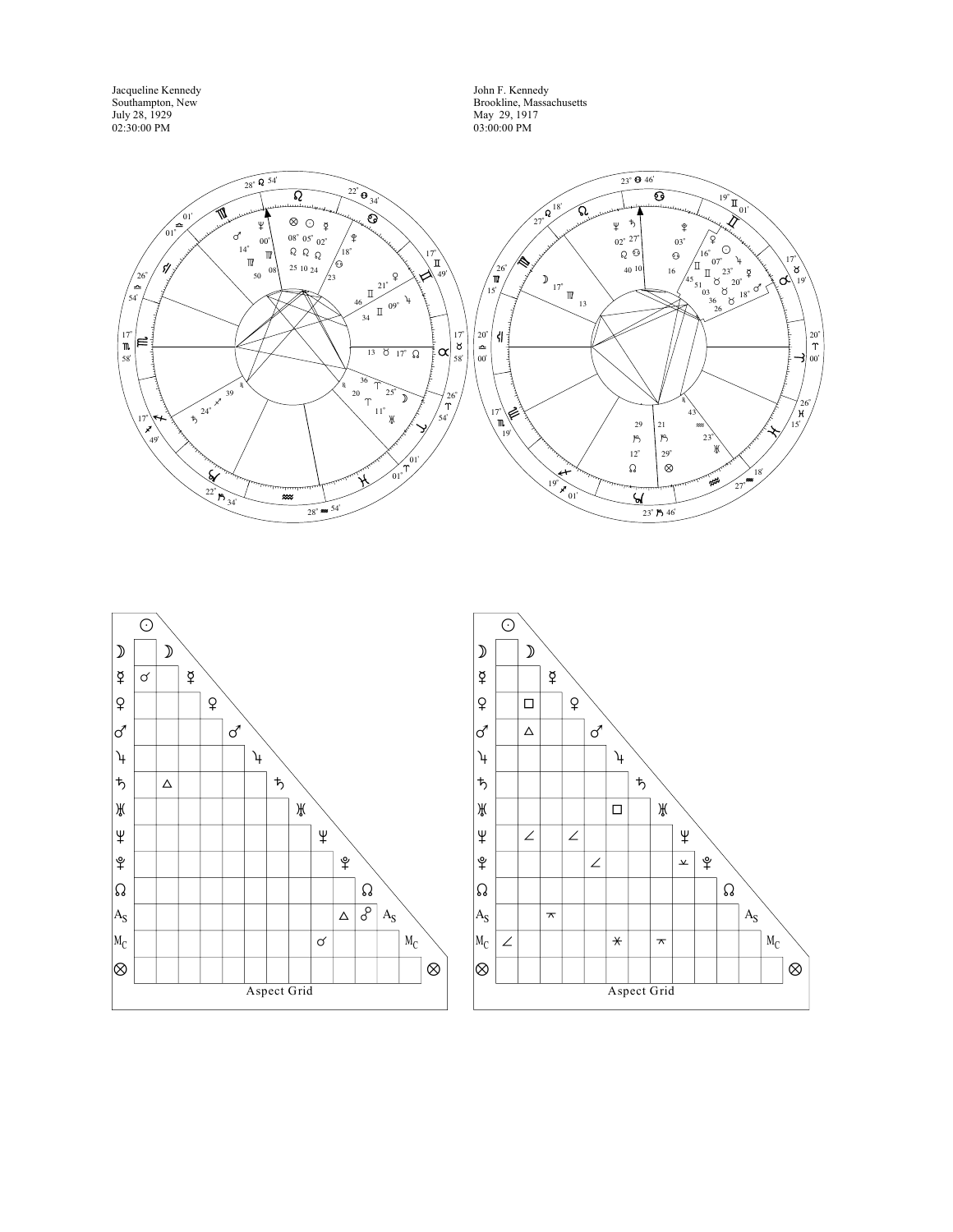Jacqueline Kennedy 's Planets in John F. Kennedy's houses.

John F. Kennedy's Planets in Jacqueline Kennedy 's houses.



|                    | John F. Kennedy |                  |                  |           |                                           |                |               |           |                 |           |                                                  |  |                      |                                 |                                  |
|--------------------|-----------------|------------------|------------------|-----------|-------------------------------------------|----------------|---------------|-----------|-----------------|-----------|--------------------------------------------------|--|----------------------|---------------------------------|----------------------------------|
|                    |                 | $\odot$          | $\mathcal{D}$    | ₫         |                                           | \$ ዓ           | $\mathcal{F}$ | ち         | Ж               | ¥         | $\frac{6}{1}$                                    |  | $\Omega$ $A_S$ $M_C$ |                                 | $\otimes$                        |
|                    | $\odot$         |                  |                  |           |                                           |                |               |           |                 | ♂<br>2S29 |                                                  |  |                      |                                 |                                  |
|                    | ⊅               |                  |                  |           |                                           |                |               | □<br>1A33 | $\star$<br>1S53 |           |                                                  |  |                      | $\Box$<br>1S50                  |                                  |
|                    | ₫               |                  | $\angle$<br>0A12 |           | ∠<br>0S39                                 |                |               |           |                 | ♂         | $\mathbf{\underline{\mathsf{\nu}}}$<br>0A16 0A52 |  |                      |                                 |                                  |
|                    | $\overline{Q}$  |                  |                  |           |                                           |                |               |           |                 |           |                                                  |  | Δ<br>1S47            |                                 |                                  |
|                    | ♂               |                  | $\sigma$<br>2S23 |           |                                           |                |               |           |                 |           |                                                  |  |                      |                                 | Q<br>0S28                        |
| Jacqueline Kennedy | 4               | $\sigma$<br>1A44 |                  |           |                                           |                |               |           |                 |           |                                                  |  |                      | $\angle$<br>0S48                |                                  |
|                    | $\ddagger$      |                  |                  |           |                                           |                |               |           | $\ast$<br>0A56  |           |                                                  |  |                      | $\overline{\mathbf{x}}$<br>0A53 |                                  |
|                    | Ж               |                  |                  |           |                                           |                |               |           |                 |           |                                                  |  |                      |                                 |                                  |
|                    | ¥               |                  |                  |           |                                           |                |               |           |                 |           |                                                  |  |                      |                                 | $\overline{\phantom{a}}$<br>0S47 |
|                    | ิ¥              |                  | $\ast$<br>1A10   |           |                                           | $\ast$<br>0S03 |               |           |                 |           |                                                  |  | □<br>1A37            |                                 |                                  |
|                    | Ω               |                  | Δ<br>0A00        |           | $\mathbf{\underline{\mathsf{v}}}$<br>0A28 |                |               |           |                 |           |                                                  |  |                      |                                 |                                  |
|                    | $A_{S}$         |                  | $\ast$<br>0A46   | S<br>2S37 |                                           | ढ़<br>0S28     |               |           |                 |           | $\overline{\mathbf{u}}$<br>0S18                  |  |                      |                                 |                                  |
|                    | $M_C$           |                  |                  |           |                                           |                |               |           |                 |           |                                                  |  |                      |                                 | $\overline{\phantom{a}}$<br>0A27 |
|                    | ⊗               | $\ast$<br>0A34   |                  |           |                                           |                |               |           |                 |           |                                                  |  |                      |                                 |                                  |

Astrolabe Software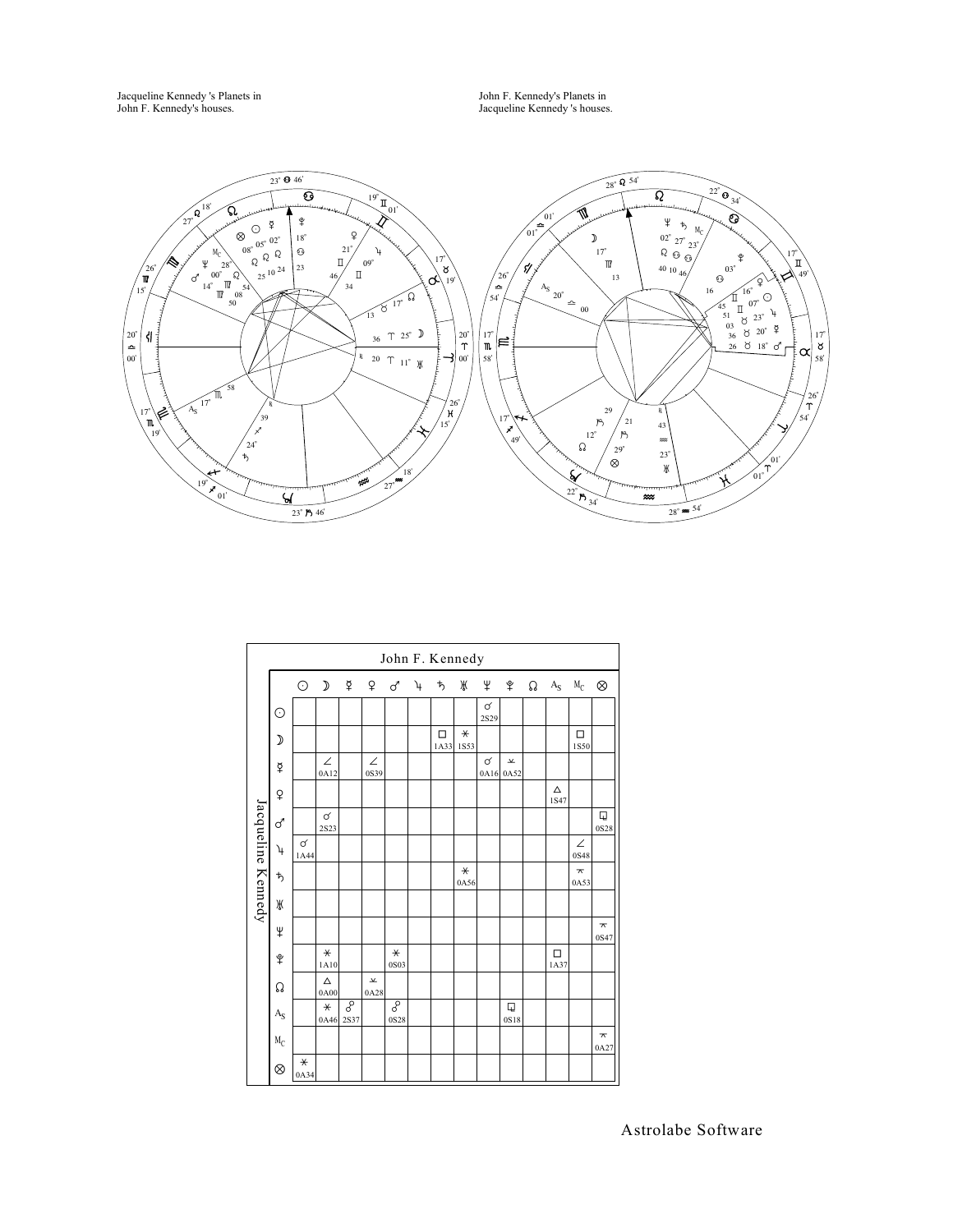# Composite Chart Positions

|               | Planet                   |         | Sign                | Longitude                     | Declination            |
|---------------|--------------------------|---------|---------------------|-------------------------------|------------------------|
| $(\cdot)$     | Sun                      | is in   | <b>6</b> Cancer     | $6^{\circ}$ 30' 05"           | $+18^{\circ}$ 59' 00"  |
| $\mathcal{Y}$ | Moon                     | is in   | <b>6</b> Cancer     | $6^{\circ}$ 24' 25"           | $+8^{\circ}$ 07' 00"   |
|               | $\Phi$ Mercury           | is in   | $\mathbb{I}$ Gemini | $26^{\circ}$ 29' 51"          | $+21^{\circ}$ 08' 00"  |
| ¥.            | Venus                    | is in   | $\mathbb{I}$ Gemini | $19^{\circ}$<br>$15'$ 26"     | $+20^{\circ}$ 45' 00"  |
| ♂             | Mars                     | is in   | <b>6</b> Cancer     | 37' 42"<br>$16^{\circ}$       | $+6^{\circ}$ 47' 00"   |
| 4             | Jupiter                  | is in   | $\mathbb{I}$ Gemini | $1^{\circ}$<br>18' 32"        | $+21^{\circ}$ 09' 00"  |
|               | ち Saturn                 | is in   | $\triangle$ Libra   | 54' 25"<br>$10^{\circ}$       | $-22^{\circ}$ 13' 00"  |
| Ж             | Uranus                   | is in   | H Pisces            | $17^{\circ}$ 31' $26^{\circ}$ | $+3^{\circ}$ 49' 00"   |
|               | Ψ Neptune                | is in   | $\Omega$ Leo        | $16^{\circ}$ 24' 22"          | $+11^{\circ}$ 59' 00"  |
|               | $\frac{6}{7}$ Pluto      | is in   | <b>6</b> Cancer     | $10^{\circ}$<br>49' 23"       | $+21^\circ$<br>47' 00" |
|               | $\Omega$ N. Node         | is in   | H Pisces            | $14^{\circ}$<br>50' 57"       | $+16^{\circ}$ 59' 00"  |
|               | A <sub>s</sub> Ascendant | $is$ in | m Scorpio           | $5^{\circ}$<br>08' 36"        | $-13^{\circ}$ 14' 00"  |
|               | $M_C$ Midheaven          | is in   | $\Omega$ Leo        | $11^{\circ}$<br>$20'$ 16"     | $+17^{\circ}$ 23' 00"  |
| ⊗             | Fortuna                  | is in   | m Scorpio           | $5^\circ$<br>02'56''          | $-13^{\circ}$ 12' 00"  |
|               |                          |         |                     |                               |                        |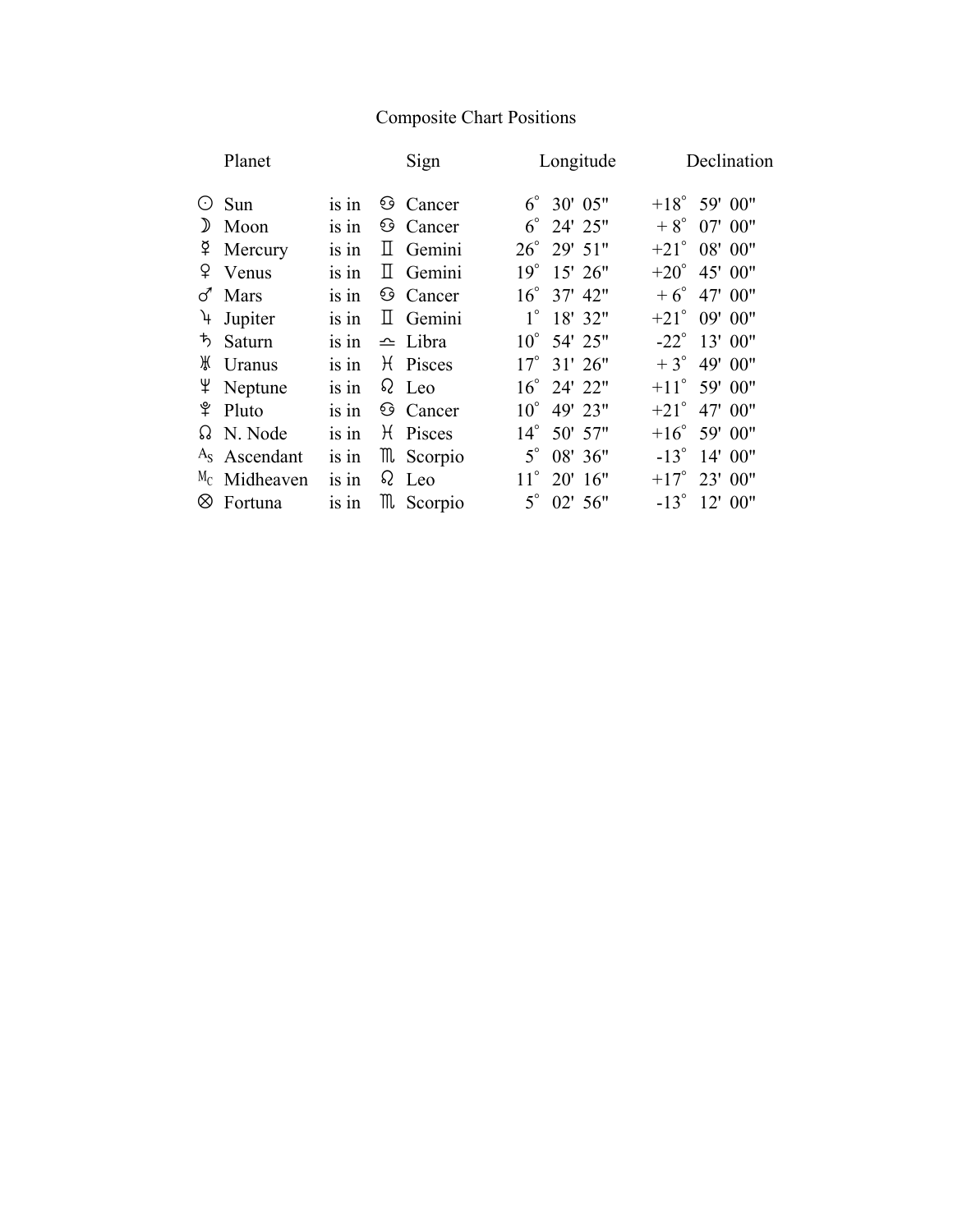# **Composite Aspects**

| Sun         | is        | Conjunct                | Moon                 | The orb is | $0^{\circ}$ | 06'             |
|-------------|-----------|-------------------------|----------------------|------------|-------------|-----------------|
| Sun         | <i>is</i> | Trine                   | Ascendant            | The orb is |             | $1^\circ$ 21'   |
| Sun         | is        | Trine                   | Fortuna              | The orb is |             | $1^\circ$ 27'   |
| Moon        | is        | Trine                   | Ascendant            | The orb is |             | $1^\circ$ 16'   |
| Moon        | <i>is</i> | Trine                   | Fortuna              | The orb is |             | $1^\circ$ 21'   |
| Mercury     |           | Semisquare<br><i>is</i> | Midheaven The orb is |            | $0^{\circ}$ | 10'             |
| Venus       | <b>1S</b> | Sesquiquadrate          | Ascendant            | The orb is | $0^{\circ}$ | 53'             |
| Venus       | 1S        | Sesquiquadrate          | Fortuna              | The orb is | $0^{\circ}$ | 48'             |
| Mars        | is        | Semisquare              | Jupiter              | The orb is | $0^{\circ}$ | 19'             |
| Mars        | is        | Trine                   | Uranus               | The orb is | $0^{\circ}$ | 54'             |
| <b>Mars</b> | is        | Semisextile             | Neptune              | The orb is | $0^{\circ}$ | 13'             |
| Saturn      | is        | Square                  | Pluto                | The orb is | $0^{\circ}$ | 05'             |
| Saturn      | 1S        | Sextile                 | Midheaven The orb is |            |             | $0^{\circ}$ 26' |
| Pluto       | is        | Semisextile             | Midheaven The orb is |            |             | $0^{\circ}$ 31' |
| Fortuna is  |           | Conjunct                | Ascendant The orb is |            | $0^{\circ}$ | 06'             |

# Composite Planets in Elements and Modes

| Fire     | : $\Psi M_C$                                                          |             | Total = 2 Weighted Score = 3    |
|----------|-----------------------------------------------------------------------|-------------|---------------------------------|
| Earth    |                                                                       | $Total = 0$ | Weighted Score $= 0$            |
| Air      | $\frac{1}{2}$ $\frac{5}{4}$ $\frac{1}{2}$ $\frac{1}{4}$ $\frac{1}{2}$ | $Total = 4$ | Weighted Score = $10$           |
| Water    | : $\odot$ ) of \\le \text{ $\Omega$ As $\otimes$                      | $Total = 8$ | Weighted Score $= 23$           |
| Cardinal | : ⊙♪♂ち♀                                                               |             | Total = 5 Weighted Score = $18$ |
| Fixed    | $\cdot \psi$ A <sub>S</sub> M <sub>C</sub> $\otimes$                  |             | Total = 4 Weighted Score = 9    |
| Mutable  | $:$ $\delta$ $\delta$ $\pi$ $\gamma$ $\gamma$                         |             | Total = 5 Weighted Score = 9    |

# Weights Used Above

| Sun               | $= 6$ Moon $= 6$ Mercury $= 3$ Venus |  |                                                 | $=$ 3 |
|-------------------|--------------------------------------|--|-------------------------------------------------|-------|
| Mars $=3$ Jupiter |                                      |  | $= 2$ Saturn $= 2$ Uranus $= 1$                 |       |
|                   |                                      |  | Neptune = 1 Pluto = 1 N. Node = 0 Ascendant = 6 |       |
|                   | Midheaven = 2 Fortuna = $0$          |  |                                                 |       |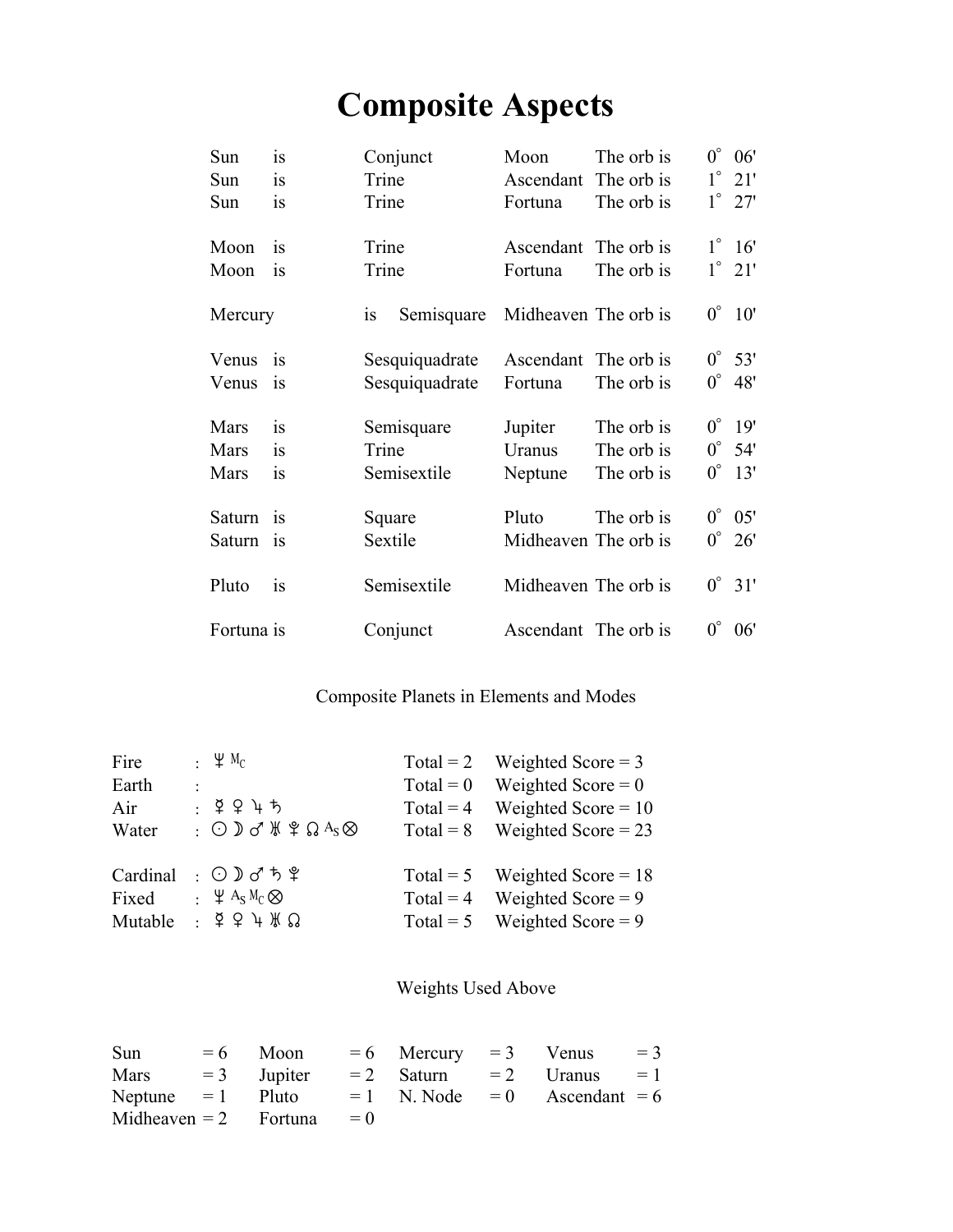# **Synastry Aspects**

| Sun         | is |           | Conjunct       | Neptune              | The orb is       | $2^{\circ}$ | 29'         |     |
|-------------|----|-----------|----------------|----------------------|------------------|-------------|-------------|-----|
| Moon        | 1S | Square    |                | Saturn               | The orb is       | $1^{\circ}$ | 33'         |     |
| Moon        | is | Sextile   |                | Uranus               | The orb is       | $1^{\circ}$ | 53'         |     |
| Moon        | 1S | Square    |                | Midheaven The orb is |                  | $1^{\circ}$ | 50'         |     |
| Mercury     |    | is        | Semisquare     | Moon                 | The orb is       | $0^{\circ}$ | 12'         |     |
| Mercury     |    | is        | Semisquare     | Venus                | The orb is       | $0^{\circ}$ | 39'         |     |
| Mercury     |    | is        | Conjunct       | Neptune              | The orb is       | $0^{\circ}$ | 16'         |     |
| Mercury     |    | is        | Semisextile    | Pluto                | The orb is       | $0^{\circ}$ | 52'         |     |
| Venus       | is | Trine     |                | Ascendant The orb is |                  | $1^{\circ}$ | 47'         |     |
| Mars        | is |           | Conjunct       | Moon                 | The orb is       | $2^{\circ}$ | 23'         |     |
| <b>Mars</b> | is |           | Sesquiquadrate | Fortuna              | The orb is       | $0^{\circ}$ | 28'         |     |
| Jupiter is  |    | Conjunct  |                | Sun                  | The orb is       | $1^{\circ}$ | 44'         |     |
| Jupiter is  |    |           | Semisquare     | Midheaven The orb is |                  | $0^{\circ}$ | 48'         |     |
| Saturn is   |    | Sextile   |                | Uranus               | The orb is       | $0^{\circ}$ | 56'         |     |
| Saturn      | is |           | Quincunx       | Midheaven The orb is |                  | $0^{\circ}$ | 53'         |     |
| Neptune     |    | is        | Quincunx       | Fortuna              | The orb is       | $0^{\circ}$ | 47'         |     |
| Pluto       | is | Sextile   |                | Moon                 | The orb is       | $1^{\circ}$ | 10'         |     |
| Pluto       | is | Sextile   |                | Mars                 | The orb is       | $0^{\circ}$ | 03'         |     |
| Pluto       | is | Square    |                | Ascendant            | The orb is       | $1^{\circ}$ | 37'         |     |
| N. Node     |    | is        | Trine          | Moon                 | The orb is       | $0^{\circ}$ | 00'         |     |
| N. Node     |    | is        | Semisextile    | Venus                | The orb is       | $0^\circ$   | 28'         |     |
| Ascendant   |    | is        | Sextile        | Moon                 | The orb is       | $0^{\circ}$ | 46'         |     |
| Ascendant   |    | is        | Opposite       | Mercury              | The orb is       | $2^{\circ}$ | 37'         |     |
| Ascendant   |    | is        | Opposite       | Mars                 | The orb is       | $0^{\circ}$ | 28'         |     |
| Ascendant   |    | <i>is</i> | Sesquiquadrate |                      | Pluto The orb is |             | $0^{\circ}$ | 18' |
| Midheaven   |    | is        | Quincunx       | Fortuna              | The orb is       | $0^{\circ}$ | 27'         |     |
| Fortuna is  |    | Sextile   |                | Sun                  | The orb is       | $0^{\circ}$ | 34'         |     |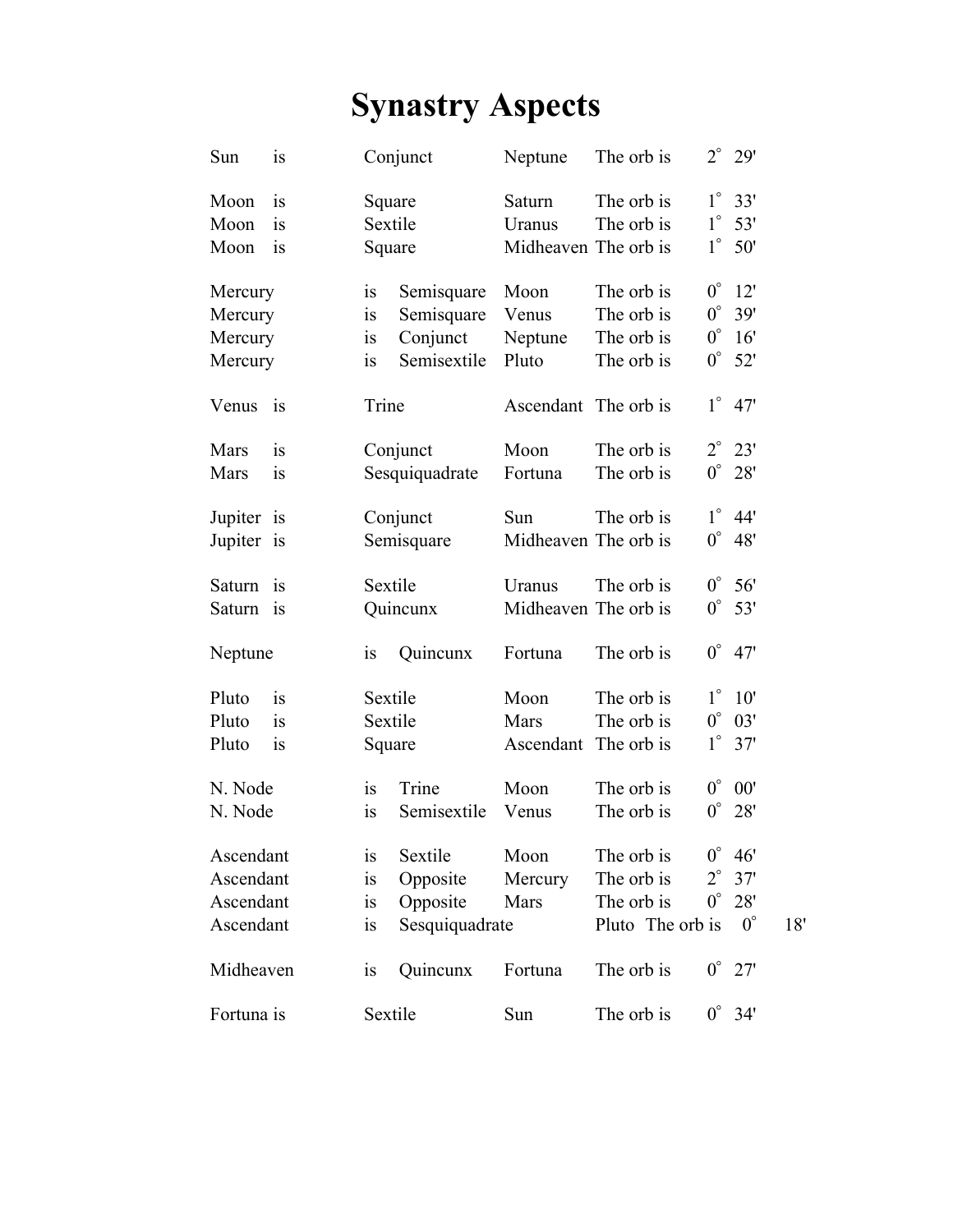# **A Comparison of Your Charts**

This astrological report takes a look at your birth charts to see how the two of you would be likely to interact in dating, a love affair, or, especially, in a long-term partnership like marriage. Its purpose is to make you more conscious of what's really going on between you. In the pages that follow, you'll get a better appreciation of what each of you wants and needs when you pair off with someone else. Regarding your relationship with this particular partner, you'll see strengths that you can cultivate, and also be alerted to possible problems that could get in the way of your happiness.

If you see problems, don't worry. Almost every astrological combination has both positive and negative possibilities. The important thing is to be aware of them. In this report you'll see that when faced with virtually any so-called problem between the two of you, you have a choice of desirable and undesirable ways to act. This report will try to show you where the problem is coming from, and suggest constructive things that you can do. It will also alert you to the strengths that you can build upon to create an increasingly strong and satisfying relationship.

# **What You'll Find in This Report**

In this report you'll find sections on:

- <sup>ó</sup>*What Each of You Seeks in a Relationship.* We'll first look at each of you as individuals. We'll start with your basic personality type, and then look close-up at your needs and attitudes regarding romance, partnership and sex.
- <sup>ó</sup>*How You See Each Other.*. How you experience your partner may be quite different from the way others do. We'll explore how your vision of your partner is shaped by the lens of your own horoscope.
- <sup>ó</sup>*The Dynamics between You.* For clues about the sorts of dramas that are most likely to take place between you, we'll look at each aspect that links a point in your chart to a point in your partner's chart. These "interaspects" will show both the assets and the problems in your relationship.
- <sup>ó</sup>*The Chart of the Relationship Itself.* Finally, we'll analyze the relationship itself by combining the birth charts of each of you into a single "composite chart." When your relationship is well established, the composite chart shows how you as a couple approach the rest of the world, and how you're viewed as a result of being together.

# **What Each of You Seeks in a Relationship**

To find someone who's right for you and then form a happy and lasting relationship, you first need to have a sense of who you yourself really are and what you need and want. A look at your own birth chart by itself will show where your strengths are and what you tend to lack. It can give you perspective on your own nature, helping you to make allowances for the blind spots that can harm your interactions with others. It can also give clues about what sort of love partner would make you feel most happy and complete.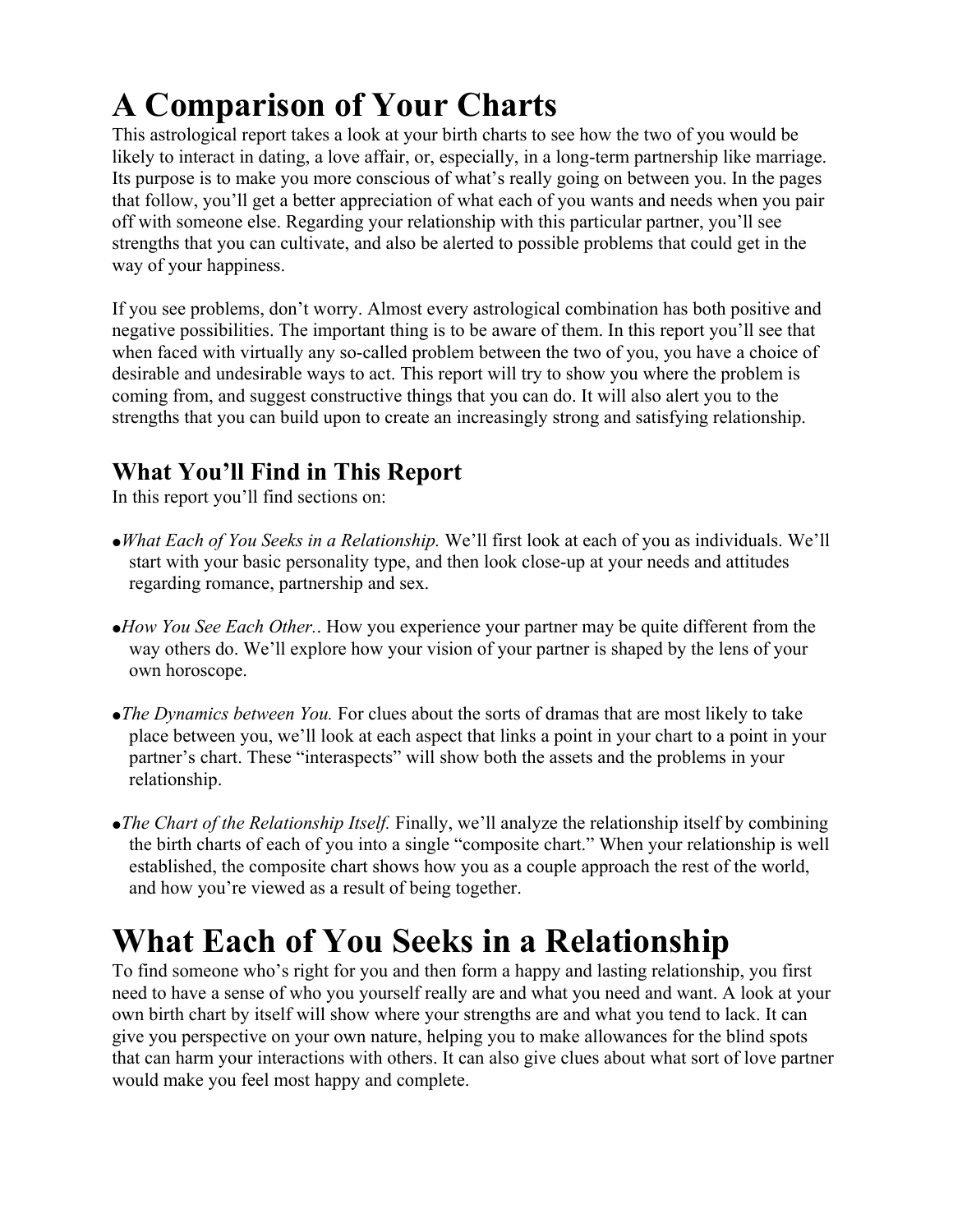The discussions in this part are each addressed to you individually. If your partner also reads your section, however, it can help him or her to understand you better.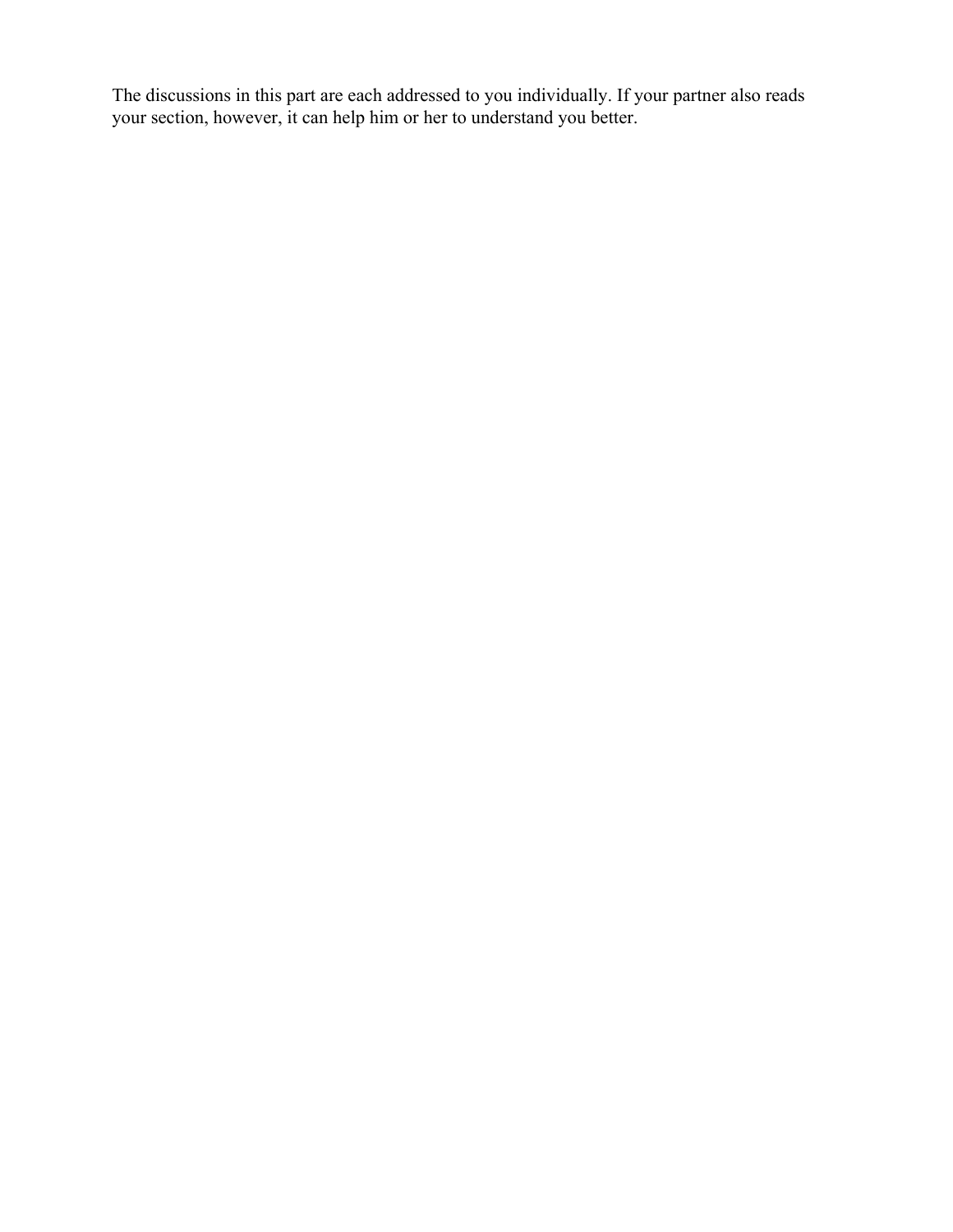# **Jacqueline Kennedy**

|                | Sign<br>Planet |         |          |                       | Longitude    |     |               | Declination   |       |  |
|----------------|----------------|---------|----------|-----------------------|--------------|-----|---------------|---------------|-------|--|
| $\odot$        | Sun            | is in   | Q        | $5^\circ$<br>Leo      | 09'          | 32" | $+18^{\circ}$ | 59'           | 00"   |  |
| $\mathcal{D}$  | Moon           | is in   | Υ        | $25^{\circ}$<br>Aries | 36'          | 17" | $+8^\circ$    | 07'           | 00"   |  |
| ₽              | Mercury        | is in   | Q        | $2^{\circ}$<br>Leo    | 24'          | 05" | $+21^{\circ}$ | 08'           | 00"   |  |
| $\mathsf{P}$   | Venus          | is in   | П        | Gemini                | $21^{\circ}$ | 46' | 11"           | $+20^\circ$   | 45'   |  |
| 00"            |                |         |          |                       |              |     |               |               |       |  |
| ♂              | Mars           | is in   | TV       | Virgo $14^\circ$      | 49'          | 31" | $+6^\circ$    | 47'           | 00"   |  |
| $\overline{r}$ | Jupiter        | is in   | П        | Gemini                | $9^\circ$    | 34' | 14"           | $+21^{\circ}$ | 09'   |  |
| 00"            |                |         |          |                       |              |     |               |               |       |  |
| ゎ              | Saturn         | is in   | ∕        | Sagittarius           | $24^\circ$   | 39' | 11"           | $-22^\circ$   | 13'   |  |
| 00"            |                |         |          |                       |              |     |               |               |       |  |
| Ж              | Uranus         | $is$ in | Υ        | $11^{\circ}$<br>Aries | 19'          | 43" | $+3^\circ$    | 49'           | 00"   |  |
| $\ddagger$     | Neptune        | is in   | TIZ      | $0^{\circ}$<br>Virgo  | 08'          | 23" | $+11^{\circ}$ | 59'           | 00"   |  |
| $\hat{P}$      | Pluto          | is in   | 绞        | Cancer 18°            | 22'          | 39" | $+21^{\circ}$ | 47'           | 00"   |  |
| ᠺ              | N. Node        | is in   | ୪        | Taurus 17°            | 12'          | 50" | $+16^\circ$   | 59'           | $00"$ |  |
| $A_{S}$        | Ascendant      | is in   | M        | Scorpio               | $17^{\circ}$ | 58' | 18"           | $-17^\circ$   | 12'   |  |
| 00"            |                |         |          |                       |              |     |               |               |       |  |
| $M_C$          | Midheaven      | $is$ in | $\Omega$ | $28^\circ$<br>Leo     | 54'          | 23" | $+11^{\circ}$ | 52'           | 00"   |  |
| ⊗              | Fortuna        | 1S 1n   | Q        | $8^\circ$<br>Leo      | 25'          | 03" | $+18^\circ$   | 10'           | 00"   |  |

# Jacqueline Kennedy 's Chart Positions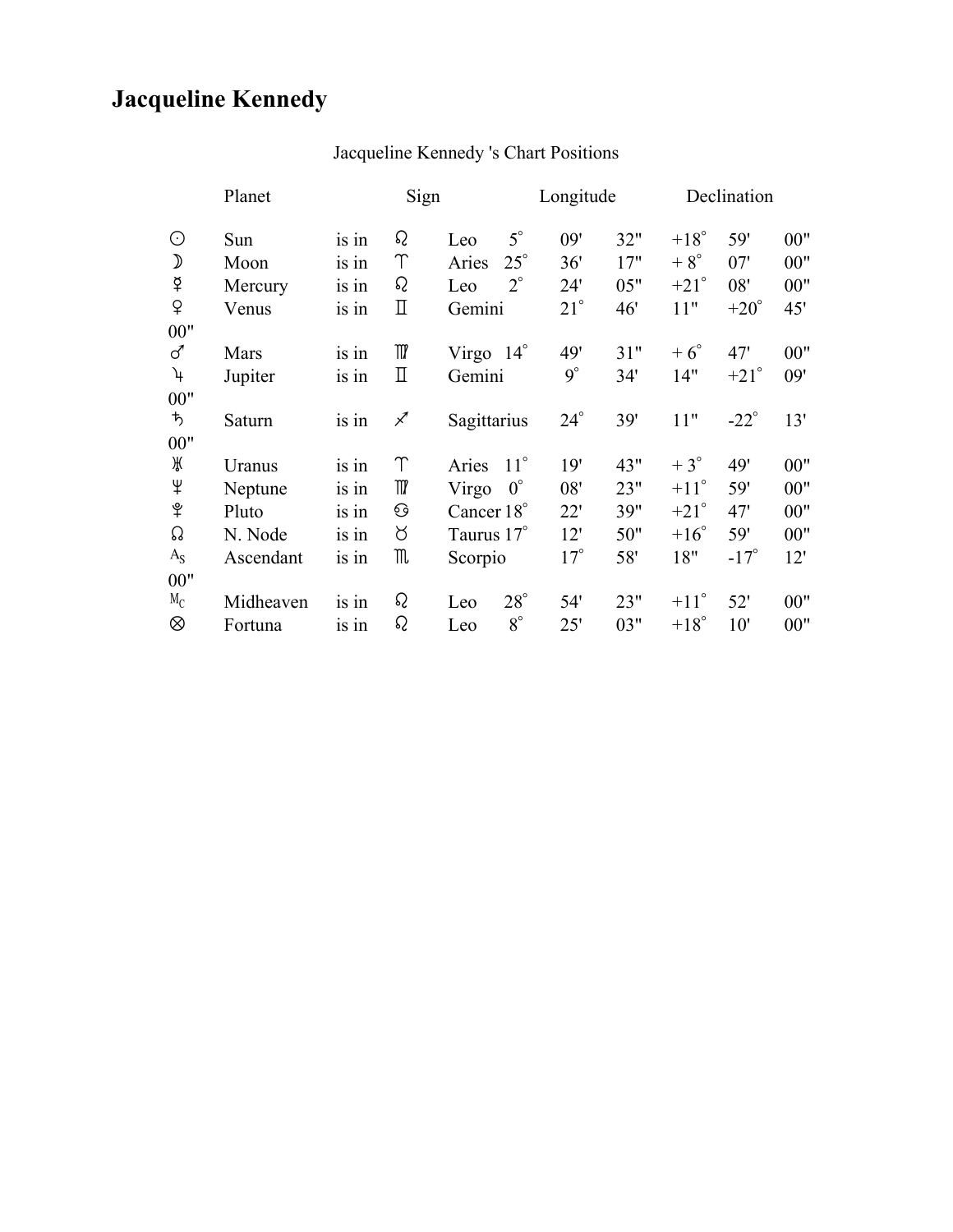# **Jacqueline's Way of Relating**

# **Your Basic Personality Type**

Before getting down to details, let's use a broad brush to sketch in the overall shape of your personality. Without going into particular planets, just looking at what kinds of astrological houses and zodiac signs are emphasized can say a lot about your basic character. Also, the signs of the really major points in your chart — the Sun, the Moon, and the Ascendant (the degree of the zodiac that was rising in the East when you were born) — can give strong hints about your basic orientation toward life and relationships.

# **You have many planets in Fire signs or houses.**

This means that you're most likely a warm and enthusiastic person who enjoys actively engaging with the outer world. You also tend to be trusting and idealistic, and expect the best from others. If you're disappointed in their behavior, you promise yourself that in the future you'll either avoid relationships or be more cautious in your dealings with people. But then you tend to forget these intentions. When a new potential partner appears on the scene, you decide that this new relationship is different, and enter it with your usual enthusiasm, optimism and bit of naiveté.

Being too trustful of others can open you to hurt, but becoming a cynic is not the solution. Yes, you can solicit other people's support in your endeavors, and use their encouragement to sustain your level of enthusiasm so that you can accomplish more and more. But also be as self-reliant as possible, and be sure to maintain your own identity. In the end, your positive attitude may rub off on those who are important to you, so that they'll participate more wholeheartedly in the relationship.

# **You have many planets in Fixed signs or houses.**

Your chart's strength in Fixed signs and/or houses enables you to be more tenacious and persistent than the average person. Once you make a commitment, you tend to follow through. You may be a bit stubborn, but you get the job done. If you have a partner who's also strongly Fixed, your tenacity could make you an unbeatable pair. Should you disagree, however, be prepared for a lengthy battle.

You're usually motivated by goals. If Taurus or the Second House is particularly full of planets, your goal may be to acquire possessions or attain sensual pleasure. With Leo or the Fifth House emphasized, you'll want to be creative and receive recognition. With Scorpio or the Eighth House stressed, your end may be emotional gratification, or you may be driven by a need to probe deeply and analyze what you find. With Aquarius or the Eleventh House strong, you're motivated by issues of freedom or individuality, which may be either personal or humanitarian.

# **Leo and/or Fifth-House symbolism is especially strong.**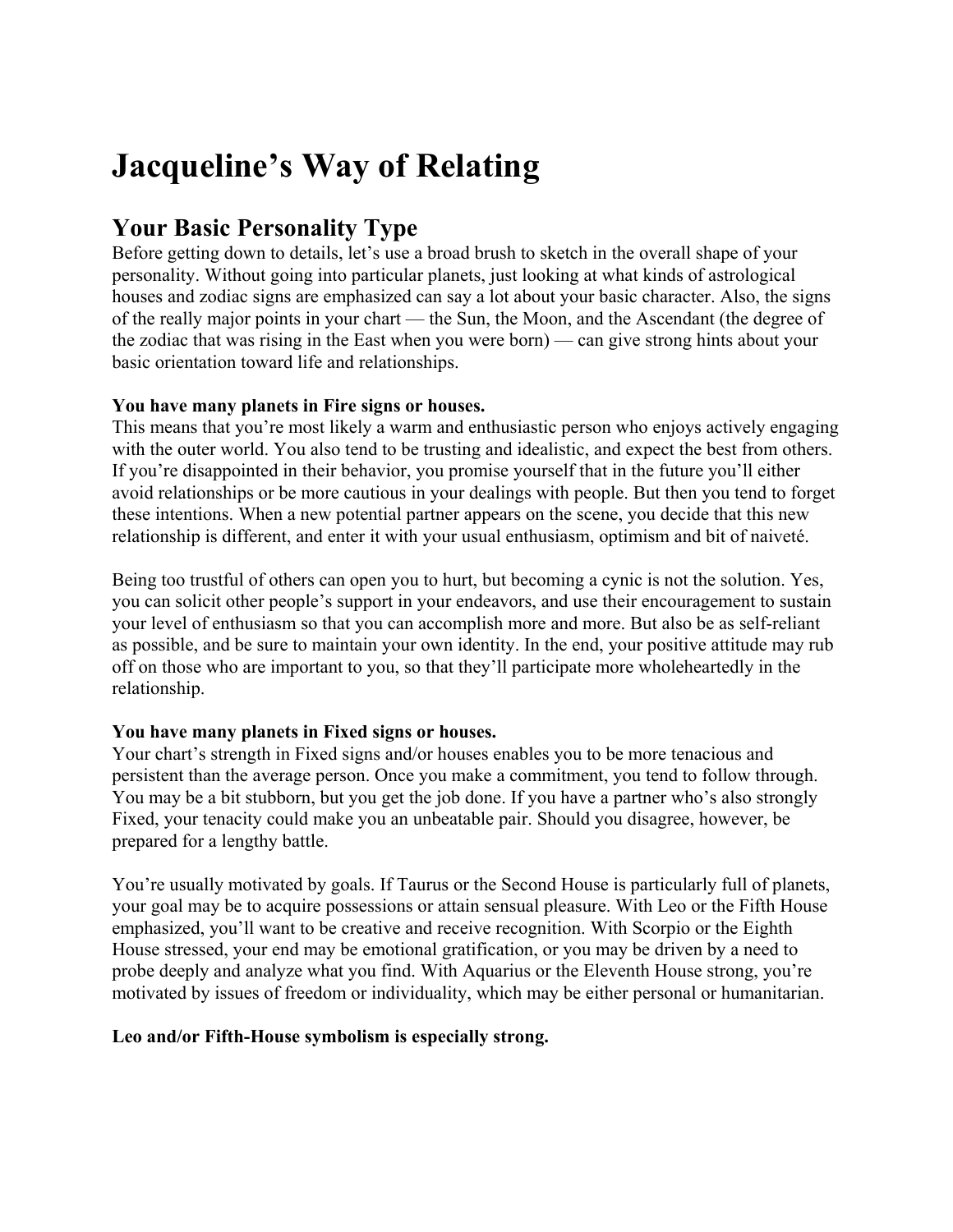To you, the entire world is a stage, and every time you interact with another human being, you become a performer. You can be warm and generous, particularly if you're praised and appreciated. However, if you're ignored or criticized, the public may see the overbearing and dogmatic side of your nature. You could then become loud, and might feel it necessary to announce your attributes and accomplishments. This will rarely endear you to others, and approval *is* important to you. To avoid disapproval, seek out people who will applaud you and extol your virtues. Then you can sit back, smile your warm smile, and bestow gifts on your attentive audience.

# **Your Sun is in Leo.**

You are probably not the shy and retiring type, and are likely to be noticed. Whether or not you're literally on stage, you're a natural actor, and all you need is an audience of one. If you're performing before those who applaud and sing your praises, you'll tend to be warm and outgoing. If you feel ignored or disapproved of, you may seek attention by becoming louder and louder, and may shout your own praises in hopes that others will realize that you're worth liking. Your partner can always bring out your best side by telling you and others how wonderful you are.

You have a natural warmth, and tend to be generous. You enjoy bestowing gifts on others and can be so proud of what you're doing that you announce it to the world. This could be embarrassing for the recipient. Refusing to accept gifts from you might be too subtle for you to understand, however. The person involved would be wiser just to say thank you, and tell everyone what you've done. This way, you won't have to brag about it, and the other person will get to keep the gift.

Also, you're likely to prefer fun to work. Menial tasks are for peasants. You'd rather have a good time than work hard. But you'll perform even the most arduous task if your partner makes a game out of it. For example, your partner might say, "I wonder how long it will take to wash all the windows on the first floor." Hearing that challenge, you'll get out your stopwatch and squeegee, and, before you know it, all the windows will be washed. Whereas, if you had been asked to wash the windows, you might never have done it.

If your relationship needs improving, you have a capacity to introduce fun and joy. When you're planning to do something that's fun, take your partner along. Though you tend to resist change, there are things you can do without doing anything drastic. One is simply to treat your partner as you'd like to be treated. Instead of always being concerned with what others think of you, pay compliments about what your partner does well. This shows that you've noticed and are appreciative, and it could lead to some of the same for you.

# **Your Moon is in Aries.**

There's directness, honesty and simplicity in the way you express your feelings. You can tell others how you feel about them, and your sincere manner of displaying your feelings lets the world know that they are genuine. You find it easy to explain your reasons, because they're usually formulated without deep and weighty analysis.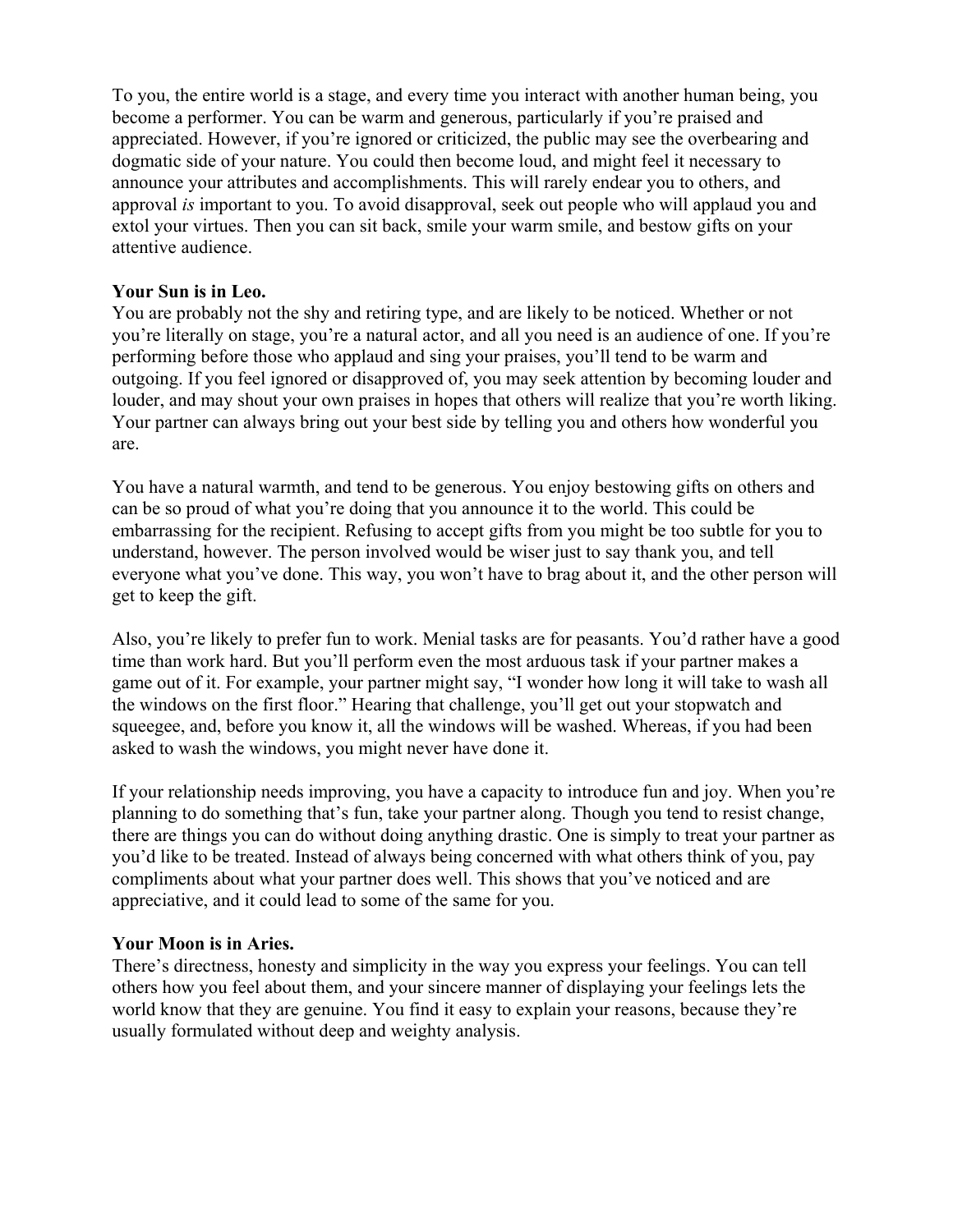Since you ordinarily don't analyze your emotions deeply, they may sometimes spontaneously erupt. Basically, you react to the behavior of others. If people are nice to you, you like them. If they aren't, you don't, and it's usually the most recent encounter that determines the way you feel. This may make you seem inconsistent, and your behavior may be difficult for a partner to understand. Once your mode of operating is understood, however, your partner can not only grasp the meaning of your moods but also learn to deal with them.

One of the positive sides of your Moon is that you don't mind if your partner understands your feelings. You aren't concerned with dark secrets being unearthed, because there probably are none. However, your emotional simplicity can also be a point of vulnerability. Anyone who wants to hurt you can do so easily by pointing out your faults. Your immediate reaction may be to lash out in anger. The anger will probably be gone as soon as you express it. You don't harbor grudges for long, nor do you look for the hidden meanings in people's actions. However, the impact on your feelings of self-worth may be long-lasting. You may not show it, but the wound will still be there.

While you may keep your hurt feelings to yourself, it's more likely that you'll simply return each insult that's thrown at you. This can make for a tumultuous relationship. This in itself may not be bad, because you may like to express your feelings and you may need stimulation to do this. Nevertheless, if your self- esteem is attacked, the damage that occurs may far outweigh the excitement.

If you often have hurt feelings in your relationship, discuss this with your partner. Because your feelings are clear and simple, it should be easy to convey them. If your partner can do the same, you can begin to make changes quickly. If probing is necessary, you may not have the attention span for long conversations, so have short ones often until you can determine what should be done. And while you're doing this, try, try to be more patient.

While the Sun signifies your overall direction in life and the Moon reveals your emotional makeup, the Ascendant or rising sign deals more specifically with how you relate to others. The Ascendant shows how you present yourself to the outside world, while the Descendant (which is always the zodiac sign and degree directly opposite) shows the sort of partners you're likely to attract into your life, and who will make you feel more complete. Any discussion of the Ascendant (you) implies the Descendant (your other half).

Getting the correct degree of the zodiac on the Ascendant and Descendant requires that you've given your actual birth time precisely within a few minutes. If you look at your birth chart and the degree on the Ascendant is near either 0 or 29, it's possible that you actually have the adjacent sign rising, in which case the following descriptions may not fit you so well. Also, of course, the picture can be modified by planets that make aspects to your Ascendant.

# **You have Scorpio rising.**

You are deep-feeling and passionate about whatever issues or individuals interest you. Because of your persistence and high degree of focus, it's difficult to distract you or make you move in a new direction. Some may view you as obsessive, but this is usually only when you feel that your goals are blocked. If things are moving along the way you want them to, you'll just continue on your chosen path and people can count on this.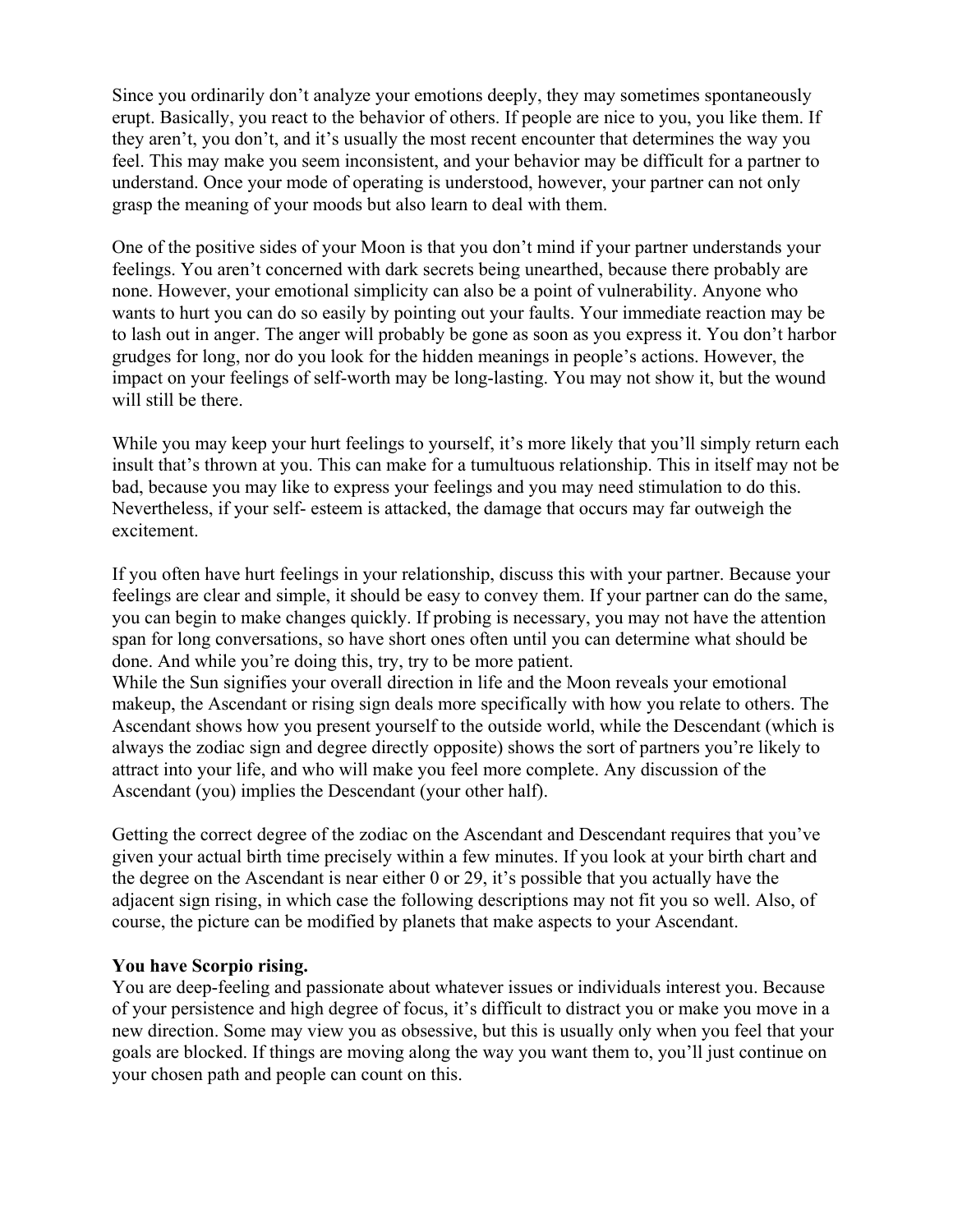In intimate relationships you're steadfast, and you need a partner who's dependable, too. When you're choosing a partner, trust and loyalty are at the top of your list. You could be suspicious, but fortunately you're likely to choose a partner who is habit-oriented. Once you understand your partner's behavioral pattern and see it repeated again and again, you feel more secure. If the pattern does change and you do become suspicious, before leaving the relationship you probably take your time and investigate thoroughly to determine if your partner is trustworthy. Since your partner is probably habit-oriented, however, he or she neither takes relationships lightly nor leaves them any more quickly than you do. Therefore, you'll probably be together for a long time.

If you're both creatures of habit, you may sometimes feel as if you're in a rut. The rut may feel secure, but if it doesn't otherwise gratify you, you might want a change. Making changes may not come easily, but it could be fun. First, recognize that you're both looking for sensual pleasure, and this can go beyond sex. As you discuss changes, surround yourselves with anything that smells, tastes, feels, sounds or looks good. Also, include the pleasure principle in any decisions that you ultimately make. Neither of you may change quickly, but you can enjoy yourselves while you're in the process of change.

Here are some other suggestions about negotiating. Don't make demands on each other. Neither of you likes to be told what to do, and you're both capable of doing the exact opposite of what your partner desires. Instead of barking orders, you should each express your views and offer alternatives that you can accept. Then talk about the possibilities. You yourself will be bringing your intuition into the discussion, and your partner will probably look at the alternatives from a practical perspective. Individually, the two of you may be stubborn, so that when you disagree it may take effort to come to an understanding. But if you can arrive at an acceptable compromise and work together, the personal stubbornness will become joint persistence, and you'll be unbeatable.

# **Your Specific Relationship Needs**

Now let's look specifically at your Fifth House for romance, your Seventh for marriage and equal partnership, and your Eighth for the closest emotional bonding, which usually takes place through sex.

Each house brings in a number of symbolic themes. The sign on the beginning or cusp of any house is usually the most important, but other signs that fall within that house contribute other themes. Adding to this mix are any planets within the house, plus the house position of the planet that traditionally "rules" the sign on the cusp.

The Fifth, Seventh and Eighth houses describe both what you have to give to a relationship, and also what you need from your partner. Problems can arise if you try to manifest all the themes of these houses by yourself, and also if you expect your partner to satisfy all the needs that are shown by these houses. It's important that each of you try to contribute the various relationship themes that are signified in each of your charts.

# **Flirting and Courting**

Traditionally associated with amusements of all kinds, the Fifth House shows how you wine, dine and romance each other in the dating stage of a relationship. Having fun together in a romantic setting can help to get a relationship off the ground.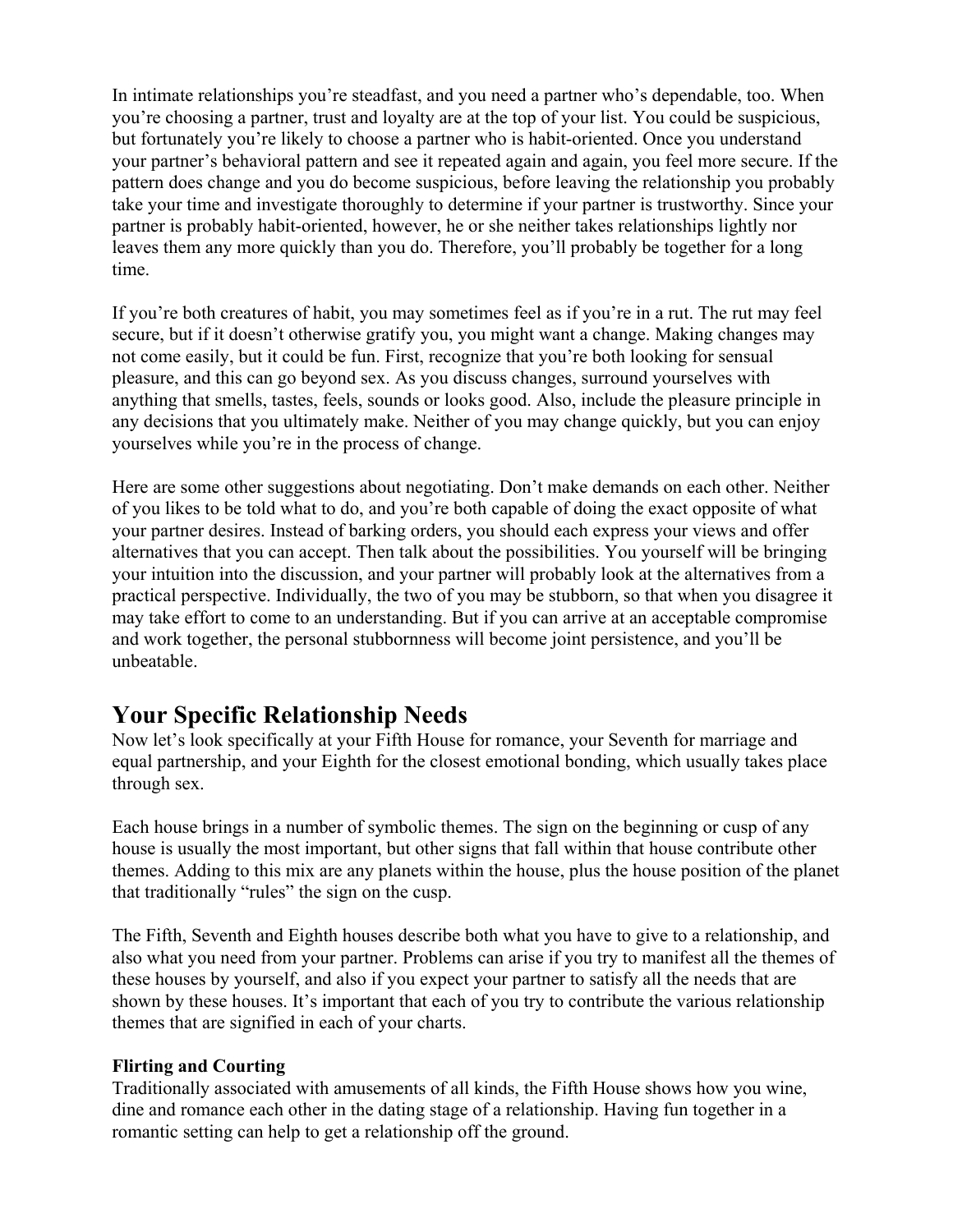When you're married, the Fifth House becomes the place where you refresh and renew both yourself and your relationship. To keep the spark alive, it's a good idea periodically to let go of your duties, play, be romantic and perhaps a bit outrageous. If you neglect this essential human need, it can be filled by romances outside of a marriage, risky activities such as gambling, or escapes such as drinking or drugs, which can also be manifestations of the Fifth House.

On a deeper level, the Fifth House is where you come to establish yourself as an individual. Through being brave and taking risks, through finding what activities and people make you happy, through games and role-playing, and through expressing yourself, you come to know who you really are. Only after you've done this are you really ready to commit yourself to a Seventh-House relationship such as marriage.

This house shows not only what you need in the courtship stage, but also what kind of dating partners are likely to appeal to you.

# **Aries is on your Fifth-House cusp.**

You want action in your romantic relationships, and are drawn to those who are assertive and take the lead. However, if you're attracted to someone, you may not wait to be approached. At least at the outset of a courtship you enjoy spontaneity, and tend to focus on immediate gratification rather than long-term implications.

# **Mars, the ruler of your Fifth House, is in the Tenth**

The planet that's traditionally associated with the sign on the Fifth-House cusp brings in additional considerations. Placed in the Tenth House, it means that for you there's a connection between courtship and the outer world. Public opinion may be important to you, and so you don't tend to hide your romantic partners in a closet. So that you can be proud to be seen with them, you may be attracted to those who are successful and/or look good. Without the judgment of others, however, you can see these people realistically. Even if there are other indications in your chart that you don't always view a romantic partner realistically, ultimately the truth of the real world seeps in. You might find yourself sometimes wishing for more excitement in this area, but excitement or romance without a degree of security will not be satisfying to you.

Having planets placed within your the Fifth House adds yet other requirements for you in the area of romance.

# **Your Moon is in the Fifth.**

With your Moon in the Fifth, romance and other forms of celebration and self-expression become an essential part of your emotional life. Even if you're a practical, down-to-earth person in other areas, in romance your emotions will be strongly touched. Though you'll have deep feelings regarding your partner, they may fluctuate depending on your mood and the situation. When you express your feelings, it may take the form of nurturing, or of emotional outbursts. Often the outbursts occur if you're not receiving the nurturing you yourself need. Having tantrums will probably not bring you the treatment you want. Instead, you might try to mother your partner a bit, and possibly your partner will give you some tender loving care in return.

# **Your Uranus is in the Fifth.**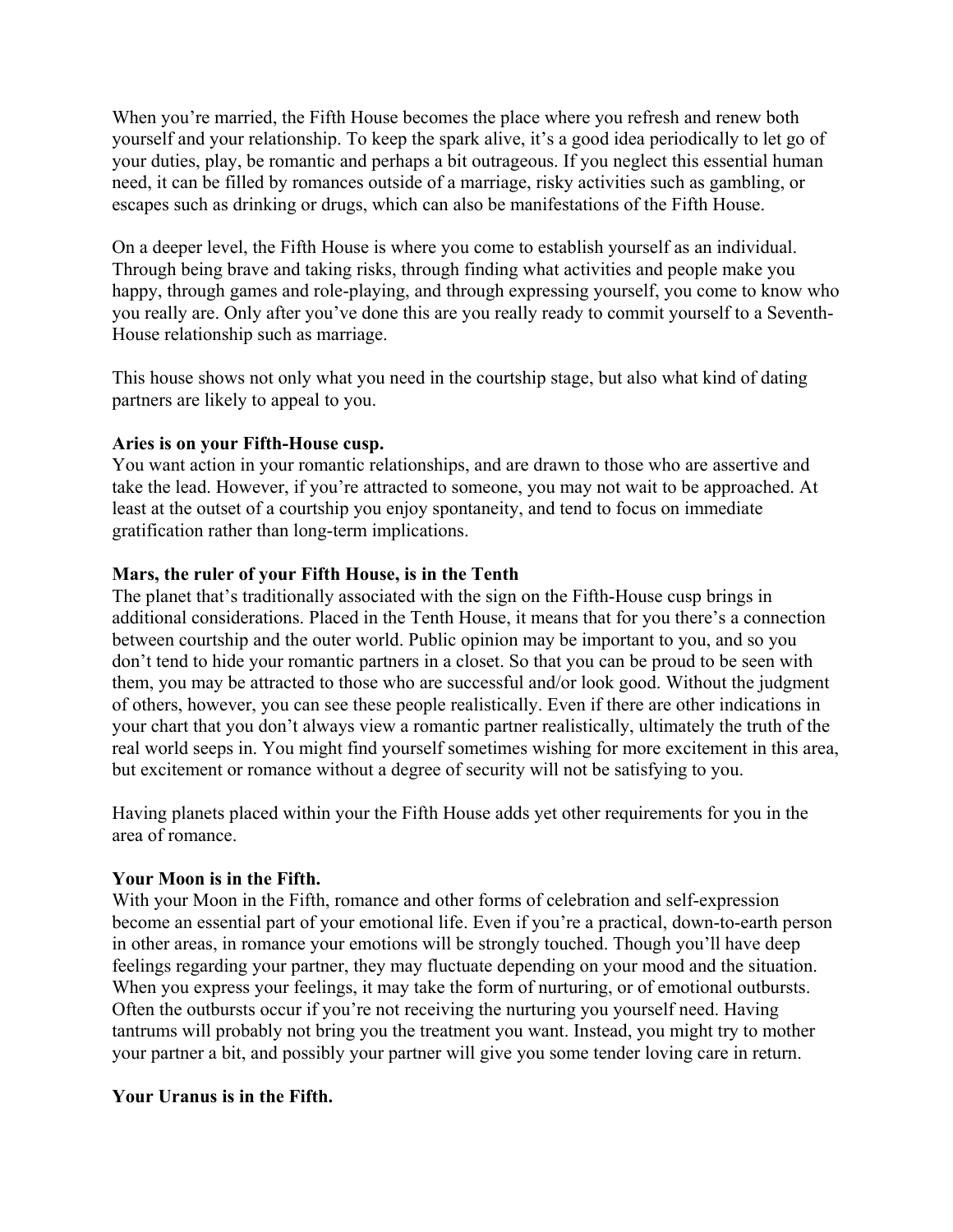You crave excitement in romance, and may be attracted to unusual or creative romantic partners who might also be unreliable. Alternatively, they could be mentally stimulating or come from a different background than your own. It's also possible to be involved with a romantic partner who seems ordinary, but who shares your desire for a bit of excitement and surprise during your good times together.

#### **Becoming Partners**

Traditionally called the house of marriage, the Seventh House is where you pick one partner, face each other directly, and work out a relationship of equals that will endure over time. The Seventh also signifies any relationship where you confront each other one-on-one or where you're yoked together and asked to pull as a team.

To do this successfully, you need to adjust your own energies so that they find a balance with your partner's, and neither person is dominated by the other. This means finding the right balance between self-assertion and compromise. To achieve happiness together, you need to deal with differences and resolve power struggles in a way that respects the rights and individuality of you both. Open communication is essential. There can be battles along the way, but the goal is an enduring relationship where the two of you know each other thoroughly and have mutual trust and respect.

Even if you're not married and are in a primarily romantic or sexual relationship, the Seventh House will be active whenever you try to work as a team, whenever you confront each other and need to make adjustments, and whenever you each need to get your fair share.

#### **Taurus is on your Seventh-House cusp.**

You need a partner with whom you can share sensual pleasures. Problems can arise when one of you is being totally self-absorbed and self-indulgent without considering the other. If you're feeling neglected, never *order* your partner to think about your needs. That would be like waving a red flag in front of a bull, and it'll produce the exact opposite of what you want. Instead, suggest two or three things that you'd like to do or to see happen, and allow your partner to choose among them. In this way, your partner will have made the decision, and you'll be satisfied as well. If you feel that you're the one who's been taking the other for granted, and your partner seems unhappy, plan some pleasurable activities that you can enjoy together. Practical considerations and possessions can figure large in your life together, and you may enjoy your joint ownership of beautiful things.

# **Gemini is within the Seventh House.**

You also want a partner who is sociable and has a variety of interests. Because your partner is so diversified, he or she could sometimes seem shallow and/or scattered. But if you can flit along together happily, this might be an asset rather than a liability, especially when the alternative to superficiality is boredom. You may sometimes yearn for intellectual conversations, but this could be difficult because one or both of you may have a short attention span. However, it's not impossible. One way to handle this problem, should it arise, is to divide the discussion into segments, with breaks for physical exercise or snacks, or possibly a party. The ability to fit into many different types of groups is one of the qualities that attracted you, and watching your partner in action may remind you of your blessings.

#### **Venus, the ruler of your Seventh House, is in the Eighth**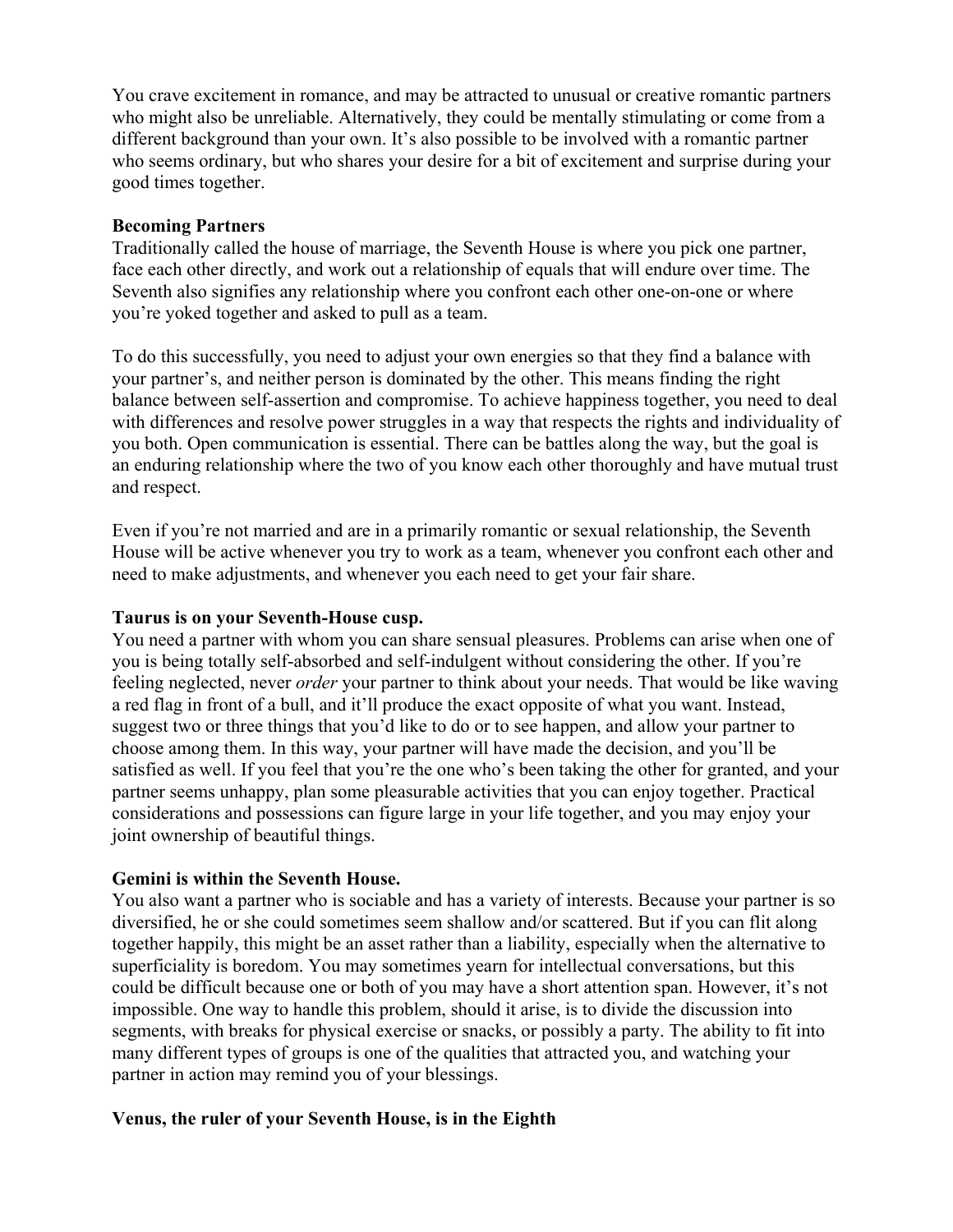In your chart the planet that is traditionally associated with the sign on your Seventh-House cusp is placed in the Eighth House. This suggests that you have a need to base your marriage on a deeper form of merging than mere partnership. This could mean a deeply emotional sexual union, or simply an intensity of feeling in your relationship and a great deal of analyzing of each other's hidden motives. It could also be that your finances and possessions are so tightly intertwined that you don't have a sense that anything is entirely yours. Finding true happiness in marriage may depend on loosening your grip on what you felt were essential possessions, or essential parts of yourself. In letting these things go and pooling resources with your partner, you may find emotional satisfaction that is of far greater value.

The fact that your Seventh House also contains one or more planets means that you have yet other requirements in your close relationships.

# **Your Jupiter is in the Seventh.**

This placement is sometimes said to indicate that no matter how good an intimate relationship is, at some point it can become boring, so that the grass may begin to look greener on the other side of the fence. If this is accurate, you could have a series of partners, but there are other ways to play this. You might select a partner who is intelligent and can help you to develop as an individual, or possibly someone from a foreign country or culture who can teach you about customs different from your own.

It's unlikely that you'll ever want constant togetherness, however. You need your own personal interests. Nevertheless, you and your partner should share at least one interest through which you can jointly grow. Sharing everything in a relationship can become dull, but if you share nothing, there's no reason to be together.

# **Entwining Your Souls**

Ideally, in the Fifth House you gained a sense of who you are and who you want, and in the Seventh you learned how to enter into a partnership without sacrificing your individuality. In the Eighth House you're called upon to surrender that self so as to merge with your partner fully.

This surrender commonly takes the form of sex, but it can be other forms of deep involvement as well. On a material level, it can mean pooling your possessions and finances. Essentially, this house is where you loosen your grasp on what you once thought necessary, and in doing so, merge into a deeper and larger self that goes beyond your own individuality.

The Seventh House allowed you to work out power struggles through open communication and adherence to the rules of fairness. Eighth-House power struggles are sneakier because they arise from unconscious depths. They often result in an attempt to force surrender rather than allow the other person to render it up freely. To resolve these struggles, you need to open yourself to your own deepest emotions and those of your partner. When emotion is respected and given its due in a non-violent way, Eighth- House struggles can eventually lead to relationships of enormous tenderness and depth.

Regarding sex, most people have more than one sign influencing their Eighth House, and many also have one or more planets in the Eighth. This multiplies possible avenues for sexual expression. Finding ways to combine all these energies can lead to the kid of sex that most satisfies you personally.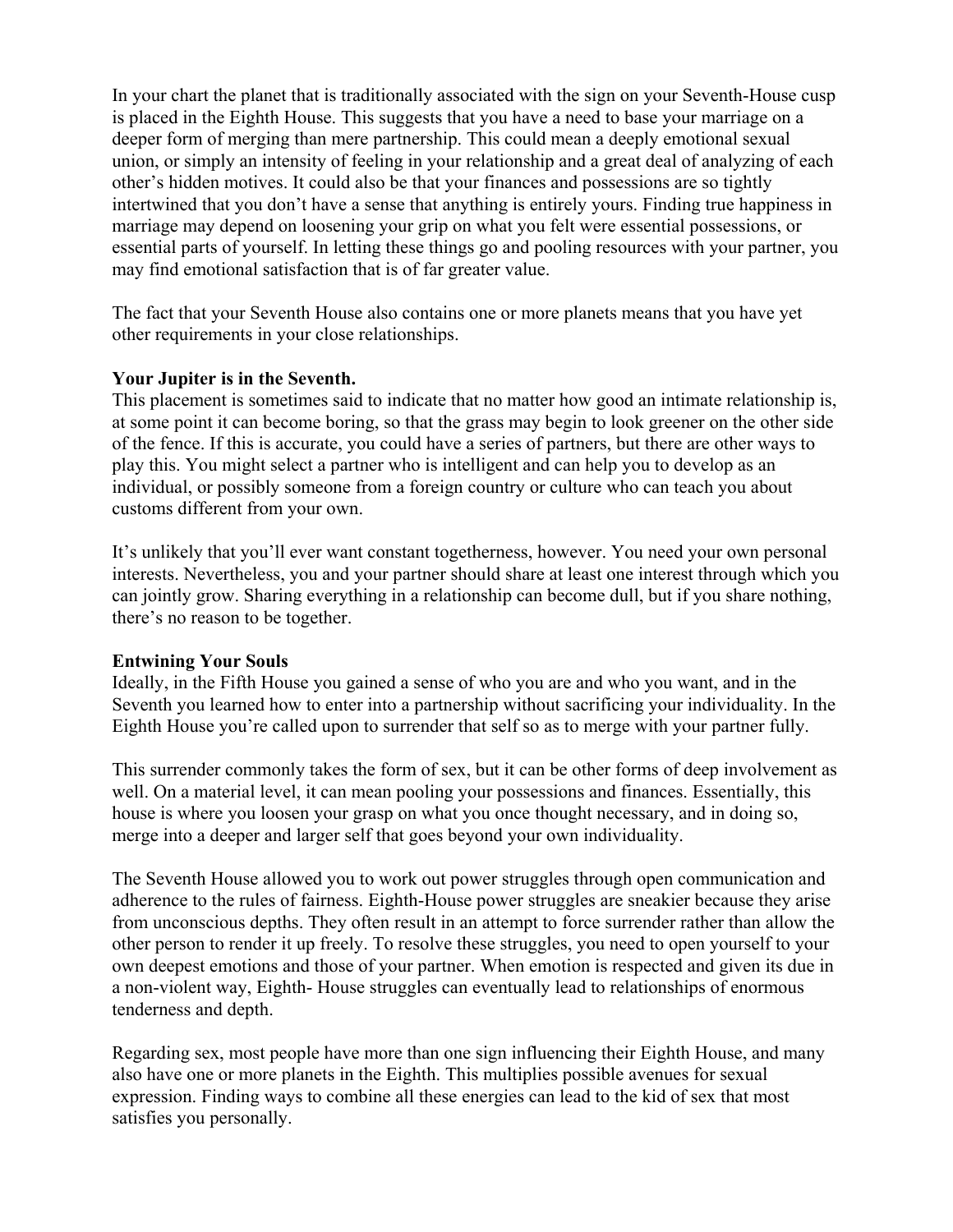# **Gemini is on your Eighth-House cusp.**

You will probably want some variety in your sex life. You could find this with a versatile sex partner, or by having more than one. If you get bored with a partner who always performs in the same manner, you might look elsewhere for new and interesting sexual experiences. That search could bring unnecessary complications into your life. An alternative to wandering would be to talk to your partner about your feelings. This might either bring about change in your physical sexual activities or suggest other new and interesting channels for pleasure.

# **The sign Cancer is within the Eighth House.**

Though your first impulse is toward variety in sexual relations, there's a part of you that also craves security. You need it, and you can provide it as well. You tend to mother your sexual partners, offering emotional security more than material. In fact, food or making your partner feel comfortable could be an important part of your sexual ritual. You want some of this treatment also, so it's best if you take turns mothering each other. If one partner does all the nurturing and gets nothing in return, emotional outbursts could interfere with your sex life. Making the nurturing reciprocal can result in sex that is both tender and highly satisfying.

# **Mercury, the ruler of your Eighth House, is in the Ninth**

The placement of your Eighth-House ruler in the Ninth House suggests that you have a philosophical view of sex, or need a sexual partner who is philosophical or spiritual, or are turned on by those from a totally different country or background. Or you might seek out someone you can worship. A partner on a pedestal can, however, be unattainable, so you may not get the sexual gratification you seek. It's best to look for someone with whom you can share your spirituality as an equal. You might also find that intellectual compatibility can lead to good sex.

Having planets in the Eighth House contributes yet other themes to your lovemaking needs and style.

# **Your Venus is in the Eighth.**

Love and pleasure are a more than usually important part of your sex life, so that you probably enjoy an attractive partner and pleasant surroundings. Fidelity, however, is a non-issue with this placement, and responsibility may not be something you think about in regard to sex. Your main interest is the pleasure. If your partner mistreats you or you're otherwise not happy and comfortable in your sex life, you may not feel obligated to stay in the relationship. As long as the pleasure lasts, however, you could go on indefinitely.

# **Your Pluto is in the Eighth.**

In sex, your passions tend to run deep, and when all is going well, your gratification can be strong. It's possible, however, that power issues could interfere. You want a strong partner, but if anyone is going to be in control, you want it to be you. You might be concerned that your partner could manipulate you in sexual matters. Or, if you're suspicious of your partner's motivations, you could become so obsessed that it interferes with your sex life. Either way, instead of stewing about it, bring the problem into the open. Through discussion, you can release the resentment, and then return to the deep, all-involving sex that is the gift of Pluto in the Eighth.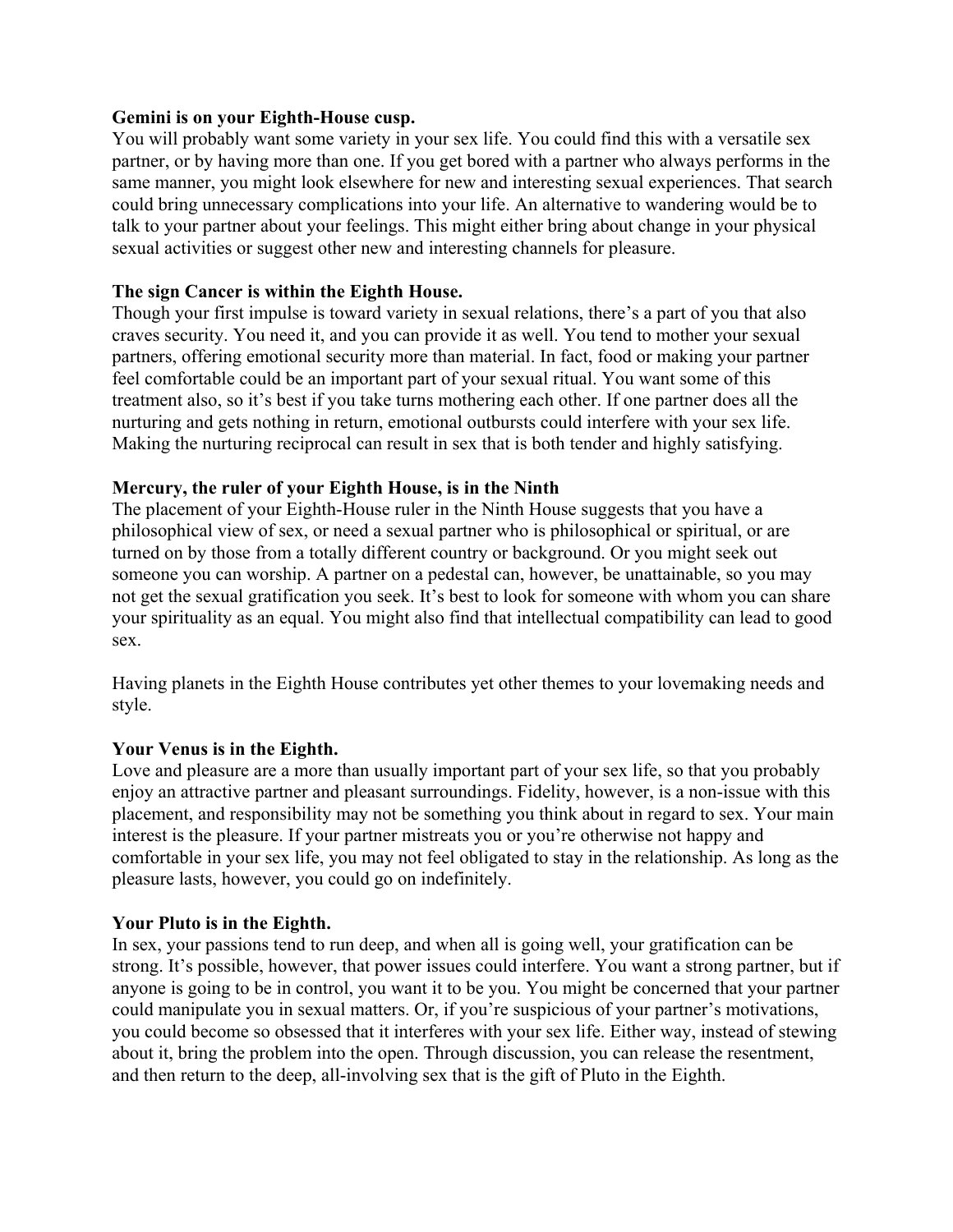To see how you experience your partner, what your partner means to you personally, and the biases you may have when dealing with this important person in your life, we're now going to look at the way your partner's planets fit into the houses of your birth chart.

You could think of your partner's planets as "lighting up" your houses, bringing more energy to the areas of life that those houses deal with. Your partner's planets can activate underactive areas of your life, making you feel more complete. Or they may increase the activity in areas that that are already emphasized in your own chart. They may repeat problematic themes in your own horoscope so that you're finally forced to deal with them, or give you the added push to make the most of assets that you already have. All this influences the way you feel about your partner, and suggests the functions that your partner will take on in your life.

If the two of you are reasonably close in age, it's inevitable that you'll both have the slowermoving planets (like Saturn, Uranus, Neptune and Pluto) in the same or an adjacent sign, which means that they'll also be in the same or an adjacent house. This isn't very significant personally, because all it's really showing is how you'd relate to anyone in your age group. However, if both you and your partner have the same faster-moving body (like the Sun, Moon, Mercury, Venus or Mars) in one of your houses, it does have personal importance. This will reinforce that planet's effect on a given area of your life. The aspects that are made to that planet in your partner's chart, however, may add some new themes that you may not have by yourself.

Although the following sections are addressed to each of you individually, your partner will obviously gain some useful insights from reading your section, too.

# **Jacqueline's Overall View of John**

To get an overall impression of how you would view John, we're going to take a look at the general way in which your partner's planets are placed around your horoscope wheel. We'll see whether they're scattered quite evenly, or whether they emphasize some particular sector of your chart.

# **More of John's planets are in your chart's western half.**

The fact that more of John's planets fall into the right-hand half of your chart suggests that you tend to view him primarily as a responder. You may not expect him to take the initiative, and you could see him as slow or indecisive when initiative and decisiveness are necessary. You might think that if you left taking action to him, you'd never do anything as a couple. You might therefore do things like accept invitations or set your social calendar without consulting with this partner.

If neither of you minds this, fine. But, if your partner resents not having a say in what's happening, chances are that his own chart indicates that he's basically an initiator. You don't have to give up the reins entirely, but you might discuss the matter and together determine areas where your partner can be in charge. You might even enjoy not having to make all the decisions.

# **Many of John's planets are placed above your horizon.**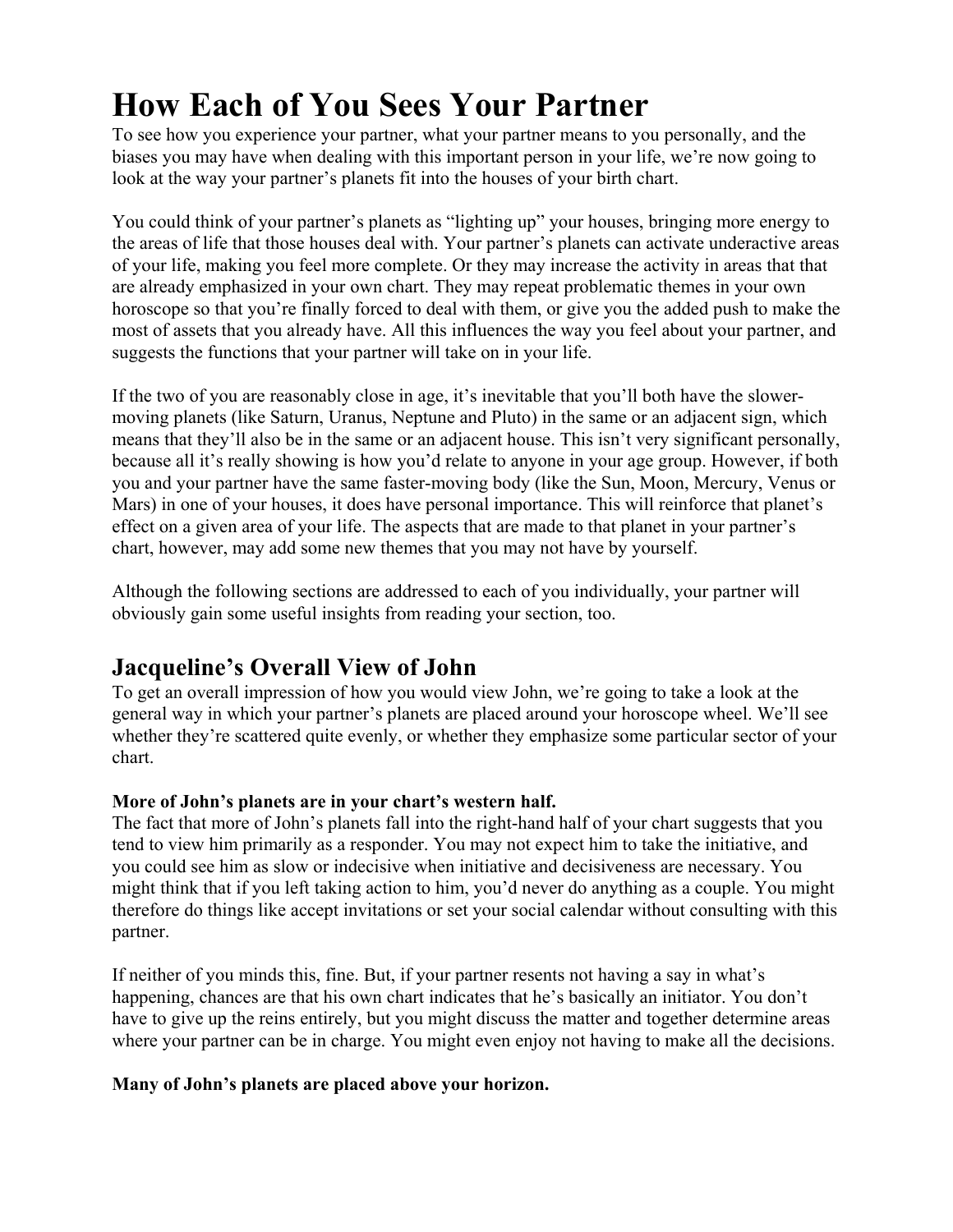With more of John's planets falling into the top half of your chart, you tend to see him as more extraverted, adjusting to the world and needing its approval. Depending on how the planets are distributed around his own horoscope wheel, he may or may not actually be that way. Simply because of your expectations or from interaction with you, he may try to be more extraverted, while deep down he looks to an inner standard and values self-approval and self- motivation more than the values of the outside world. With you, he may try to conform to what's expected, but you may have different ideas of what conforming means. Chances are, he's really trying. Remember this, and if you still wish to change the way he behaves, try a bit of flattery before you criticize.

# **Seeing John through the Lens of Your Houses**

For more particular information about the way John affects you, let's now look at where each of his planets fits into the framework of your houses. The houses that will probably be most important in forming your view of John are the houses that contain his Sun and Moon.

# **John's Sun is in your Seventh House.**

You'll probably experience John as warm and outgoing, particularly in your relationship. When the two of you are with with close friends, however, you may see him as more visible than you. You might well bask in the light of his personality and enjoy other people's perception of him , but it's also possible to develop an inferiority complex because you believe that he outshines you. You might even become resentful because you feel that he is self-centered and hogs the limelight. If you remember that this is your subjective opinion, you can more actively participate, and you may discover that you can shine just as brightly as your partner.

# **John's Moon is in your Tenth House.**

You might find that John is emotionally supportive of your career, or of your role in the world in general. If this is the case, you know that you can find comfort in talking to him about your problems at work, or any other difficulties that you have interacting in the outer world. If you're nurtured when you arrive home, coping with the world at large can be easy to tolerate.

However, if your partner envies or feels competitive with your professional life, you could feel undermined rather than supported, and there may be emotional outbursts. To turn this form of behavior into tenderness, try giving him some extra nurturing. When he knows that you care, he might not feel so threatened by you or your role in the world.

# **John's Mercury is in your Seventh House.**

You probably perceive John as a person who can communicate well on the social scene. He may never seem at a loss for words and can chat about almost any subject, at least for a short period of time. For longer conversations, or deeper ones, you may have to look elsewhere. But there are definite advantages to this placement. One is that you always have something to say to each other. Another is that you know that your partner can fit in with anyone he chooses. If you want to discuss serious and/or deep subjects with your partner, do it in small doses. For example, you can talk about and resolve a problem, but it's best done in several short conversations instead of one long one.

# **John's Venus is in your Seventh House.**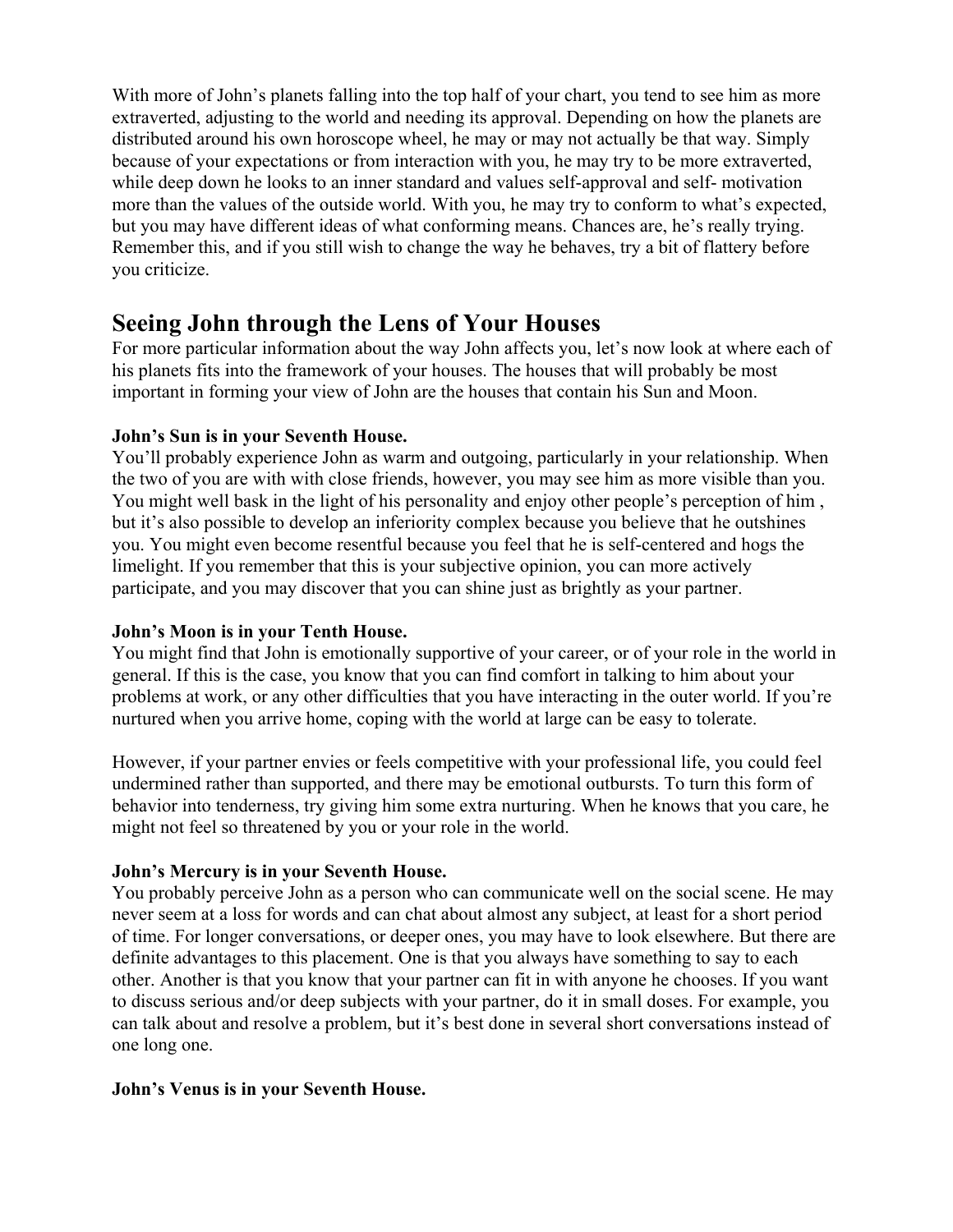You see John as charming and attractive, and probably bask in his affection. The only problem might be that others do also, to the point where they find him *too* desirable. If this happens, it will help to show lots of affection for him not only in private, but also when you're out in public (remembering to be tasteful, of course!). Then he may feel loved to the point where he won't be tempted to look elsewhere, and others will understand that he's yours.

# **John's Mars is in your Seventh House.**

You may feel that John is the director of your relationship, either making most of the decisions or continually pushing you to take action. If you are the type who hesitates when making decisions, you might enjoy someone else taking charge. Even then, however, you wouldn't want to be pushed too much or too often, nor would you want decisions to be made without your input. That could make you feel like a non-entity in the partnership, and could make you very angry. One way to deal with this is to take care to offer your opinion on matters that are important to you even when you're not asked. If that doesn't work and you feel resentment building up, openly discuss it with your partner right then and there. Then, together you can actively work out ways in which you can cooperate in the decision-making process.

# **John's Jupiter is in your Seventh House.**

You probably see John as optimistic and fun-loving, someone who can bring cheer to you and others who are close to you. You may also experience his thoughtful, philosophical nature and feel that he's responsible for any growth that the two of you experience as a couple. On the other hand, you may think that he spends too much time playing, or has wonderful ideas that never materialize. A bit of this is probably tolerable because it's balanced by the pleasure that he brings. But if it outweighs the pleasure, you could begin to wonder if there's any substance to the relationship. If you start to feel this way, concentrate on developing a single project that the two of you can share. That will enable you to enjoy your partner's buoyant side while providing some needed stability, and your growth as a couple is likely to get back on track.

# **John's Saturn is in your Ninth House.**

In your discussions together, John may show some very definite opinions about religion, politics, education and/or distant travel. You may well feel that he has something to teach you about any or all of these subjects, and as long as you feel that you're learning, there should be no problems. Alternatively, however, you may feel that he is dogmatic and tries to force you to accept his opinions. He may seem like such an authority and always sound so logical that he always wins. Instead of engaging in combat, convince him to take on a commitment in some Ninth-House area — for example, assume an active role in a church, work for a political party, sign up for or teach a course, or make the arrangements for your next trip. Taking on responsibility will absorb some of that Saturn energy so that he will have less of an impulse to bombard you with ideas that you disagree with.

# **John's Uranus is in your Third House.**

You could find John an exciting conversationalist, someone who expresses unusual or creative ideas. While interesting, some of these ideas may sound somewhat strange and possibly ahead of their time. If they seem too bizarre, don't worry. John could change his mind very rapidly and even forget what he previously said.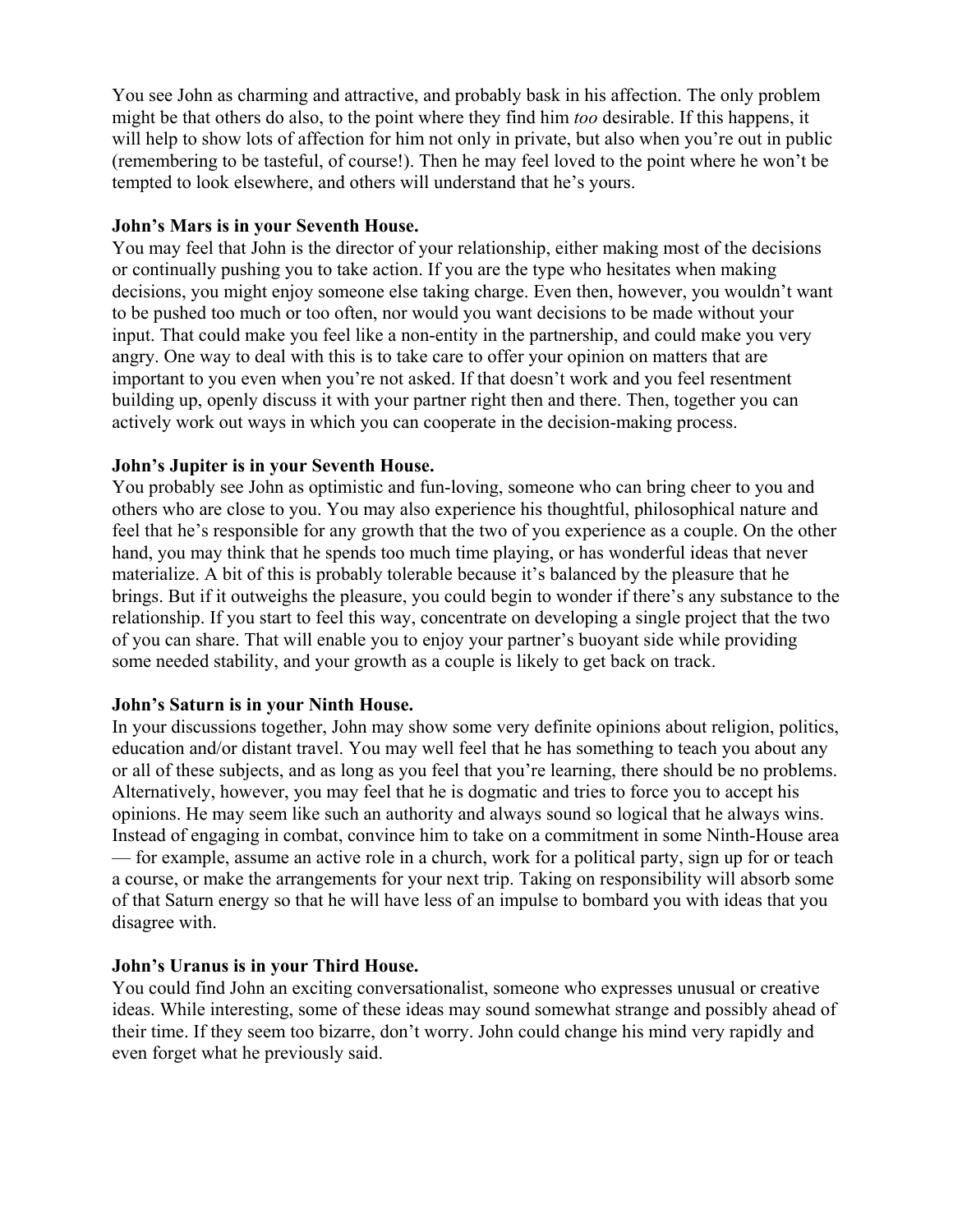You may also experience a spontaneity about his verbal skills that gives him an effortless ability to ad lib. Such ready comebacks may be made with little thought, so that they sometimes come off as tactless. If you confront your partner with what he's said, however, he'll probably be quick to modify his the tactless remarks.

# **John's Neptune is in your Ninth House.**

John's Neptune here may add to the spiritual, compassionate, and imaginative element in your philosophy of life. John will increase your tendency to go beyond conventional religion and points of view and instead follow an inner source of guidance that is beyond words. he may also tend to soften your more entrenched views and make you more tolerant. Together you may share romantic ideas about travel, such that you travel (most probably by sea or air) in search of a dream or a spiritual experience.

It's also possible that John's philosophical or religious ideas may confuse you, or make you more confused about your own views on life. True, you might be led astray by an unrealistic belief system, but if you're uncomfortable with his or your own life philosophy, it's more likely that you're just trying too hard to be rational. Perhaps it's time to open yourself to the validity of that which lies beyond reason.

# **John's Pluto is in your Eighth House.**

You very likely find John sexually appealing, and there may be a great deal of passion expressed in this area of your life. Be wary, however, that this combination can also mean that power struggles or manipulation may become an integral part of your sex life or even replace it. Playing the "who is in charge" game can detract from your intimacy. If either of you feels that this is occurring , do bring it out into the open. By discussing it and getting to the root of the problem, you can work on solutions together. Then you'll be sharing the power, and the sexual gratification may be tremendous.

# **John's North Node is in your Second House.**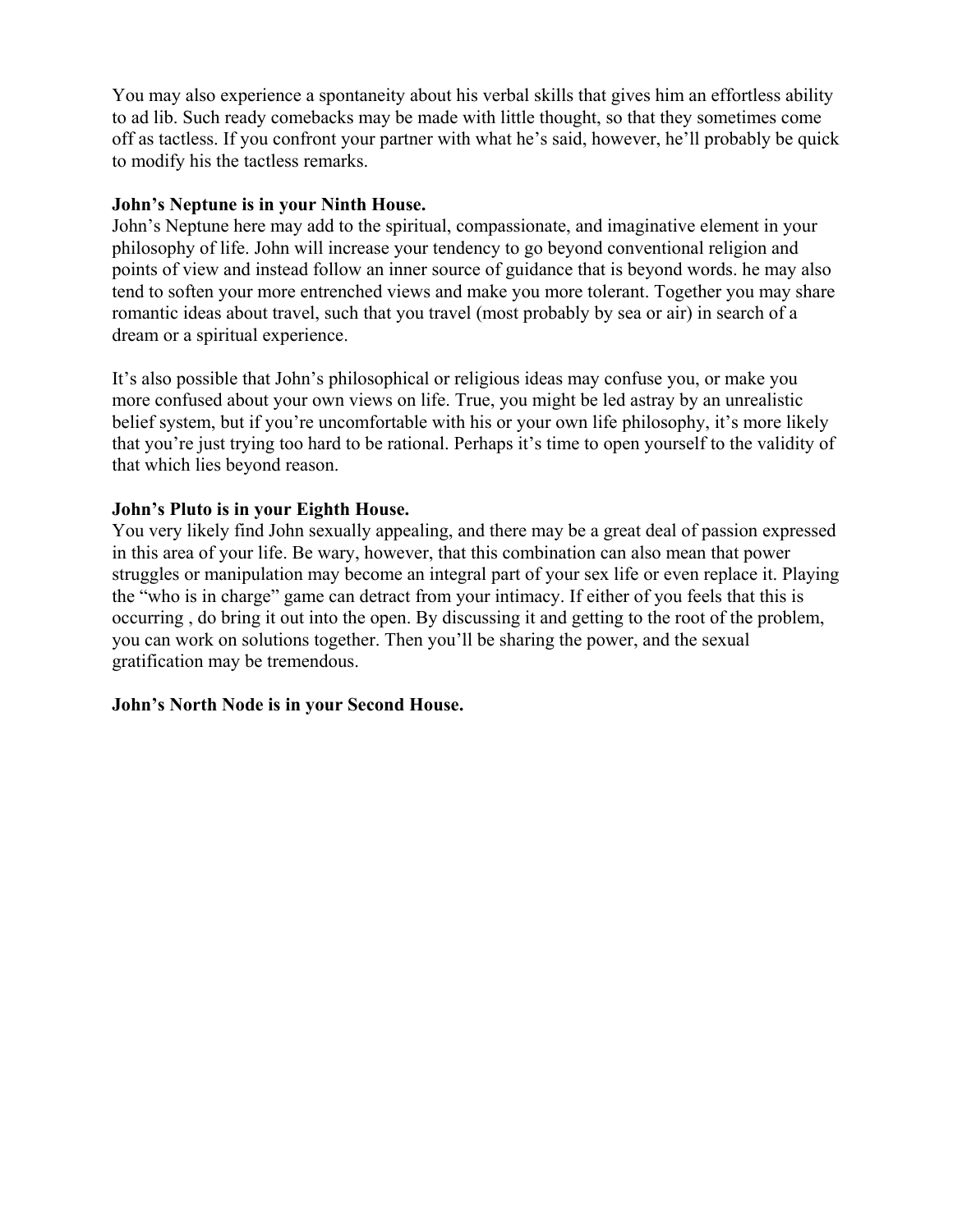# **John F. Kennedy**

|                  | Planet      | Sign    |          |                     | Longitude    |     | Declination   |               |     |
|------------------|-------------|---------|----------|---------------------|--------------|-----|---------------|---------------|-----|
| $\odot$<br>$00"$ | Sun         | is in   | П        | Gemini              | $7^\circ$    | 50' | 37"           | $+21^{\circ}$ | 38' |
| $\mathcal{D}$    | Moon        | $is$ in | ₩        | Virgo $17^\circ$    | 12'          | 33" | $+0^{\circ}$  | 40'           | 00" |
| $\,\varphi$      | Mercury     | is in   | ୪        | Taurus 20°          | 35'          | 37" | $+14^\circ$   | 24'           | 00" |
| ¥                | Venus       | is in   | П        | Gemini              | $16^{\circ}$ | 44' | 41"           | $+23^\circ$   | 07' |
| 00"              |             |         |          |                     |              |     |               |               |     |
| ♂                | <b>Mars</b> | is in   | ୪        | Taurus 18°          | 25'          | 53" | $+17^\circ$   | 03'           | 00" |
| $\mathcal{A}$    | Jupiter     | is in   | ୪        | Taurus 23°          | 02'          | 50" | $+17^\circ$   | 44'           | 00" |
| ち                | Saturn      | is in   | ⊙        | Cancer $27^\circ$   | 09'          | 40" | $+21^{\circ}$ | 06'           | 00" |
| Ж                | Uranus      | is in   | ⋙        | Aquarius            | $23^\circ$   | 43' | 08"           | $-14^\circ$   | 18' |
| 00"              |             |         |          |                     |              |     |               |               |     |
| Ψ                | Neptune     | is in   | $\Omega$ | $2^{\circ}$<br>Leo  | 40'          | 20" | $+19^\circ$   | 23'           | 00" |
| $\hat{P}$        | Pluto       | is in   | ⊙        | Cancer $3^\circ$    | 16'          | 08" | $+18^\circ$   | 50'           | 00" |
| Ω                | N. Node     | is in   | ٣        | Capricorn           | $12^{\circ}$ | 29' | 05"           | $-22^\circ$   | 52' |
| 00"              |             |         |          |                     |              |     |               |               |     |
| $A_{S}$          | Ascendant   | is in   | 스        | $19^\circ$<br>Libra | 59'          | 32" | $-7^\circ$    | 49'           | 00" |
| $M_C$            | Midheaven   | is in   | ⊙        | Cancer 23°          | 46'          | 09" | $+21^{\circ}$ | 21'           | 00" |
| ⊗                | Fortuna     | is in   | ٣        | Capricorn           | $29^\circ$   | 21' | 27"           | $-20^\circ$   | 18' |
| 00"              |             |         |          |                     |              |     |               |               |     |

# John F. Kennedy's Chart Positions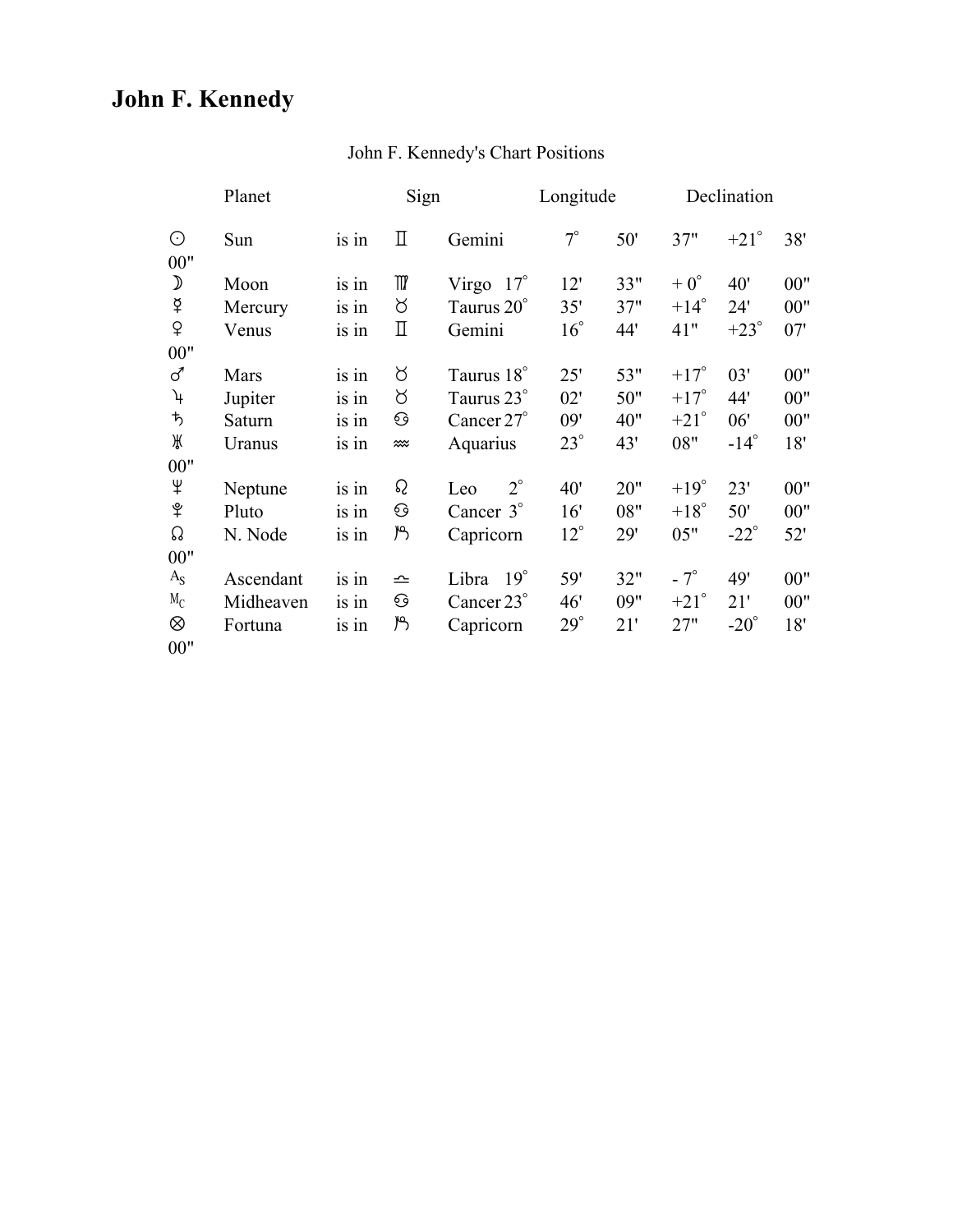# **John's Way of Relating**

# **Your Basic Personality Type**

For clues about your overall orientation to life, we'll look first at the major features of your birth chart. We'll first see what kinds of houses and zodiac signs are either emphasized or lacking. Then we'll take a closer look at the three most important points in your horoscope--the Sun, Moon, and Ascendant or rising sign.

# **You have few or no planets in Fire signs or houses.**

It may not be easy for you to take the initiative, or to show your enthusiasm and excitement. Therefore, you might need a fire lit under you to awaken your zest for life and get you started. People who are too energetic or assertive may make you feel uncomfortable. Those who are too passive may not help you to improve your state of mind and accomplish your goals. Instead, you need someone who can give you a gentle nudge without being overly aggressive.

# **You have many planets in Earth signs or houses.**

The abundance of Earth symbolism in your chart means that you're down-to-earth in a psychological sense, too. To take action, you require reasons. To clarify where you stand and to motivate you to initiate, you like the situation to be explained complete with concrete examples. Because you wish your actions to be based on the facts, your insistence on practical reasons for initiating could sometimes make you seem callous. You may also want to know what's in it for you (even though, if the emphasis is mainly in Virgo, you would need to be of service as well). This, too, may make you appear unfeeling. If you consciously do your duty, and assist the significant others in your life to attain their goals, those who are important to you will see you in a kinder light.

It can be hard for you to take unfamiliar routes, so you tend to be habit-oriented. Though repeated patterns may provide security, they can also become boring. One way to deal with this is to make lists of actions you might take, and, among them, consider some new alternatives. Starting in this way with small changes can lead to greater moves. It's also good to have a partner who can help you to stretch your boundaries without pushing you too far, too fast. Whether you motivate yourself or get help from others, when change is necessary, the keyword is "gradual."

# **You have many planets in Air signs or houses.**

Air people are the thinkers and planners of the zodiac, but not usually the movers. (Even Geminis, who tend to be physically active, may not be able to move forward without a master plan.) Therefore, you may spend a great deal of time in your head rather than making an impression on the world.

Sometimes, though, talking about possibilities can help to get you started. Verbalizing ideas can make them take on more definite form so that it becomes easier to take the initiative. You can either talk to yourself aloud or find someone else who will listen to you and possibly motivate you to act.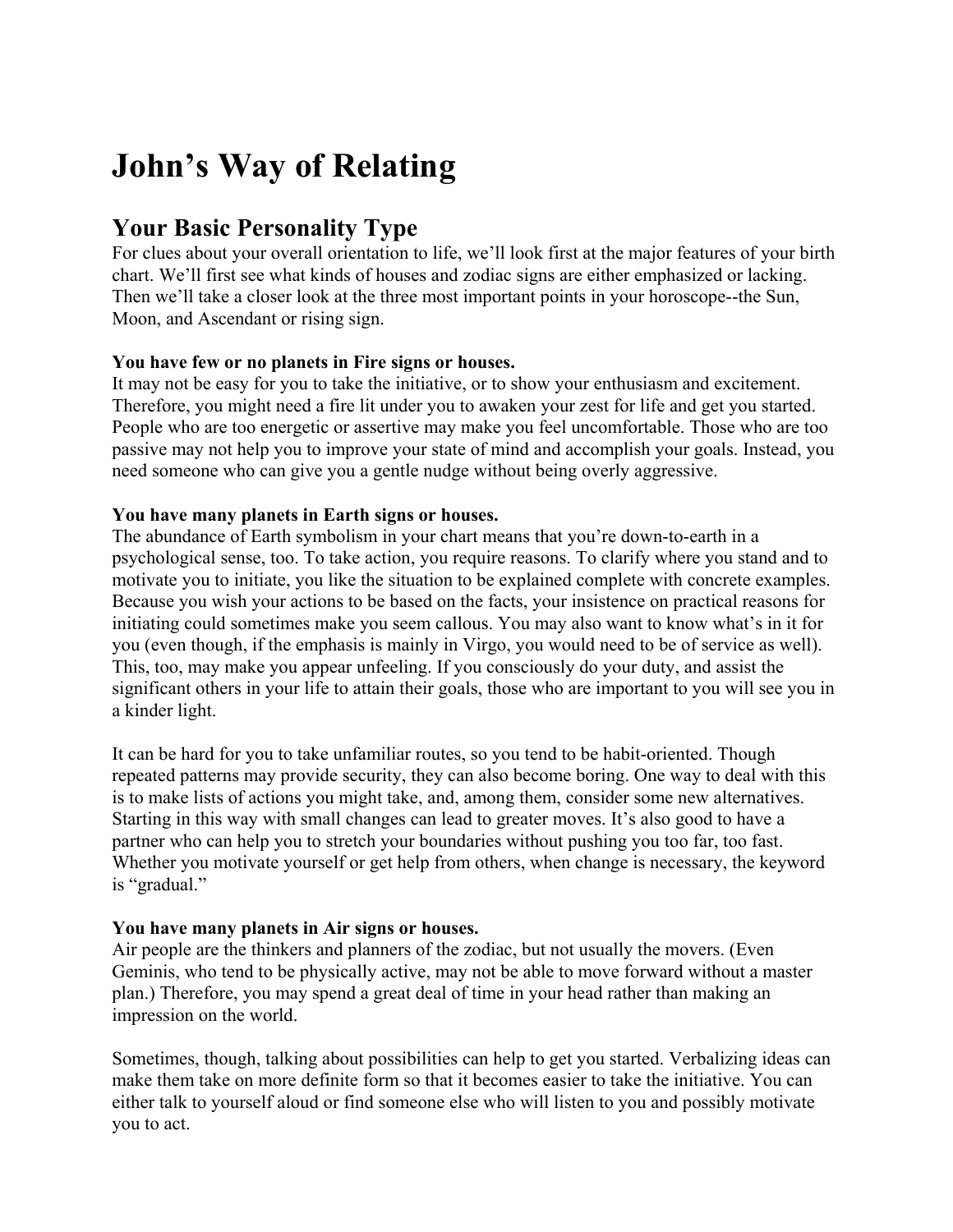A positive quality of air-sign people is that they are objective and can understand many points of view. The downside of this is that you may find it hard to make up your mind. If there are too many alternatives, you may procrastinate. Try to examine only two possibilities at a time, and ask others for their opinion. You do want to make up your own mind, but it may help to weigh the ideas of others with your own.

# **You have many planets in Mutable signs or houses.**

You're most comfortable when you're involved in a variety of activities, and you actually tend to accomplish more when you're alternating tasks than when you're trying to complete one at a time. You're very adaptable, and generally welcome input from others. This tends to make you a good listener but also may cause you to be greatly influenced by other people's opinions.

If your chart's main emphasis is in Gemini or the Third House, you need to share ideas in order to determine your direction. With Virgo or the Sixth House accentuated, you'll be stimulated by the idea of working more efficiently or providing better service. An emphasis on Sagittarius or the Ninth House indicates the need for people who are philosophically oriented and can teach you something. With Pisces or the Twelfth House stressed, you need to merge with those with whom you're emotionally in tune, and who can help you to serve the greater good.

# **Your Sun is in Gemini.**

With your versatility, you can easily do more than one thing at the same time. In fact, you might find it hard to concentrate on one thing for very long. Needing variety, you may not take the time to probe deeply into your interest of the moment. Fortunately, you're a quick study and can form an accurate overview of a subject very quickly. You may not understand the subject in depth, but you'll know enough for your own purposes. Your motto might be, "If you can't learn it fast, it probably isn't worth knowing!"

This talent can be extended to people. You are basically sociable, and can determine the essence of an individual or a group almost instantaneously and fit in right away, if you so choose. This skill can be useful. Even if you find yourself with people who are trained in a technical field you know nothing about, you quickly pick up the group's jargon and can seem as knowledgeable as they are. The secret of your success is that you leave the room before you exhaust your newlylearned vocabulary. This suits you, because you would probably become bored if you hung around for too long.

In terms of a partner, you'd do well with someone who's also sociable, and you'd probably like a good sense of humor, too. Then you can rest assured that you can interact as a couple without concern about the impression you make. You will also not have to worry about being saddled all evening with your partner. You can each flit around the gathering on your own and have stories to share when you return home.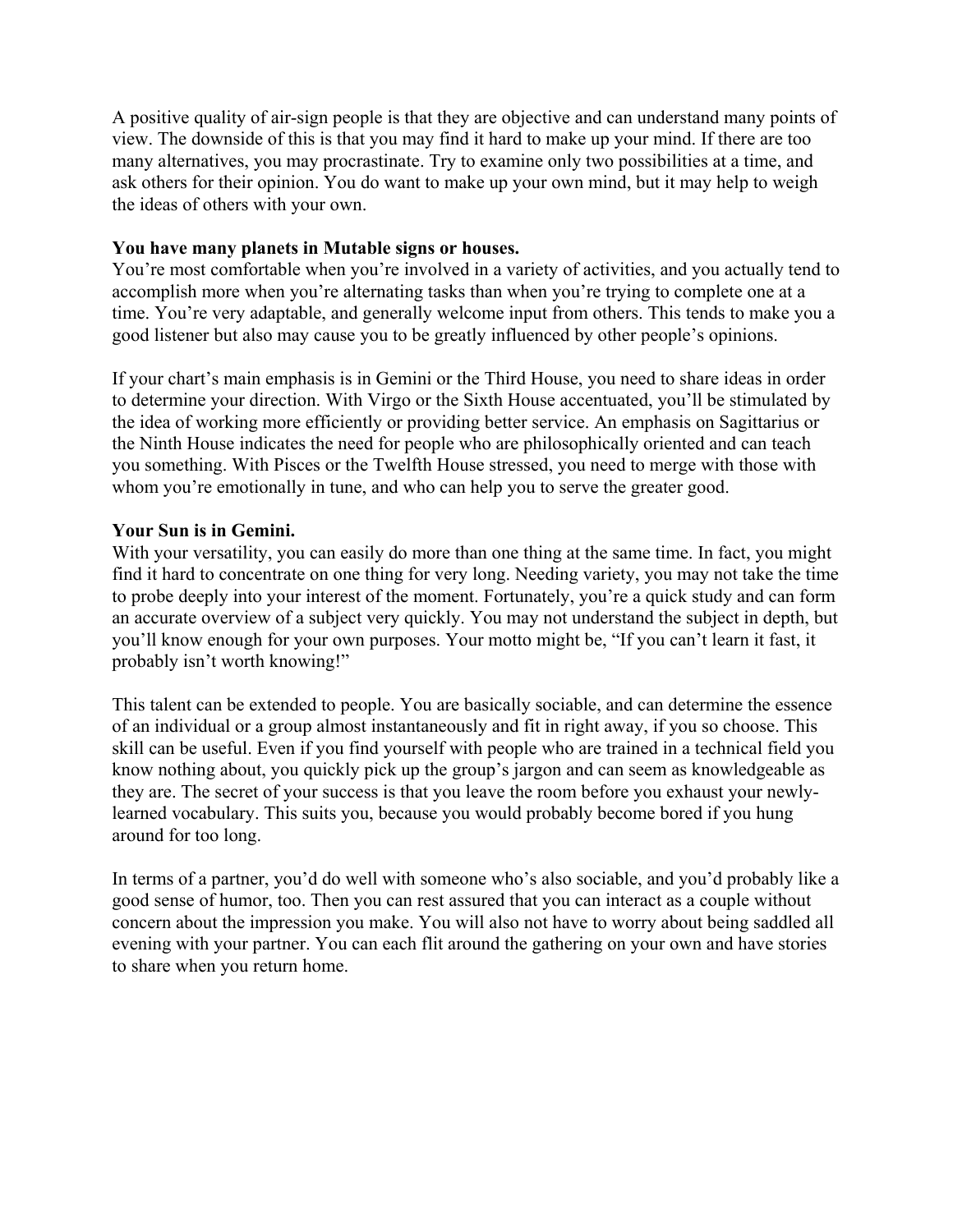With little patience for slow-thinking people, you'd also want a partner who's mentally agile. Not necessarily a mental giant, just someone who can carry on a light, pleasant conversation and follow the gist of what you have to say. This may not be as easy as it sounds, because you may tend to jump from subject to subject and even occasionally omit words. While you may not like being interrupted by questions, it's OK for your partner to add an occasional word or expand upon an idea you've expressed. That can be considered brainstorming, and you welcome such contributions. You have little desire, however, for lengthy and profound intellectual conversations.

The fact that you enjoy social interaction and like to keep your conversations light doesn't mean that your entire life has to be superficial. You simply need to include these sorts of diversions for release and relief, and to contribute to the diversity that is your essence.

# **Your Moon is in Virgo.**

You're probably not very emotionally demonstrative, to the point where you may not feel permission to express your feelings unless you've got a practical reason to do so. Should you be unhappy on a particular day and not be sure why, you might try seeing a sad movie or renting a sad video. This will give you a reason to cry, and you'll be able to vent your feelings without embarrassment.

One common way people avoid expressing emotions is by becoming critical of others. If you're picking on someone, you have a reason for not showing tenderness. This behavior may have originated from a mother who criticized you as a child (and who might even criticize you now) - someone who said things like "I want you to be the best person you can be" or "I'm only telling you this for your own good." Then, as an adult, you yourself may become critical of others, or seek out a partner who will carry on your mother's critical function toward you. While you might feel miserable about it, it might also feel homey and somehow right.

Even if your mother was critical, you probably also knew you that could count on her. Or maybe your mother wasn't critical at all, but instead was just hard-working and supportive of you. You, too, are likely to have an ability to work hard and to give support to others.

So, while you're hardly gushy, you can be very helpful in a practical way. When you make a commitment, you tend to stand by it so that your friends and partners have confidence that you'll come through for them. You're also probably good at giving practical suggestions to help people to make their ideas materialize. You don't want to take over from others, but you can help them a great deal by working out the details of a plan of action and analyzing its practical implications. If there are flaws in the plan, you can usually pinpoint them and suggest workable alternatives.

If you find yourself unhappily caught up in criticizing or being criticized, try diverting this energy into giving this sort of practical assistance to others. You'll probably feel a lot happier if you make a bit of an effort to hold your tongue, and instead concentrate on serving other people and making the world a more efficient and orderly place.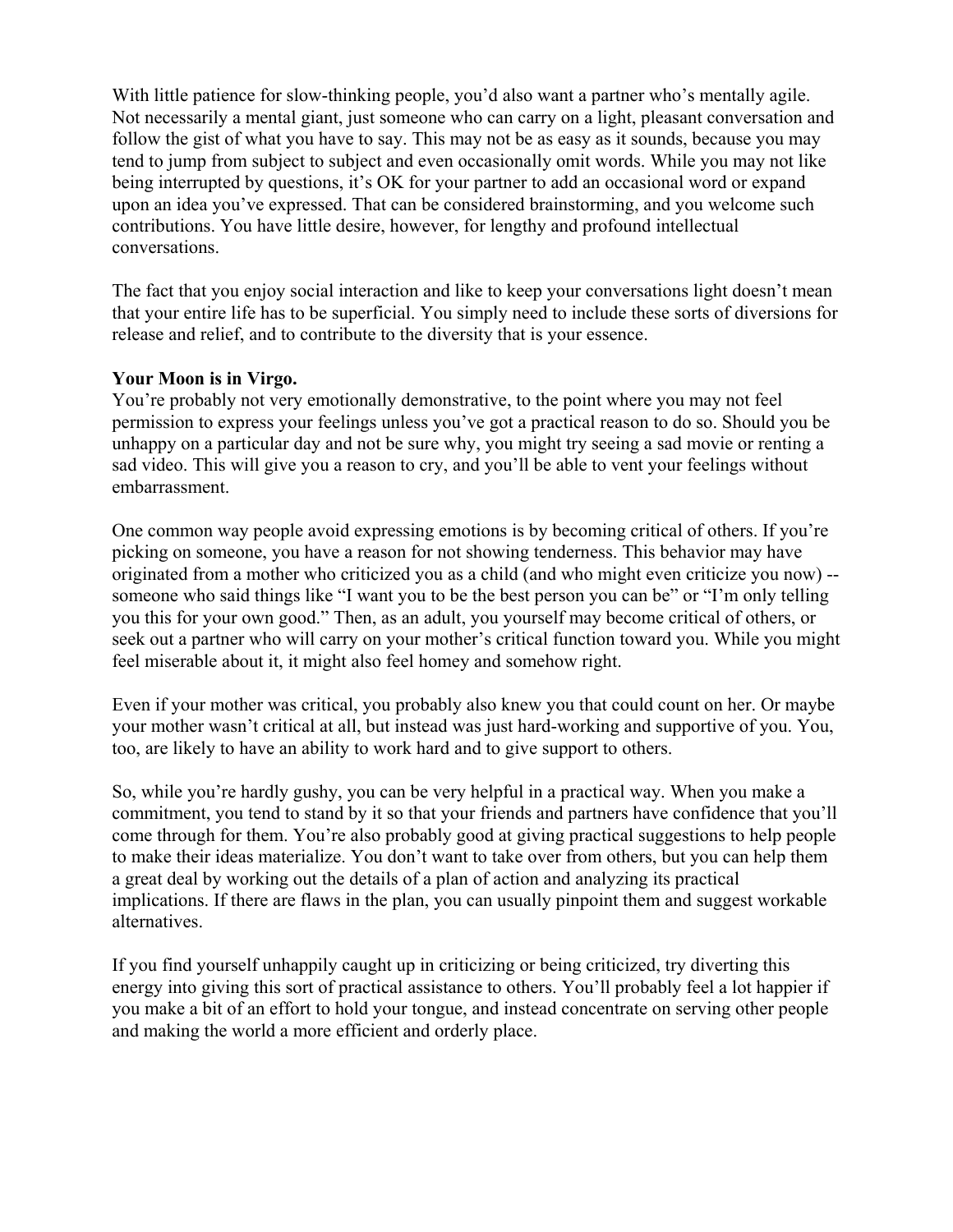It may also be hard to let the feelings flow freely in your intimate relationships. When you're secure with a partner, you'll be able to show your emotions more readily. You still may have to work on this a bit more by convincing yourself that being emotional is appropriate in intimate situations. When you discover that certain responses on your part bring certain rewards, you may start to feel less inhibited and ultimately become more demonstrative and emotionally fulfilled. And now we get to your "axis of relationship," which is formed by the Ascendant (or rising sign) and the Descendant, which is always directly opposite it. While the zodiacal sign that was rising when you were born describes the way that you present yourself to others, the opposite sign signifies the sort of partner you'll be drawn to and who will make you feel more complete. Any discussion of your rising sign (you) implies your setting sign (the partner who will complement you).

The following description assumes that you've given your actual time of birth quite precisely. If you haven't, and the degree that your chart shows on the Ascendant is near the beginning or end of the sign (0 or 29 degrees), it's possible that the adjacent sign would describe you better.

# **You have Libra rising.**

Having Libra rising suggests that one-to-one is your favorite way of relating, and that having a partner is high on your list of priorities. You operate best when you have a partner who's your equal — someone with whom you can converse and share your ideas and experiences. Also, because you need peace and harmony, you may bend over backwards to please that significant other in your life.

Strangely, the partners you're drawn to will tend to be independent and even bossy. They may also seem argumentative, and in their rush to do their own thing they may forget the rights and feelings of others. This is because they're acting out a side of you that you tend to suppress. Before you become upset by them, remember that they can be an asset when the world requires more assertion and aventurousness than it's natural for you to muster.

Actually, your Libra-rising attributes make you ideally suited to dealing with such partners. Your urge for fairness and equality will tend to keep your partner from running over you rough-shod. While you can be generous to a partner, it won't be to the point of total self-sacrifice. Something inside you objectively notes when you've done enough and it's time to restore the balance between you. Also, your objectivity and your penchant for intellectual debate will make it possible for you to air your differences openly and hammer out a fair solution to them.

To deal with a partner's possibly hot temper, you have the advantage of your charm, diplomacy and inclination to resort to reason. This, and your desire for peace, would tend to stop you from displaying anger or making forceful demands. You'll probably be not only more comfortable but also more convincing if you use these innate social talents. In these cases it's possible that your partner could comply without even recognizing what you're doing or consciously knowing what you want.

If you don't get what you want quickly, it may be due less to your partner's resistance than to your own lack of decisiveness. Actually, although you may not view it that way, when you need to make up your mind, it can be advantageous to have a direct and forceful partner. However, because an equal relationship is so important to you, you could resent it when your partner takes charge.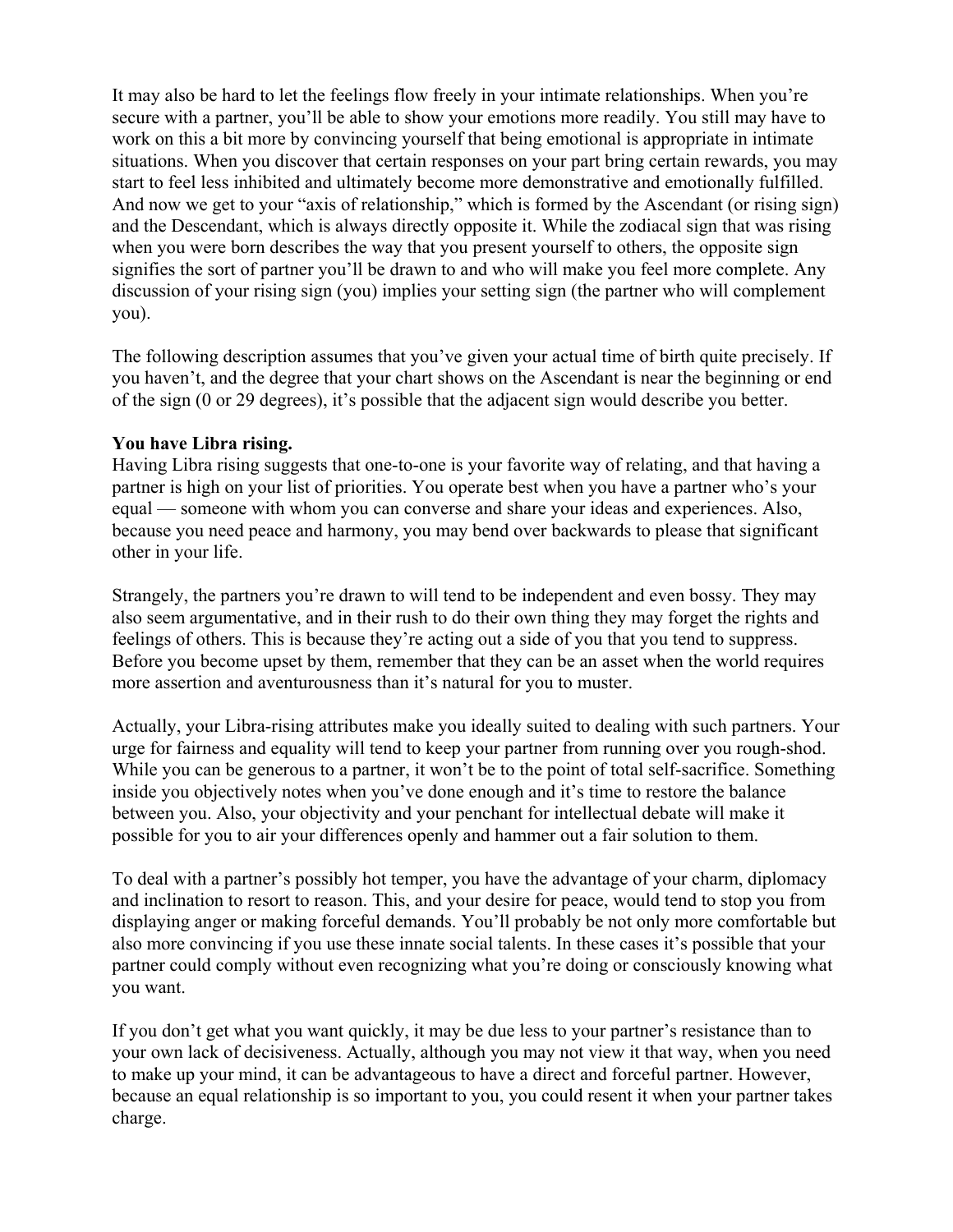If this is causing a rift between you, consider the facts objectively. From your partner's perspective you may seem totally inert, and he or she may be making decisions for you simply out of impatience with your seeming procrastination. Recognizing your contribution to the situation may help you to remedy it, or at least make you see things from your partner's point of view so that you feel less angry.

You may be able to regain equality in your relationship by striving to make decisions faster. Or you could appreciate your partner's taking charge because it takes the pressure off you. No matter which route you follow, note that, because of your relationship, you are probably accomplishing much more than you'd ever have accomplished by yourself.

# **Your Specific Relationship Needs**

Now we get down to the particulars of what you want and need in romance, partnership and sex. To do this, we take a close-up look at the Fifth, Seventh and Eighth houses in your chart.

We'll look at the zodiacal sign at the beginning (on the cusp) of the house, and at the house position of the planet that rules that sign. Then we'll round out the interpretation with any other signs and planets that are positioned within that house.

Keep in mind that these houses describe not only what you have to give to a relationship, but also what you need from your partner. Your relationships will work better if both of you try to contribute the various qualities that are symbolized in these key relationship houses.

# **Flirting and Courting**

Associated, among other things, with risk-taking, the Fifth House is where you take the plunge and throw yourself open to chance. Will Mr./Ms. Right cross your path at the mixer dance or singles bar? Will you take the risk of asking someone out on a date? Will the blind date be a delight or a disaster? This is one of the reasons that the Fifth is the place where love relationships begin.

Once you've started to date, the Fifth House's recreational side emerges. Fifth-House activities like dinner out, plays and movies, museums and sports provide a pleasurable atmosphere to encourage a budding acquaintance to flower into something more. Called the house of selfexpression, the Fifth also rules self- display, as you each put on your finest feathers to attract the other. Dating in the Fifth leads to marriage in the Seventh House and sex in the Eighth, and then the cycle begins again with children, which are also shown by the Fifth House and its association with self-expression and play.

So let's now look at your style of courting someone, the kind of romantic relationships you like, and the kind of person you're most likely to enjoy dating.

# **Aquarius is on your Fifth-House cusp.**

For you, romance is strongly connected with friendly social exchange. You may fall in love with someone who is in your circle of friends, or you may go out on double dates or consider group activities to be one of your favorite ways of having fun together. Conversation is likely to be your favorite form of flirting.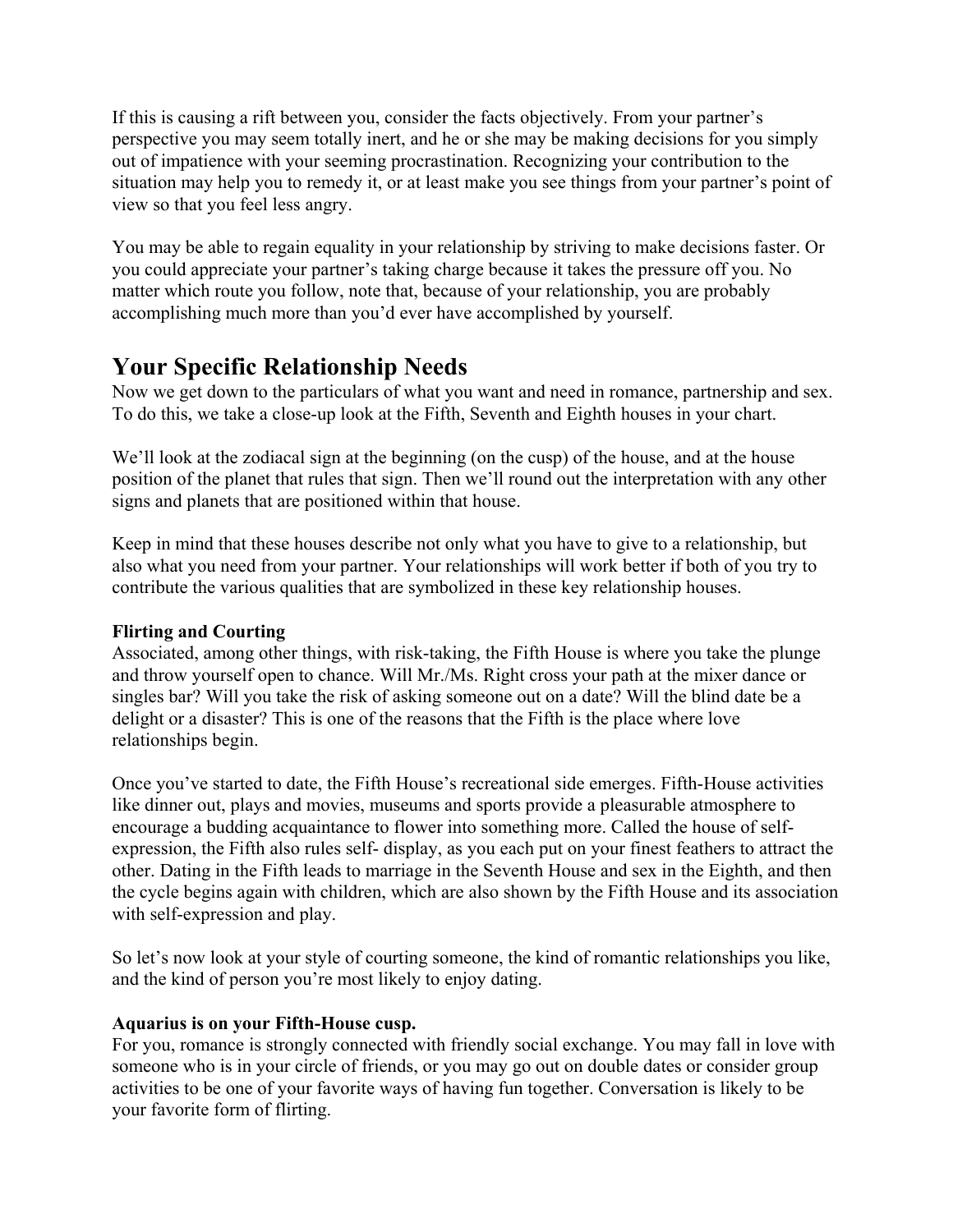There may also be something oddball in your romances. One-of-a-kind romantic partners may have a special appeal, or in your courtship you may like to defy convention. At any rate, you need to express your own individuality, and you don't like to bend to the will of your partner. Indeed, you require a certain a degree of detachment and objectivity, so that each of you remains a distinct individual.

#### **Pisces is within the Fifth House.**

If you're sufficiently able to establish your independence in the relationship, at some point in your courtship you'll feel an urge to merge. You may have started by evaluating your relationship objectively, but eventually you're flooded with romantic feelings which you want the other person to reciprocate. Fantasizing more about your romance, you may start to idealize your partner unrealistically, or you may make some self-sacrificing gesture that only embarrasses the other. If your partner is not behaving according to your ideal, it can be easy to delude yourself that all is well when it isn't. If all does go well, however, fantasy and imagination can bring an unparalleled richness and tenderness to your romance, and you may feel yourself merging on an exalted level of emotion.

#### **Saturn, the ruler of your Fifth House, is in the Tenth**

The planet that's traditionally associated with the sign on the Fifth-House cusp brings in additional considerations. Placed in the Tenth House, it means that for you there's a connection between courtship and the outer world. Public opinion may be important to you, and so you don't tend to hide your romantic partners in a closet. So that you can be proud to be seen with them, you may be attracted to those who are successful and/or look good. Without the judgment of others, however, you can see these people realistically. Even if there are other indications in your chart that you don't always view a romantic partner realistically, ultimately the truth of the real world seeps in. You might find yourself sometimes wishing for more excitement in this area, but excitement or romance without a degree of security will not be satisfying to you.

Since your Fifth House doesn't contain any planets, your needs in in the romance department are fairly completely described by the signs on and in the Fifth House, and by the house where the Fifth-House ruler is located. While Fifth-House matters may take a less central role in your life than they might for someone else, having no planets here also means that your requirements are less specific, so that you can select from a wider range of potential partners.

#### **Becoming Partners**

Through the pleasures, risk-taking and self-expression signified by the Fifth House, you gain a sense of your own individuality and develop a robust identity of your own. You need this before you can have the true relationship of equals that is the essence of the Seventh House.

Traditionally the house of marriage, Seventh House signifies the way you make a serious commitment to another, and the way that that commitment is recognized in the social sphere beyond your relationship. Even when your relationship doesn't result in marriage, this is the house where you learn to blend your individualities without submerging them, and, for better or for worse, to deal with the ups and downs of life as a team. It's also the place of head-to-head confrontations, where you encounter both your similarities and your differences, and each negotiate your fair share in disputes.

#### **Aries is on your Seventh-House cusp.**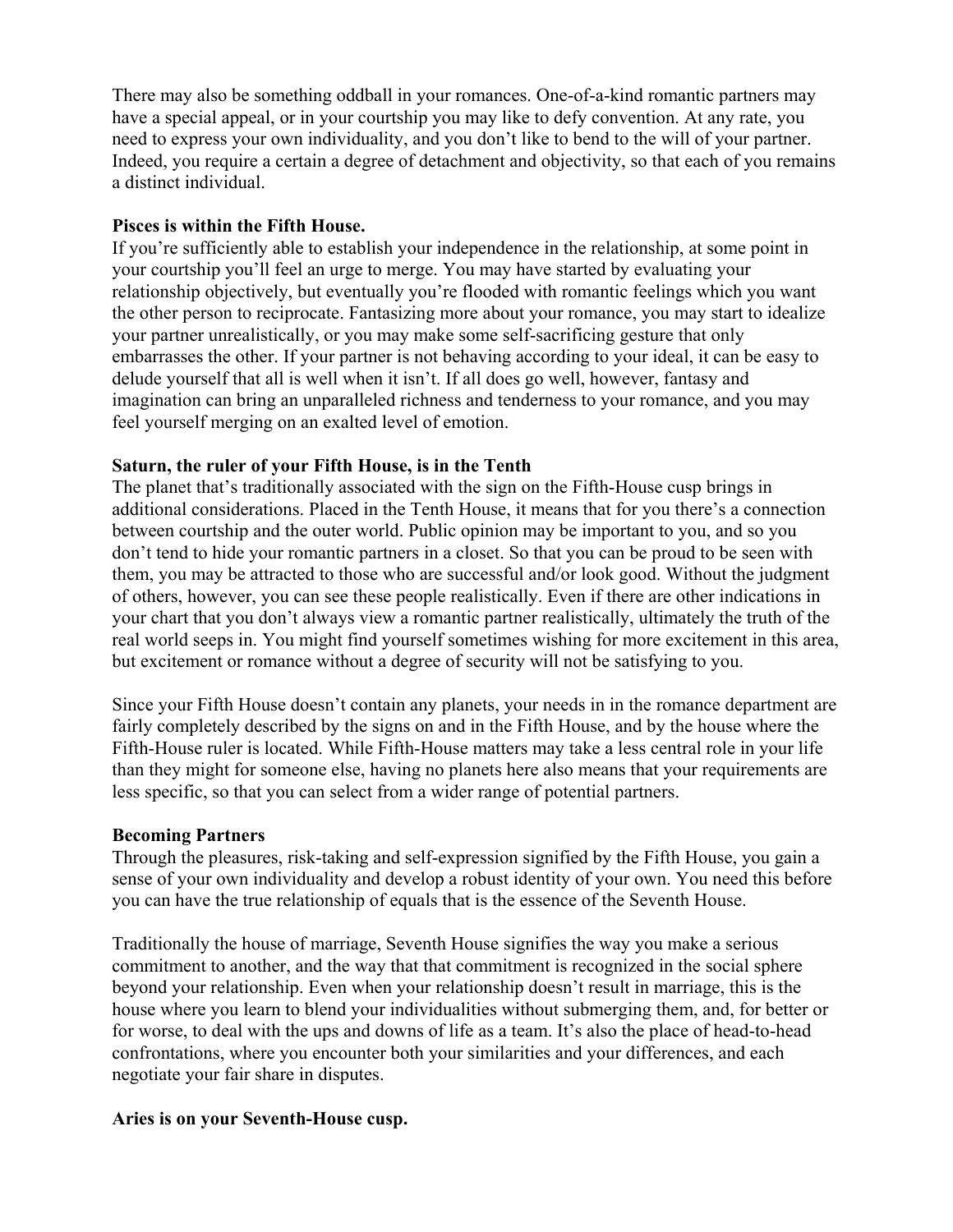You tend to seek out a partner who is assertive and shows initiative. But while you admire those who can take charge, you don't want to be bossed around. At times you even want to take the lead. This could provoke heated disagreements, and you may find yourself wishing for some peace and quiet. However, you'd be bored if your life together were too peaceful. You'd also have little respect for a partner who didn't stand his or her ground and allowed you to be the sole decision-maker.

Actively discussing alternatives may make you each feel that you're sharing the leadership in the relationship. You might decide that one of you should be in charge on some types of issues, and on other issues the other should run the show. You might actively negotiate still other issues. If your discussions make either of you extremely angry, you could more easily make compromises if you walk and talk rather than sit and glare at each other.

# **Taurus is within the Seventh House.**

You also need a partner with whom you can share sensual pleasures. Problems can arise when one of you is being totally self-absorbed and self-indulgent without considering the other. If you're feeling neglected, never *order* your partner to think about your needs. That would be like waving a red flag in front of a bull, and it'll produce the exact opposite of what you want. Instead, suggest two or three things that you'd like to do or to see happen, and allow your partner to choose among them. In this way, your partner will have made the decision, and you'll be satisfied as well. If you feel that you're the one who's been taking the other for granted, and your partner seems unhappy, plan some pleasurable activities that you can enjoy together. Practical considerations and possessions can figure large in your life together, and you may enjoy your joint ownership of beautiful things.

# **Mars, the ruler of your Seventh House, is in the Eighth**

In your chart the planet that is traditionally associated with the sign on your Seventh-House cusp is placed in the Eighth House. This suggests that you have a need to base your marriage on a deeper form of merging than mere partnership. This could mean a deeply emotional sexual union, or simply an intensity of feeling in your relationship and a great deal of analyzing of each other's hidden motives. It could also be that your finances and possessions are so tightly intertwined that you don't have a sense that anything is entirely yours. Finding true happiness in marriage may depend on loosening your grip on what you felt were essential possessions, or essential parts of yourself. In letting these things go and pooling resources with your partner, you may find emotional satisfaction that is of far greater value.

Every planet that a person has in the Seventh House would indicate at least one additional requirement for them in a close one-to-one relationship. You have no planets here, however. For you, close partnerships may not be the all-consuming concern that they might be to someone who has a full Seventh House, but you could actually have an easier time. Your requirements in a partner are apt to be looser, and you can be open to a greater variety of people.

# **Entwining Your Souls**

Joined into a single entity in the Seventh House, you're ready to transform each other in the Eighth. This involves relaxing your grip on whatever you felt necessary to maintain yourselves as individuals, and taking a leap of faith, trusting that the essentially benevolent forces of life will pull you through. If you emerge from this trial successfully, you're transformed and renewed.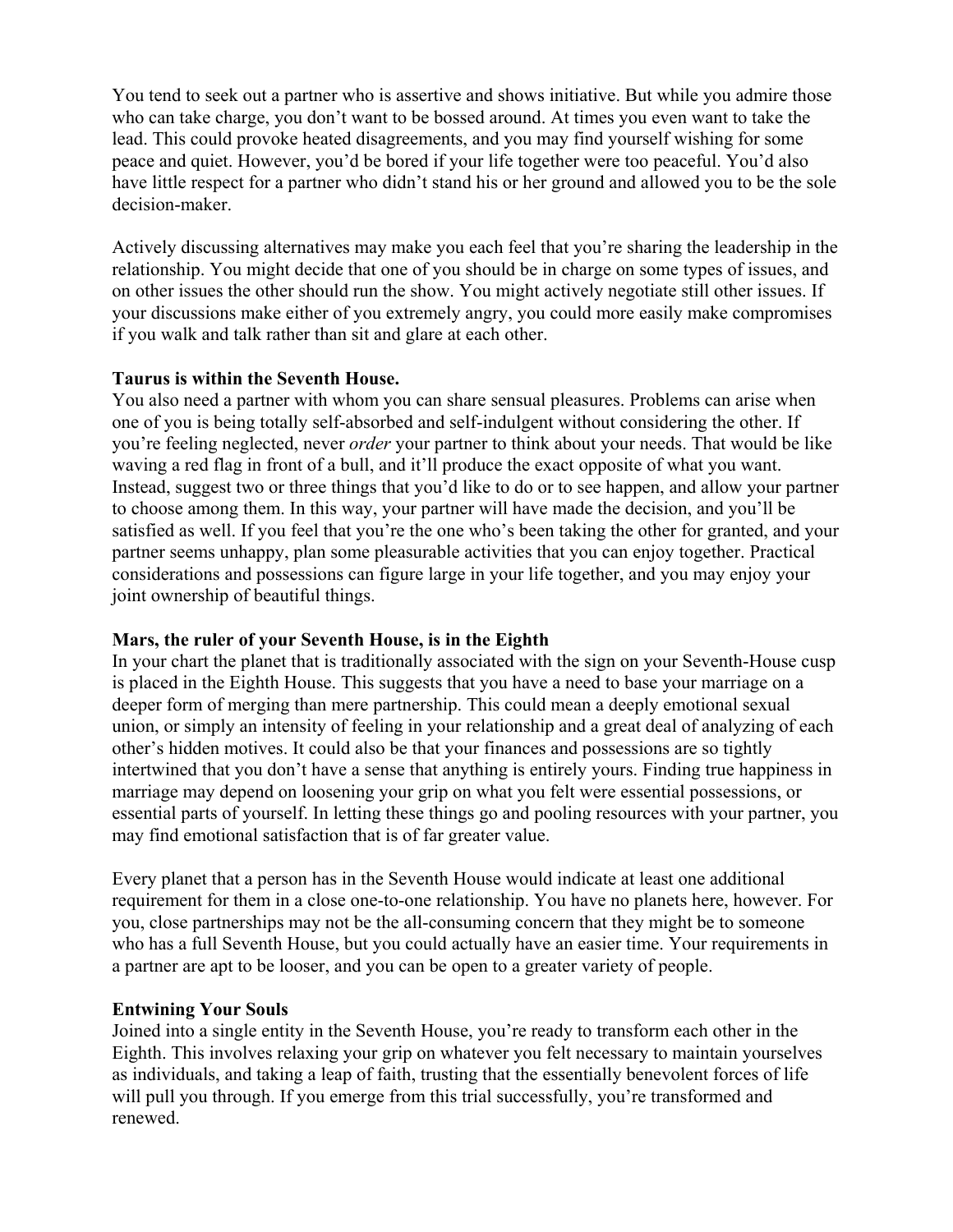This, of course, is the essence of sex, which is one of the areas that the Eighth House stands for. The Eighth also depicts the other sorts of deep emotional bonds that arise in relationships, as you shed the shells of your individuality to merge into a larger whole. On a material level, the Eighth depicts the merging of property and finances, where you each need to give up what is yours.

With the high emotional intensity of the Eighth House and its lack of objectivity, power struggles are possible. Any impulse to do harm must always be contained. The key lies in developing compassion for your own emotional state, in letting go of tightly held positions, and then inviting powers out of your conscious control to lead you in the right direction.

Regarding your sexual self, all the signs and planets influencing your Eighth House describe possible avenues for sexual expression. Combining or alternating these themes will keep you from falling into stale and confining routines.

# **Taurus is on your Eighth-House cusp.**

Sensual enjoyments are very important to you, and you're likely to savor every moment of such experiences. Moreover, you're loyal to your partner and expect loyalty in return. Since you tend to be habit-oriented in this area of your life, if there is a change in the routine, you could begin to question your partner's trustworthiness. Then jealousy and possessiveness could enter the picture and disrupt your sex life.

If this happens, together you should reestablish your routine. It also will help if your partner shows that he or she cares. Practical evidence of devotion may be preferable to physical or emotional demonstrativeness. Showering you with gifts could produce the desired results more quickly than a hug or a kiss.

# **Gemini is within the Eighth House.**

Though you may start by being routine-oriented, at some point you'll probably want some variety in your sex life. You might find this with a versatile sex partner, or by having more than one. If you're bored with a partner who always performs in the same manner, you might look elsewhere for new and interesting sexual experiences. That search could bring unnecessary complications into your life. An alternative to wandering would be to talk to your partner about your feelings. This might either bring about change in your physical sexual activities or suggest other new and interesting channels for pleasure.

# **Venus, the ruler of your Eighth House, is in the Eighth**

The placement of your Eighth-House ruler *in* your Eighth House amplifies the importance of sex in your life. It also suggests that sex might operate independently from other facets of your relationships. For example, you could have a sexually satisfying partner who is otherwise hard to get along with, or a wonderful partner who does not excite you sexually. In the first case, you might avoid each other except at bedtime, or find a counselor to help you analyze and solve your other problems. In the second case, keep in mind that a truly congenial partner can be hard to replace. You might try sex therapy, or look for other ways of expressing the Eighth House, such as through finances or research.

Having planets in the Eighth House contributes yet other themes to your lovemaking needs and style.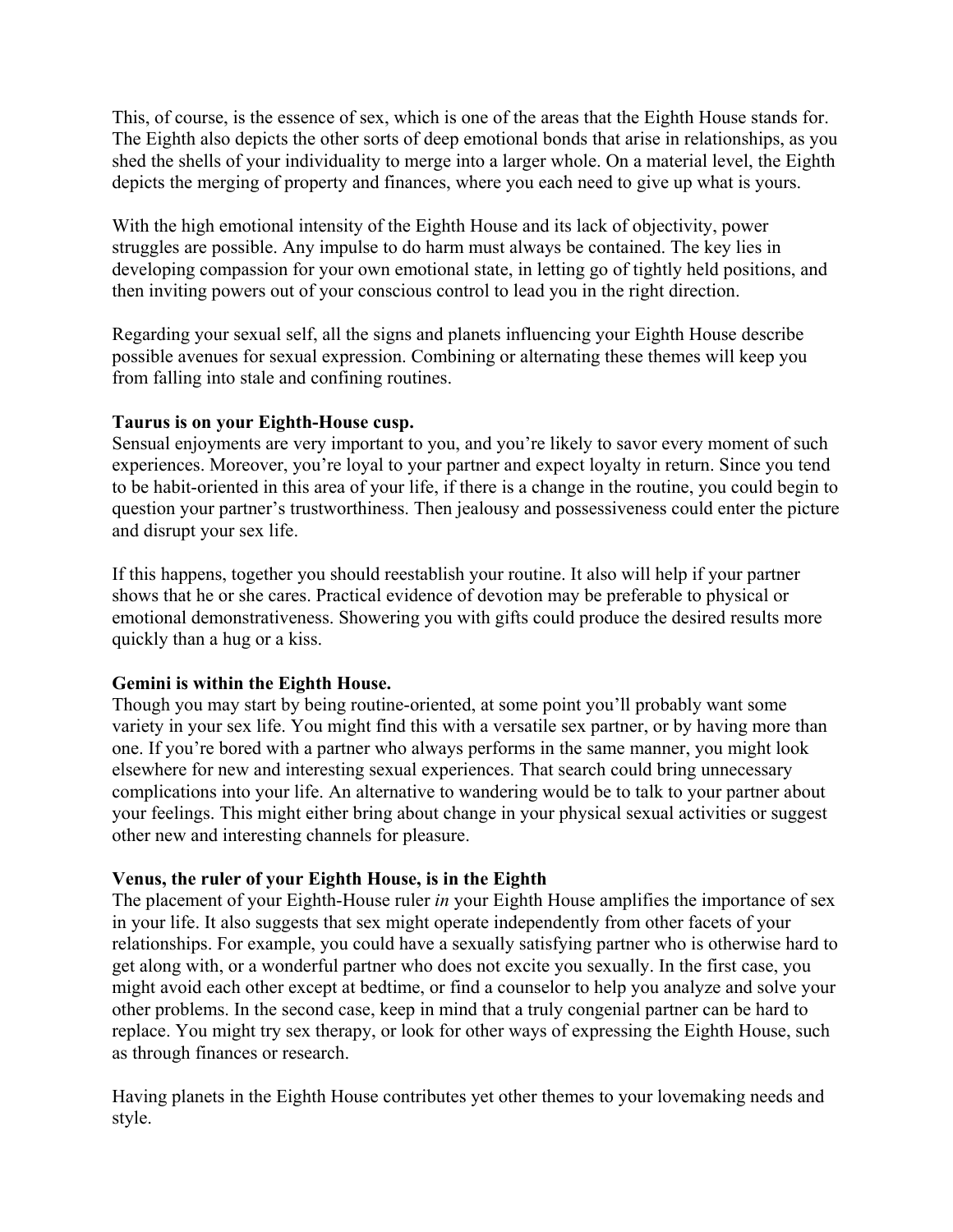# **Your Sun is in the Eighth.**

This placement greatly heightens the importance of sex (as well as other intense experiences) in your life. You want to be an active participant in sex, not a passive observer. You want to be appreciated by your sexual partner, and need to retain your sense of identity. If sexual problems arise, it could impact your sense of self, so that you believe that there is something seriously wrong with you. Remember that it takes two to have a sexual relationship. As well as not taking all the credit for the successes, don't take complete blame for the failures. Sex is a joint effort, and you should be able to work out the solution to problems together. If you can share the responsibility, your sex life will improve and the other parts of your relationship will strengthen also.

# **Your Mercury is in the Eighth.**

Communications tend to be an integral part of your sex life. You may particularly enjoy thinking, writing or talking about sex. If talking is the route you choose, you may talk about sex in general, talk while you're having sex, or talk about it afterwards. And if your partner finds all that talk annoying, you'll probably find it easy to discuss the matter. Your conversations may not be deeply analytical, but through your discussions you may be able to come up with other ways to express your Mercury that are more acceptable to your partner.

# **Your Venus is in the Eighth.**

Love and pleasure are a more than usually important part of your sex life, so that you probably enjoy an attractive partner and pleasant surroundings. Fidelity, however, is a non-issue with this placement, and responsibility may not be something you think about in regard to sex. Your main interest is the pleasure. If your partner mistreats you or you're otherwise not happy and comfortable in your sex life, you may not feel obligated to stay in the relationship. As long as the pleasure lasts, however, you could go on indefinitely.

# **Your Mars is in the Eighth.**

Either you take the lead in sex, or you like an aggressive partner who will do so. There's also a lot of energy between you. If all is going well, your sex life may be very active; but if you have problems, you may have arguments that get really heated. If the anger seems stronger than the passion, you might want to think about how gratifying this really is for you. If you're both happy with the arrangement, fine, but if one or both of you suffers from those angry scenes, you might want to get counseling, set some ground rules together, or channel that energy into doing intense sports or work.

# **Your Jupiter is in the Eighth.**

You tend to view sex as a liberating experience, a way of growing and expanding your horizons. Even while being basically conventional, you may enjoy exploring new methods. You need a sex partner who can share in the development with you, helping you to grow in this area. If your partner doesn't supply this, you may roam in search of others who are more interesting. If you're really enjoying yourself in sex, however, you're likely to stay with one.

# **How Each of You Sees Your Partner**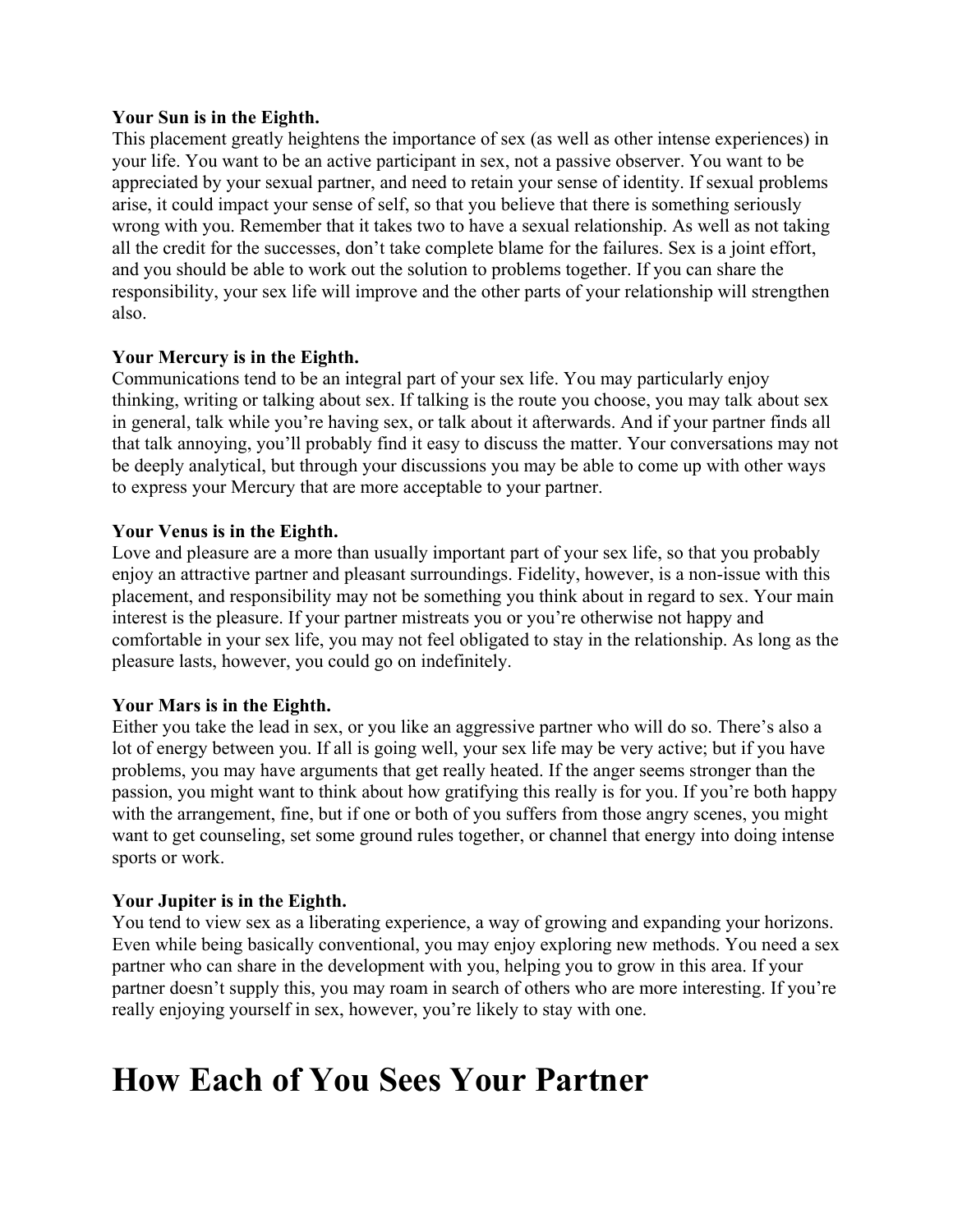To see how you experience your partner, what your partner means to you personally, and the biases you may have when dealing with this important person in your life, we're now going to look at the way your partner's planets fit into the houses of your birth chart.

You could think of your partner's planets as "lighting up" your houses, bringing more energy to the areas of life that those houses deal with. Your partner's planets can activate underactive areas of your life, making you feel more complete. Or they may increase the activity in areas that that are already emphasized in your own chart. They may repeat problematic themes in your own horoscope so that you're finally forced to deal with them, or give you the added push to make the most of assets that you already have. All this influences the way you feel about your partner, and suggests the functions that your partner will take on in your life.

If the two of you are reasonably close in age, it's inevitable that you'll both have the slowermoving planets (like Saturn, Uranus, Neptune and Pluto) in the same or an adjacent sign, which means that they'll also be in the same or an adjacent house. This isn't very significant personally, because all it's really showing is how you'd relate to anyone in your age group. However, if both you and your partner have the same faster-moving body (like the Sun, Moon, Mercury, Venus or Mars) in one of your houses, it does have personal importance. This will reinforce that planet's effect on a given area of your life. The aspects that are made to that planet in your partner's chart, however, may add some new themes that you may not have by yourself.

Although the following sections are addressed to each of you individually, your partner will obviously gain some useful insights from reading your section, too.

# **John's Overall View of Jacqueline**

Before going into particular planets, John, we'll look first at the general distribution of Jacqueline's planets around your horoscope wheel. Are her planets fairly evenly spaced around your chart, or are they skewed toward one side or the other?

# **More of Jacqueline's planets are in your chart's eastern half.**

The fact that Jacqueline's planets fall mostly into the left-hand side of your chart suggests that, no matter what she's really like, *you* tend to view her as an initiator. If most of Jacqueline's planets fall into the same sector in her /i own chart, she will naturally tend to take the lead. You may be delighted to have a partner who takes charge, but if you yourself want to do some of the initiating in the relationship, you may find her overbearing. If this happens, discuss the matter and try to work out ways for the two of you to take turns being the leader.

If, on the other hand, Jacqueline's own horoscope has most of its planets in the western half, she may be innately a responder. Though your expectations may spur her to take the lead, the results may fall short of what you want. Instead of complaining that you never do anything as a couple and it's all her fault, it would be best if you took the initiative at least some of the time.

# **More of Jacqueline's planets are in your chart's western half.**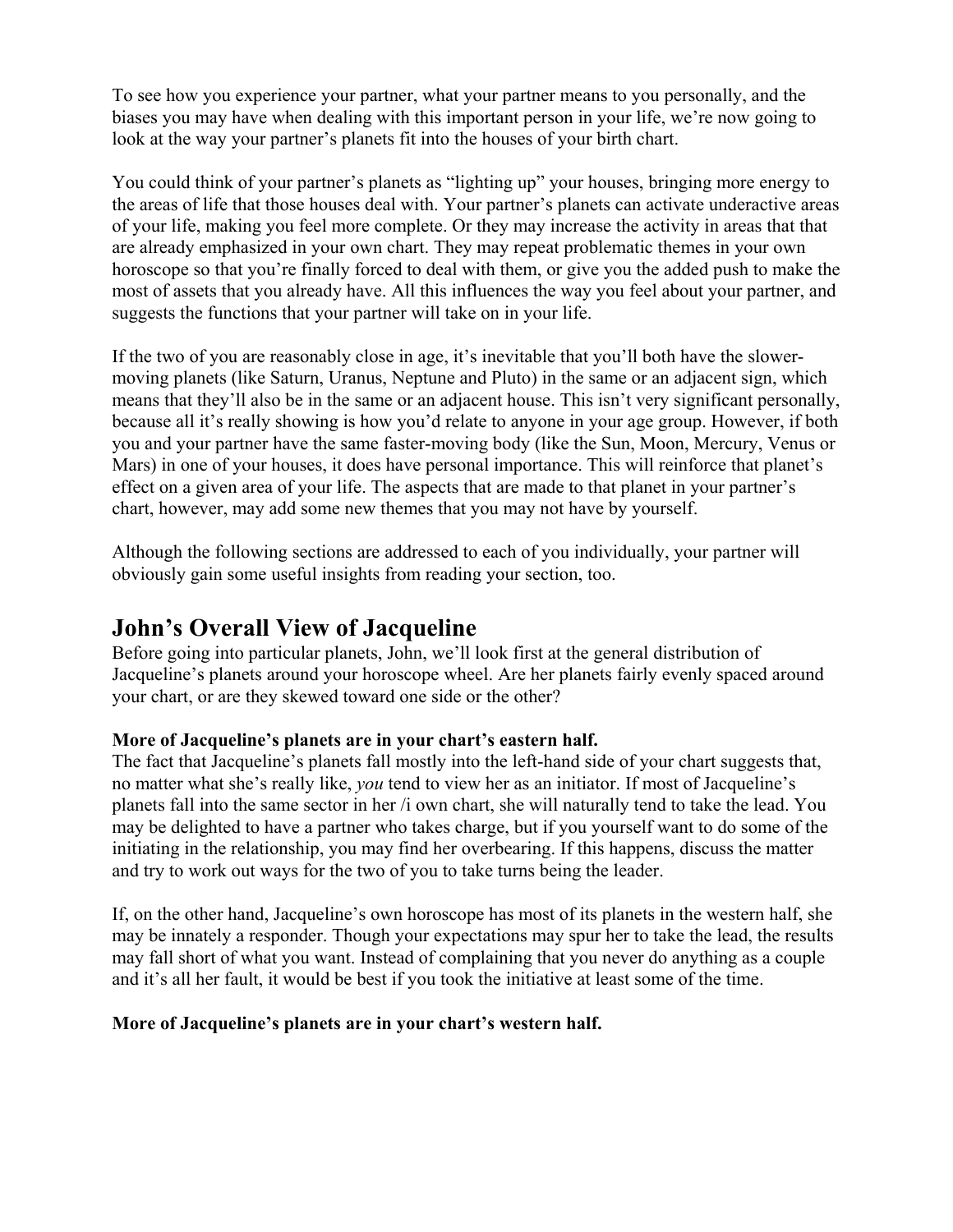The fact that more of Jacqueline's planets fall into the right-hand half of your chart suggests that you tend to view her primarily as a responder. You may not expect her to take the initiative, and you could see her as slow or indecisive when initiative and decisiveness are necessary. You might think that if you left taking action to her, you'd never do anything as a couple. You might therefore do things like accept invitations or set your social calendar without consulting with this partner.

If neither of you minds this, fine. But, if your partner resents not having a say in what's happening, chances are that her own chart indicates that she's basically an initiator. You don't have to give up the reins entirely, but you might discuss the matter and together determine areas where your partner can be in charge. You might even enjoy not having to make all the decisions.

# **Many of Jacqueline's planets are placed above your horizon.**

With more of Jacqueline's planets falling into the top half of your chart, you tend to see her as more extraverted, adjusting to the world and needing its approval. Depending on how the planets are distributed around her own horoscope wheel, she may or may not actually be that way. Simply because of your expectations or from interaction with you, she may try to be more extraverted, while deep down she looks to an inner standard and values self-approval and selfmotivation more than the values of the outside world. With you, she may try to conform to what's expected, but you may have different ideas of what conforming means. Chances are, she's really trying. Remember this, and if you still wish to change the way she behaves, try a bit of flattery before you criticize.

# **Seeing Jacqueline through the Lens of Your Houses**

And now for particular planets in particular houses. Pay special attention to the houses that contain Jacqueline's Sun and Moon.

# **Jacqueline's Sun is in your Tenth House.**

You're likely to admire the image that Jacqueline projects on the world. This impression may be connected with your own career or with your own social interaction with society at large. If you're in business together, you might want to make Jacqueline the the one who meets the clients or publicly represents the company. If you're not in business together, your partner can still make you look good. If your horoscope indicates that you need to stand on your own merits, you can either feel insecure about needing her to stand up for you, or you can together figure out ways to stand on the world stage as a duo.

# **Jacqueline's Moon is in your Seventh House.**

One of the qualities you were probably attracted to in Jacqueline was nurturing. You may share an emotional closeness, and enjoy the tender, loving care that she is capable of bestowing upon you. Sometimes, though, this placement gives either emotional inconsistency or more attentiveness than you bargained for, so that you feel smothered instead of mothered. This could happen because your partner feels insecure. Give her more mothering, and, in return, she could become less smothering and more emotionally stable.

# **Jacqueline's Mercury is in your Tenth House.**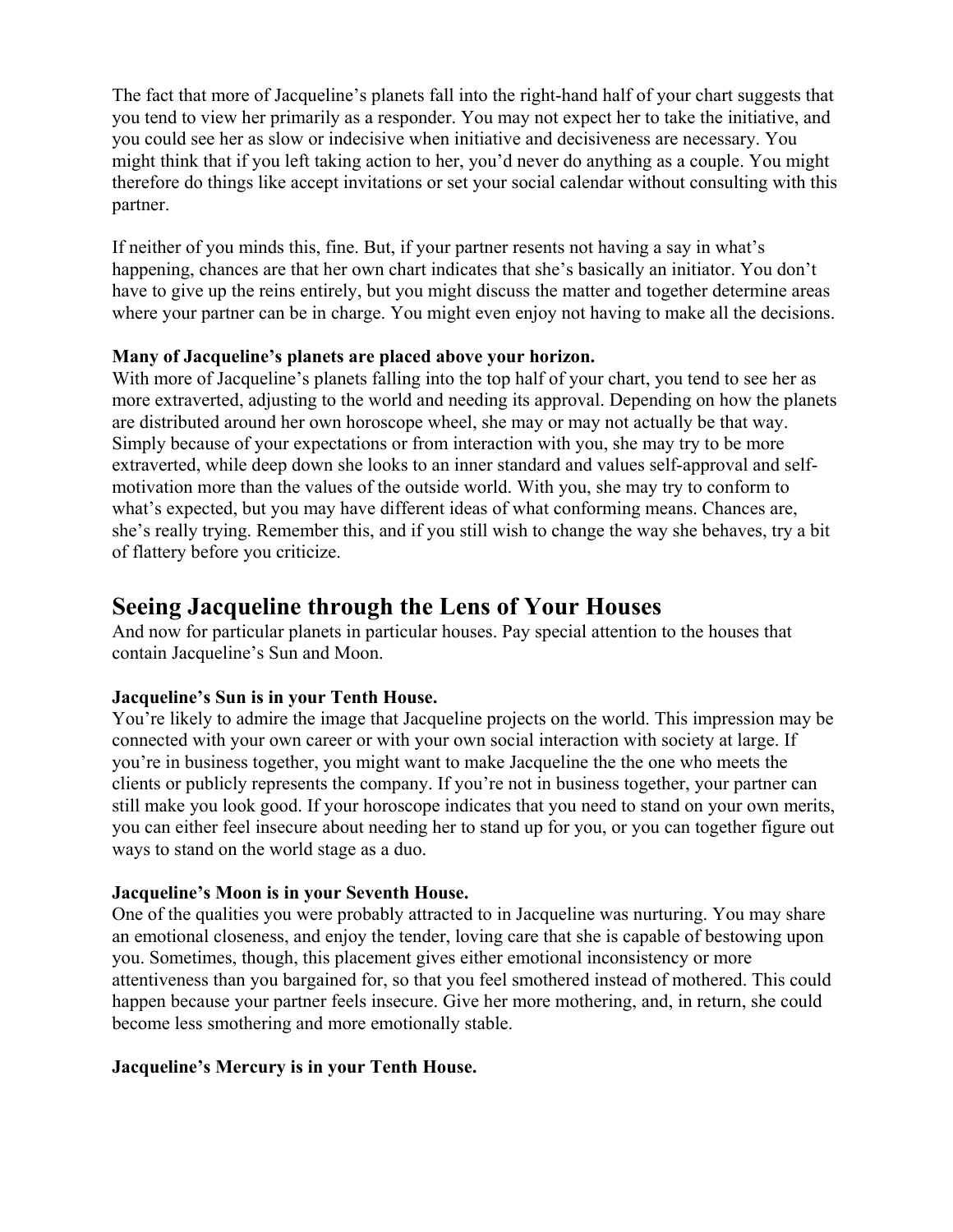Jacqueline could have a lot to say about your career, which may be simply a display of interest, or advice on what you should do. As long as there's not a lot of criticism, it can be good to have someone to discuss your work with. You and she could also be in business together, and you might see her as an asset in the communications department. And generally when you're interacting with the outer world , you might feel that your partner is an asset because of her ability to socialize. The only difficulty might be that she could be too talkative. If this is so, you should be able to discuss the situation, and perhaps this will help.

# **Jacqueline's Venus is in your Ninth House.**

You may take special pleasure in discussing the big questions of life with Jacqueline. You could, however, feel that she tends to steer away from what's controversial, and softens her opinions in order to be more pleasant. While this could remove some of the excitement and genuineness from your conversations, it can also come in handy in social situations where tact is needed. Especially if you're the type who has strongly held viewpoints, it can help to have a partner who will make them more palatable to others.

The subjects that you most enjoy discussing may have to do with love, manners, social niceties, art, fashion, or whatever makes something beautiful. You might even cause each other to take courses in such fields, or join together to teach, publish or otherwise disseminate knowledge about these subjects. You may also like to travel together, particularly if it's to socialize, indulge yourselves in pleasure, or witness beautiful scenery or art.

# **Jacqueline's Mars is in your Eleventh House.**

You tend to view Jacqueline as someone who can energize any group. This can be an asset, especially if the group is lethargic or disorganized. Then she can whip them into shape and get them moving. It may not be so wonderful, however, if the group already has a direction. Then she could be considered pushy and overbearing. This aggressive behavior might also be unpleasant for you if it takes the form of totally directing your joint social life, especially if you want to do this yourself.

Should either of these scenarios materialize, look for a group that needs to be energized. Introduce your partner to the group, and she will take over. Then everyone should be happier. Your partner will be satisfying her need to direct, the group that needs guidance will be getting it, and neither you nor groups that don't want direction will be bossed around.

# **Jacqueline's Jupiter is in your Eighth House.**

Jacqueline may bring new ideas and/or more pleasure to your sex life, or may simply seem to have an insatiable sexual appetite. If you're enjoying yourself, fine. If you're overwhelmed, you can try channeling these energies into other appropriate directions. You could have philosophical conversations about sex or other Eighth-House matters such as transformation, joint resources, or other people's resources. Who knows? Such discussions might improve your sex life, transform either or both of you, give you ideas as to how you can expand your shared resources, or lead you to pick a winning lottery number.

# **Jacqueline's Saturn is in your Third House.**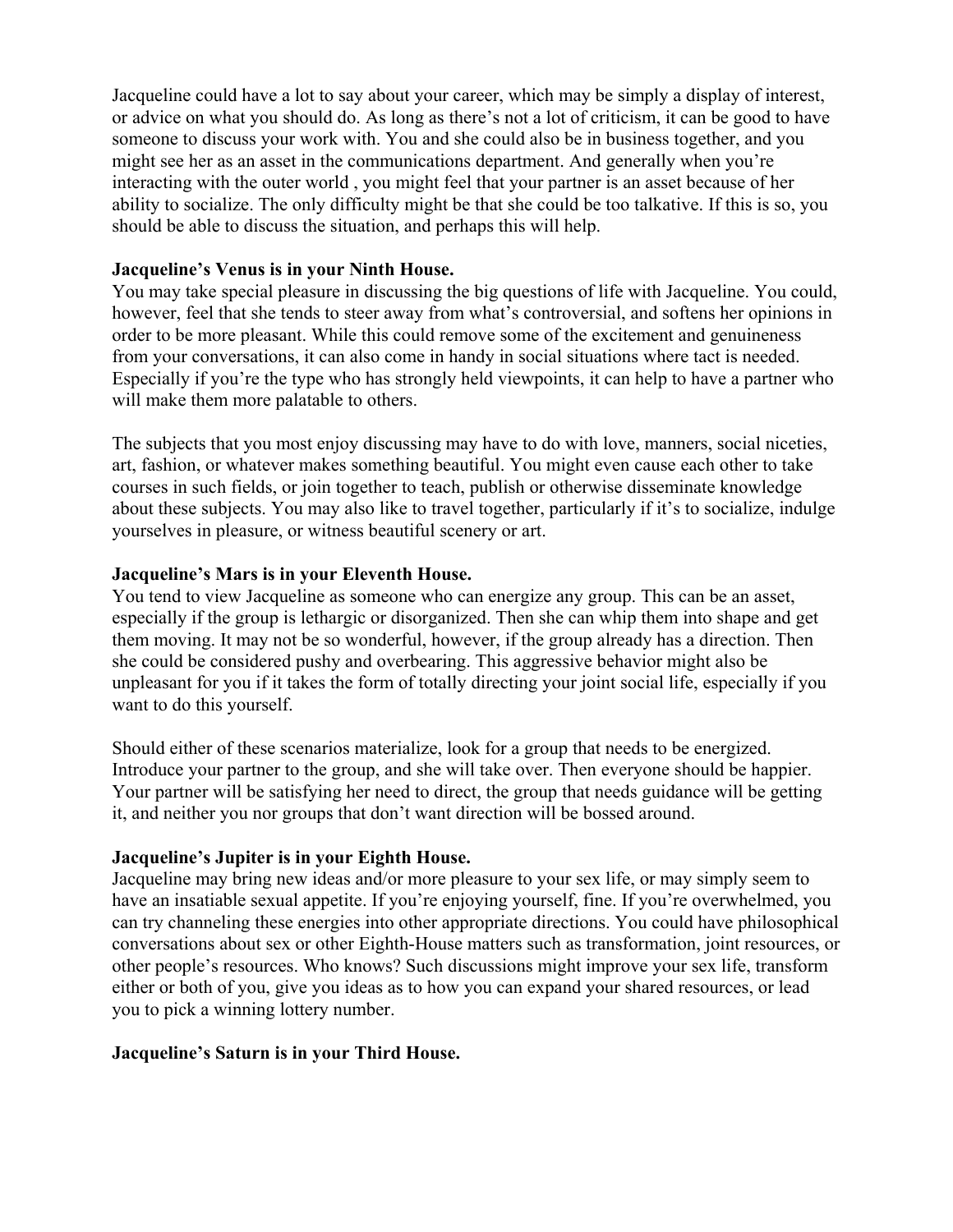Communicating with Jacqueline may be a serious issue in your relationship. You could feel that she's hard to reach, or that you're limited in what you can say to her, because she doesn't listen to you or doesn't seem to understand what you're talking about. Or perhaps you feel intimidated, because you believe that she speaks as an authority and is always trying to tell you how and what to think. You may end up finding it easier just to keep quiet. It may help to put your thoughts into writing. Try to be clear, concise and honest in what you write, and this will clarify your thoughts. You will then be able to speak with your partner in a style that she can understand. She may not only start to listen to you, but may be more understanding as well.

# **Jacqueline's Uranus is in your Sixth House.**

In your life together, Jacqueline is unlikely to want to be tied down to a daily routine. Moreover, it is highly likely that the more you try to press for scheduling, the less dependable she will become. It's fine for you to make out a schedule as long as you don't try to force it upon her. The more you push, the more resistance you'll get. Making your partner feel guilty also won't work. Instead of trying to make your partner conform, you're more likely to get cooperation and accomplish your goals if you convince her that any task is an intellectual challenge, a creative venture, or a step forward for humanity. Then she will be likely to join right in, and together you can get the job done quickly.

# **Jacqueline's Neptune is in your Eleventh House.**

If Jacqueline is involved in humanitarian causes, you could see her as a savior in the group, one who takes the side of the underdog or victim. In such a case, you could put her on a pedestal and view her as a hero. At social gatherings, you might feel either that she has a certain glamor and charisma, or that she fades into the background and isn't noticed at all. She may be sometimes one way, and sometimes the other, so that you're never sure which side will emerge in a given group.

# **Jacqueline's Pluto is in your Ninth House.**

Merely because she's active in one of these areas, you may see Jacqueline as influential in the area of religion, politics or higher education. You may even see her as an authority on any or all of these subjects without any active involvement on her part. And if you both belong to something like a church or a political party, you may feel that she is a leader in this area whether or not you agree with her ideas. If your views are different, you might consider yourself the expert and feel that she is trying to cram invalid ideas down your throat in a loud and pushy way. If your discussions get too unpleasant, you could simply avoid these subjects, or take a long trip together. If you go to faraway places, she might still tend to take charge, but at least you'll get to see new scenery.

**Jacqueline's North Node is in your Seventh House.**

# **The Dynamics between You**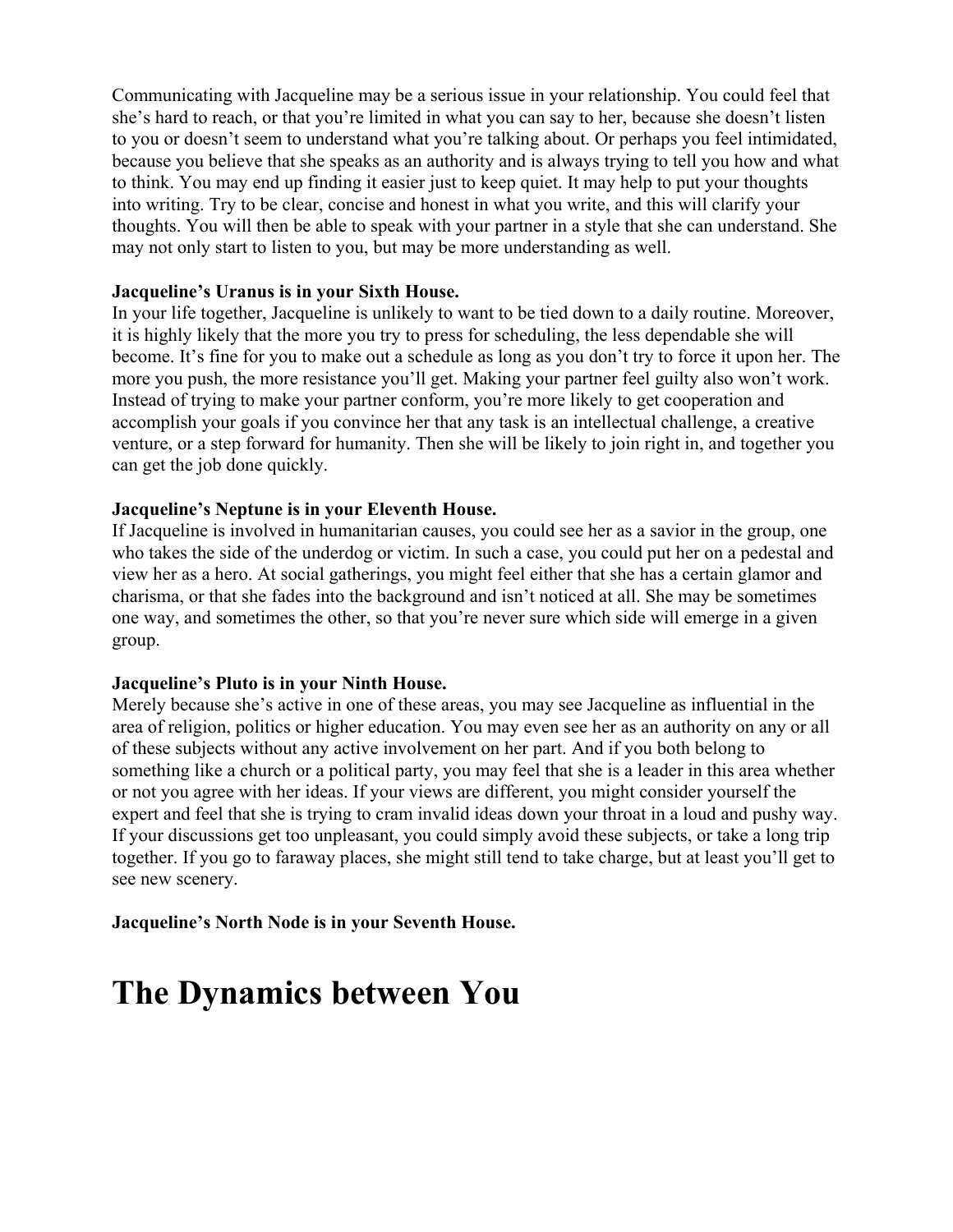Now we're ready to look at the interactions between the two of you, as seen from the linkages of points in one person's chart to points in the other's chart. Whenever a point in your partner's chart is in a critical angular relationship (approximately 0 degrees, 60 degrees, 90 degrees, etc.) to a point in your own chart, the two points become linked by an aspect. These aspects with your partner's chart can reinforce, challenge or harmonize with your own planets. They can heighten or give a new twist to dynamics already present in your natal chart, or can create entirely new issues for you to deal with.

Below, the aspects between your charts are arranged roughly in order of how important they're likely to be to you personally. Take special note whenever you see aspects involving the same pairs of planets next to each other in the list. If you see, for example, not only your Venus conjunct your partner's Mars, but also your partner's Mars square your Venus, you can be sure that Venus-Mars themes such as sex, or some other sort of very creative, productive activity, will be of overriding importance in your life together.

Because we're dealing with double the number of planets here, the number of possible aspects is hugely increased. We'll therefore consider only the interaspects that are quite exact.

# **Jacqueline's Sun is conjunct John's Neptune.**

It's not easy to explain the attraction between you and your partner, because it occurs on a deep level and it defies description. At times, each could view the other as a savior or as someone who is perfect. With this aspect it's possible to see an inner beauty that the world doesn't see, but it's also possible that you simply aren't seeing realistically. Gradually you may realize that the partner who you thought was perfect and totally dedicated to you isn't always there for you, and, even worse, may be trying to take advantage of you. While you should be aware of this possibility, it's best not to dwell upon it. If you remember that no one's really perfect, you'll probably be inclined to accept and forgive. But feelings of victimization should be addressed. If you feel exploited by your partner, ask for something for yourself. Either you'll receive it and know that you were wrong, or you'll have brought the issue to the surface so that you can deal with it openly. This aspect can help you to grow together spiritually, and the more you use it in this way, the less likely you'll be to experience its baser manifestations.

# **John's Sun is conjunct Jacqueline's Jupiter.**

This can be an expansive combination, with Jacqueline having marvelous plans for John's life direction, and/or John using his personal identity to help Jacqueline grow. Or you might just find it pleasurable to be together. At worst, the two of you could lack will power, or have an exaggerated sense of self-importance as a couple, or sometimes be extravagant with money. You can avoid overextending yourselves physically or financially by making a game of finding ways to have fun that don't include overindulgence or great expenditure. When you go out, leave your credit cards at home, so you won't be tempted to use them. If you play the game well, you'll see that you can still think big and have a wonderful time without going into debt. This can be a challenge that you'll enjoy together.

# **John's Sun is sextile Jacqueline's Part of Fortune.**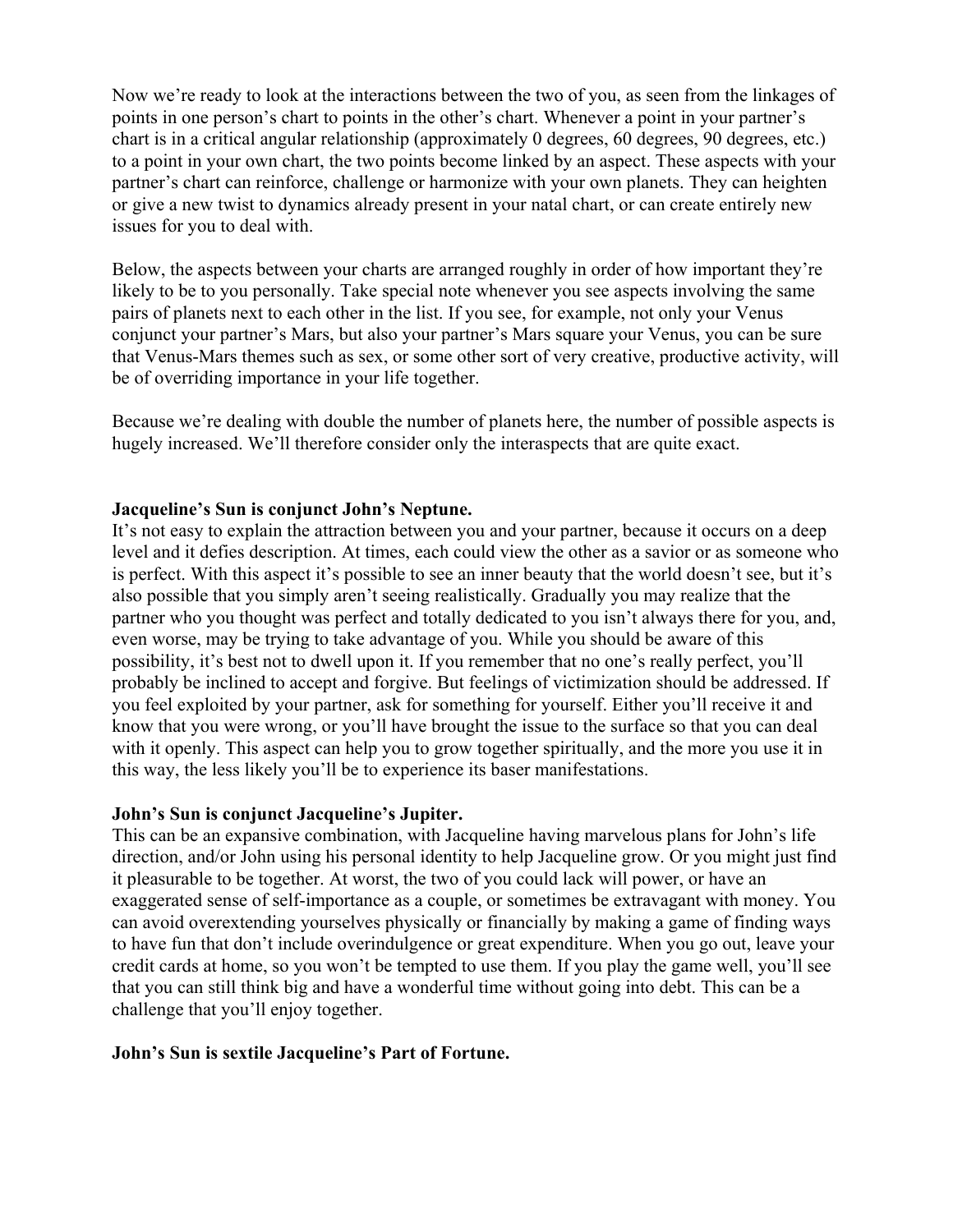Both the Sun and the Part of Fortune are connected with personal gratification — the Sun with the ego and the Part of Fortune with more general fulfillment. Thus you and your partner probably have similar goals in regard to such matters. Not only are you in agreement on the goals and direction of your partnership, you both also want to help the other to achieve personal fulfillment. However, because you're both so tuned into assisting each other, you might forget about the needs of other people who are an integral part of your relationship. If this occurs, they could view you as being a self-centered couple, and they may not be there for you when you need them. If you show a little consideration for these people as you strive toward what you want, that could give you even greater gratification, and because you've included others, you may get it sooner.

# **Jacqueline's Moon is square John's Saturn.**

This aspect often produces an emotional distancing or inhibition between two people that periodically erupts into a crisis. For example, when John has a need for clarity and order or an urge to tend to life's practical details, he might sometimes feel blocked by Jacqueline's emotionality. And Jacqueline might sometimes feel that John's focus on being "sensible" and "practical" gets in the way of her free emotional expression. Because the exchange of emotions is such an essential part of closeness, learning to deal with this aspect in a more constructive way could greatly increase your happiness together. Increasing each other's security level is a start. You'll be less likely to inhibit or undermine each other if Jacqueline concentrates on providing John with some extra nurturing and emotional security, and John offers Jacqueline some material security without demanding anything in return. To feel really natural about giving without attaching any strings and accepting your partner just as he or she is, you may first have to work on accepting yourselves just as you are.

#### **Jacqueline's Moon is sextile John's Uranus.**

When emotions are involved, you and your partner naturally share an air of electricity. No matter how long you've been together, there's an easily-ignited spark of excitement between you. Because of your interaction, there can be some inconsistency in the way you each behave, but you know down deep that you can count on help from your partner. John may use unusual means, but he can make Jacqueline feel comfortable to express her feelings freely. And Jacqueline's emotional emotional support can help John to be more individual and creative. You may not always know what to expect next from each other, but you know that you'll get help when you need it, and you'll probably never be bored.

# **John's Moon is semisquare Jacqueline's Mercury.**

You and your partner probably communicate without effort, but not necessarily smoothly. You might tend to misread what the other is thinking or saying, and jump to the wrong conclusions. Perhaps you intentionally push each other's buttons. It may be difficult to determine who starts the process, but Jacqueline may consciously or unconsciously say just the right words to upset John. This could lead to John getting agitated and/or attempting to subtly manipulate the thinking. Or John may begin the process. However, no matter who starts it, if instead, you both force yourselves to express your honest opinion without trying to arouse the emotions, there may be fewer outbursts between you. And you might even discover that when you try, you can really communicate with each other without annoyance or emotional upsets.

# **John's Moon is conjunct Jacqueline's Mars.**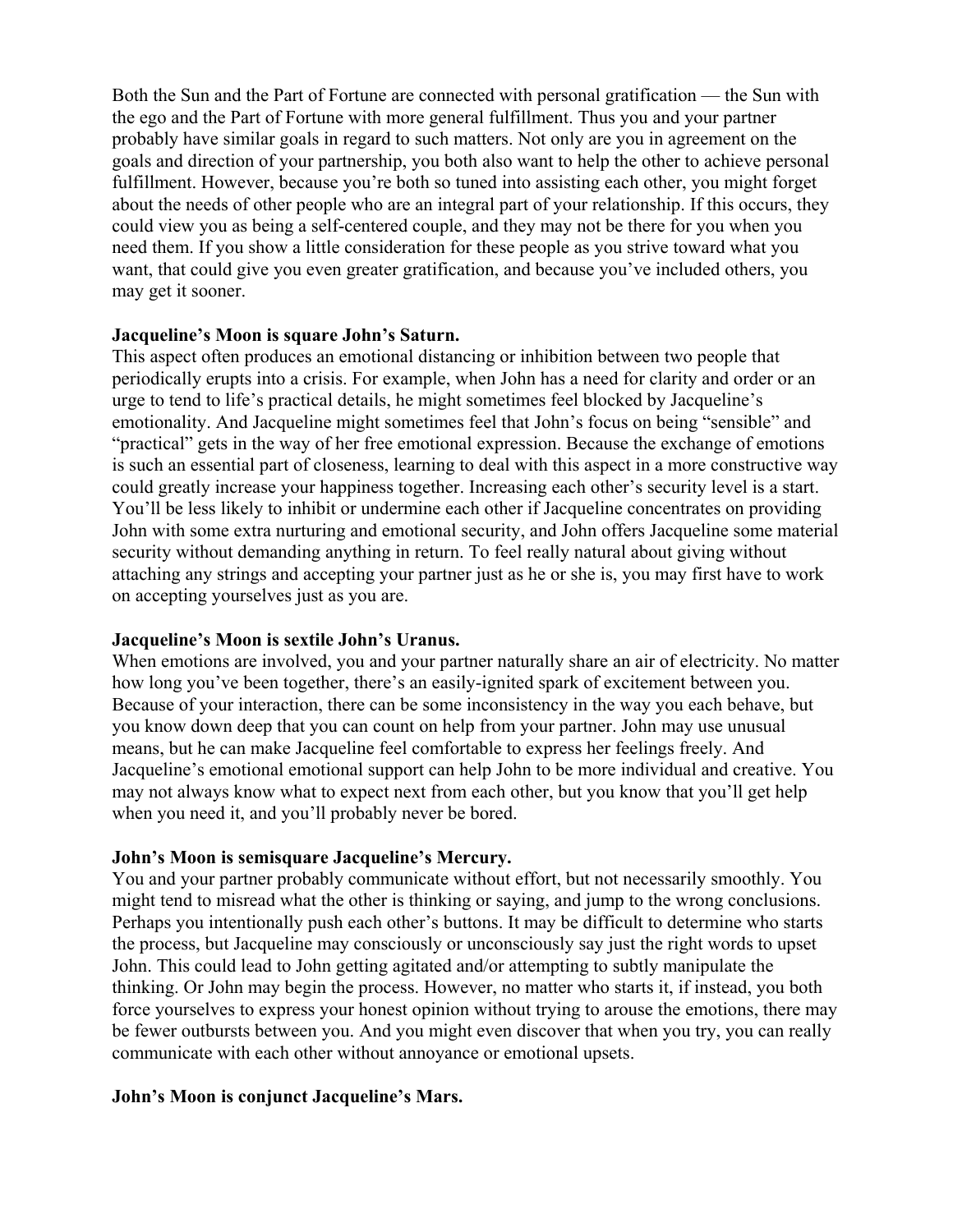Passion and volatility are two keywords for this combination. Jacqueline can ignite deep feelings in John, and John's emotions can press Jacqueline into action. This could result a strong sexual attraction, or angry emotional outbursts, or both. Perhaps the outbursts turn into passion, or the passion is so intense that it leads to anger. You may find that these extremes just stimulate your relationship, but if the emotional volatility begins to interfere with the passion, you may want to work on making love not war, or channel those emotions into a vigorous but non-combative activity.

# **John's Moon is sextile Jacqueline's Pluto.**

There's a strong emotional connection between you and your partner that enables you to share great passion. Jacqueline can help John to express feelings more powerfully, and John can help Jacqueline by providing emotional impetus and support for her need to feel powerful. When you support each other's efforts to be stronger, you can have a strong impact on the outer world. It's possible, however, that when you're interacting with others as a couple you could sometimes get so carried away by your feelings that you come across too strongly. If others seem to feel overpowered or resentful, you may need to analyze what is happening with your partner and determine what each of you can do to help improve the situation.

# **John's Moon is trine Jacqueline's North Node.**

When Jacqueline brings her acquaintances into the relationship, John finds it easy to relate to them, particularly on an emotional level. John tends to to nurture them, and, as a result of your being together, Jacqueline, too, may come to assume a motherly role toward these individuals even if she didn't before. Because of the empathy that you, as a couple, project into these relationships, people may often come to the two of you for help with their problems. You might not always want to be looked upon as mother figures. If the burden becomes too great, seek out other people with whom to relate. While the nurturing pattern might possibly recur with the next group, one thing you don't have to worry about is fitting in with each other's friends.

# **John's Moon is semisquare Jacqueline's Mercury.**

You and your partner probably communicate without effort, but not necessarily smoothly. You might tend to misread what the other is thinking or saying, and jump to the wrong conclusions. Perhaps you intentionally push each other's buttons. It may be difficult to determine who starts the process, but Jacqueline may consciously or unconsciously say just the right words to upset John. This could lead to John getting agitated and/or attempting to subtly manipulate the thinking. Or John may begin the process. However, no matter who starts it, if instead, you both force yourselves to express your honest opinion without trying to arouse the emotions, there may be fewer outbursts between you. And you might even discover that when you try, you can really communicate with each other without annoyance or emotional upsets.

# **Jacqueline's Mercury is semisquare John's Venus.**

With this combination you and your partner should have no difficulty communicating. However, with this particular aspect, John could sometimes feel that Jacqueline is shallow, and Jacqueline could feel that John is self-centered and only wishes to discuss himself. So that rather than enjoying talking together, you could tend to grate on one another. You might find your conversations more enjoyable if John embellishes Jacqueline's chatter with his grace and artistry, and Jacqueline inserts interesting sidelights into John's focus on self. Then you'll have more fun together, and the outer world will probably see you as a very charming and sociable couple.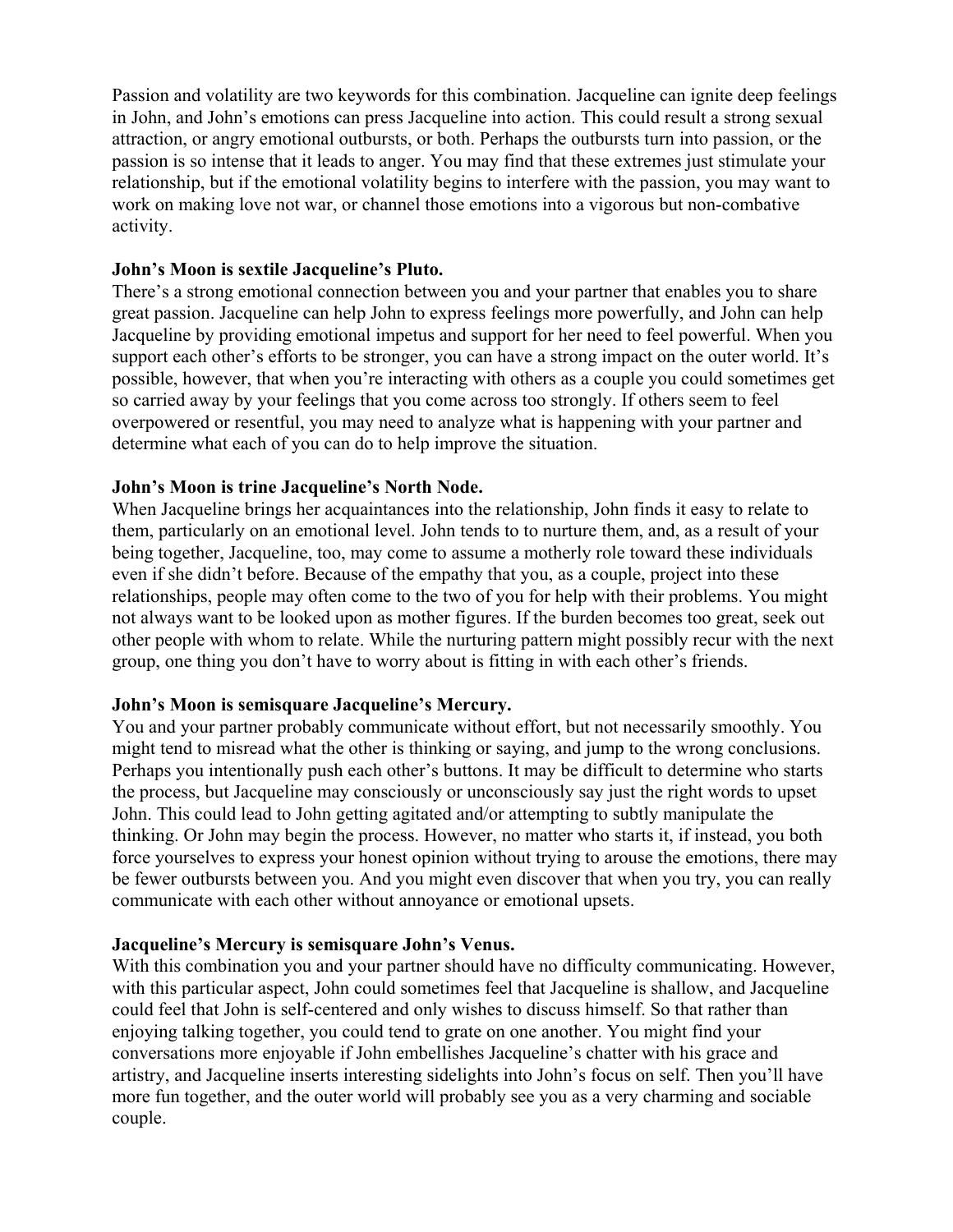# **Jacqueline's Mercury is conjunct John's Neptune.**

You and your partner may have a telepathic tie, so that you often know what the other is thinking without a word being spoken. Alternatively, conversations between you may be vague and confusing, or others may be mystified by what you as a couple communicate to them. Another possibility is that you could believe that your partner is not being honest with you. To communicate more effectively and to preserve or restore your faith in your relationship, concentrate on developing that telepathic connection. To benefit your partnership, you could also try combining your creative energies. You can stimulate each other's imagination, and you could make use of this by writing a story together or sharing your fantasies.

# **Jacqueline's Mercury is semisextile John's Pluto.**

Jacqueline's communications are connected with John's power principle and his ability to analyze deeply. If you try to blend these qualities too closely, however, power problems may erupt. For example, you might disagree as to who should be the spokesperson and who should be in charge of content. It's better if you each allow the other to be in the foreground periodically, with the other partner standing by for support. Jacqueline could speak her mind, with John empowering her to make the words more meaningful. And then John could assert power, with Jacqueline lending her verbal support. If you take this approach, you'll find that you battle each other less, and, as a couple, you can have a more powerful voice in the outer world.

# **Jacqueline's Mercury is semisquare John's Venus.**

With this combination you and your partner should have no difficulty communicating. However, with this particular aspect, John could sometimes feel that Jacqueline is shallow, and Jacqueline could feel that John is self-centered and only wishes to discuss himself. So that rather than enjoying talking together, you could tend to grate on one another. You might find your conversations more enjoyable if John embellishes Jacqueline's chatter with his grace and artistry, and Jacqueline inserts interesting sidelights into John's focus on self. Then you'll have more fun together, and the outer world will probably see you as a very charming and sociable couple.

# **John's Venus is semisextile Jacqueline's North Node.**

The ideas that you and your partner have about socializing and the people that you select to interact with may be quite different. If you always try to force your views and your friends on your partner, your relationship could run into problems. Instead, take turns adjusting to each other. Socialize with your partner's friends sometimes, and act just as your partner would like you to act. At other times, let your partner do the same for you. Then, when you're socializing together, you'll each enjoy yourself at least half the time. And the fact that you honor each other's wishes will should show each of you how much the other cares.

# **John's Moon is conjunct Jacqueline's Mars.**

Passion and volatility are two keywords for this combination. Jacqueline can ignite deep feelings in John, and John's emotions can press Jacqueline into action. This could result a strong sexual attraction, or angry emotional outbursts, or both. Perhaps the outbursts turn into passion, or the passion is so intense that it leads to anger. You may find that these extremes just stimulate your relationship, but if the emotional volatility begins to interfere with the passion, you may want to work on making love not war, or channel those emotions into a vigorous but non-combative activity.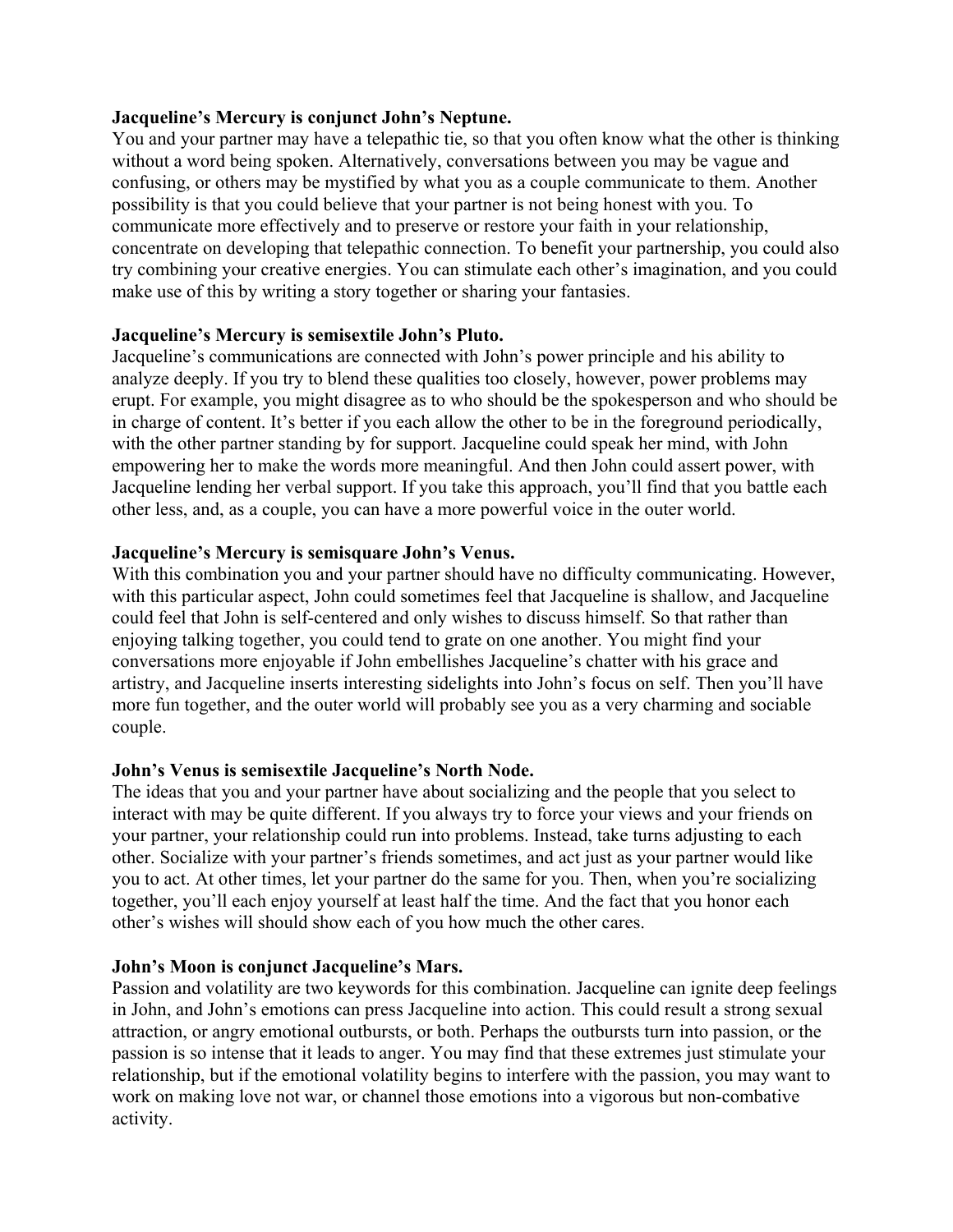# **Jacqueline's Mars is sesquare John's Part of Fortune.**

Because of being together, you can put great energy toward achieve personal fulfillment, but there may be some friction when you try to work in tandem toward such goals. Jacqueline could criticize John's plans, and John might complain about the way that Jacqueline takes the initiative. One way around such difficulties is, when you feel anger erupting, to concentrate on taking a little action together. You could walk, run, or get started on a project. As you move, it will absorb some of the anger, and the momentum you create will help you progress forward toward your more far-reaching goals.

# **John's Mars is sextile Jacqueline's Pluto.**

You and your partner are likely to be more powerful when you're together than either of you is individually. John may prod Jacqueline to assume more power, and Jacqueline can use this power to make him more effective in taking the initiative. When you're together, the two of you are therefore more likely to be leaders than followers. Through your relationship, both of you have energy, the potential to lead, and a desire to help your partner to attain greater and greater heights. The worst problem that could arise is that you would be so intent on helping each other that you forget to consider the thoughts or wishes of others. If people complain or refuse to cooperate, you could flex your muscles to make them conform, but you might produce better results and get more cooperation if you play the benevolent dictators and help others as much as you help each other.

# **John's Sun is conjunct Jacqueline's Jupiter.**

This can be an expansive combination, with Jacqueline having marvelous plans for John's life direction, and/or John using his personal identity to help Jacqueline grow. Or you might just find it pleasurable to be together. At worst, the two of you could lack will power, or have an exaggerated sense of self-importance as a couple, or sometimes be extravagant with money. You can avoid overextending yourselves physically or financially by making a game of finding ways to have fun that don't include overindulgence or great expenditure. When you go out, leave your credit cards at home, so you won't be tempted to use them. If you play the game well, you'll see that you can still think big and have a wonderful time without going into debt. This can be a challenge that you'll enjoy together.

# **Jacqueline's Moon is square John's Saturn.**

This aspect often produces an emotional distancing or inhibition between two people that periodically erupts into a crisis. For example, when John has a need for clarity and order or an urge to tend to life's practical details, he might sometimes feel blocked by Jacqueline's emotionality. And Jacqueline might sometimes feel that John's focus on being "sensible" and "practical" gets in the way of her free emotional expression. Because the exchange of emotions is such an essential part of closeness, learning to deal with this aspect in a more constructive way could greatly increase your happiness together. Increasing each other's security level is a start. You'll be less likely to inhibit or undermine each other if Jacqueline concentrates on providing John with some extra nurturing and emotional security, and John offers Jacqueline some material security without demanding anything in return. To feel really natural about giving without attaching any strings and accepting your partner just as he or she is, you may first have to work on accepting yourselves just as you are.

# **Jacqueline's Saturn is sextile John's Uranus.**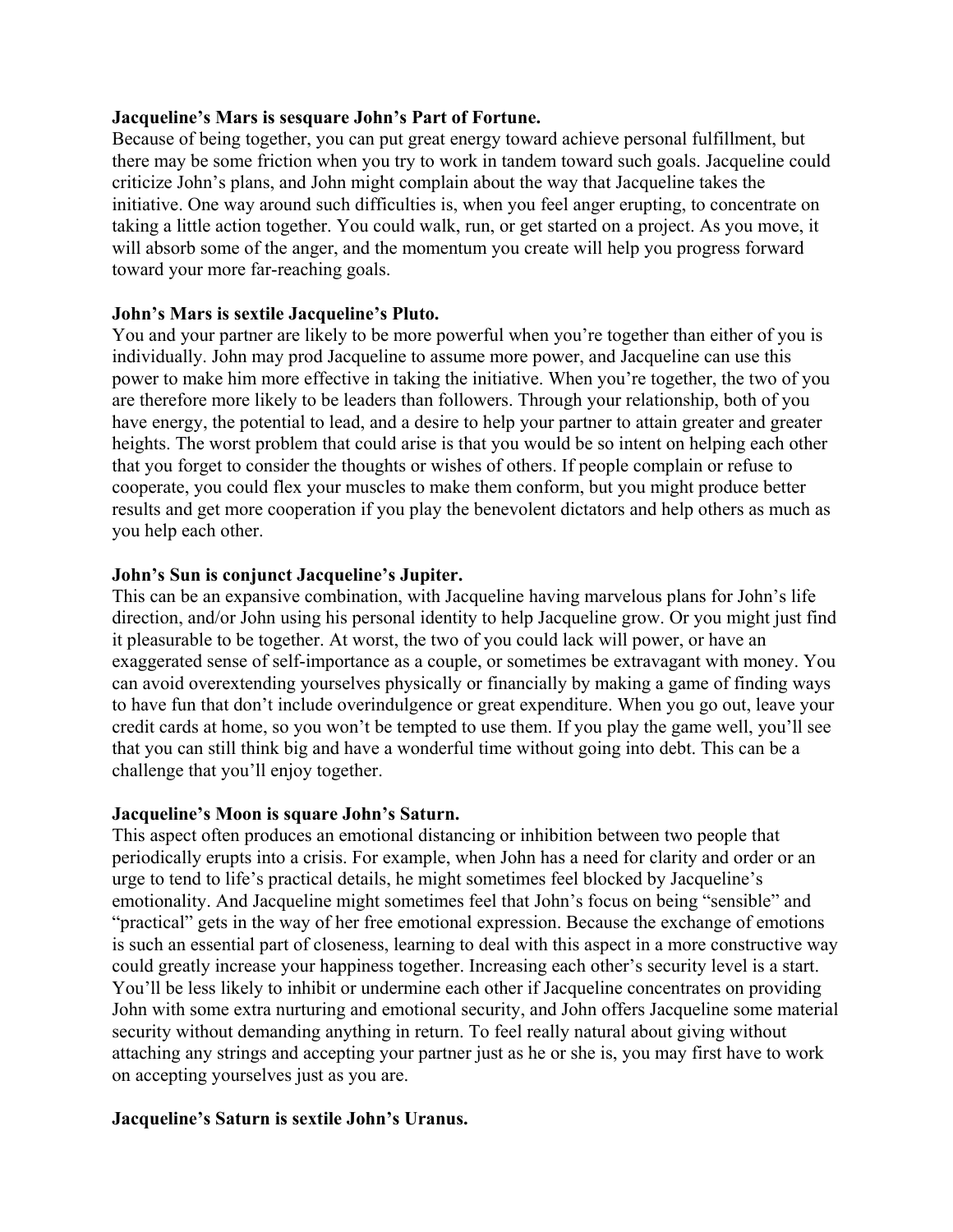You and your partner easily combine creativity (Uranus) with structure (Saturn), and you each want to help the other to express his or her assets. Without each other's assistance, John might have marvelous ideas without being able to make them materialize, and Jacqueline might provide structure and organization but not produce anything creative. However, when you're working together, Jacqueline has the potential for adding substance and practicality to John's creative ideas, and John can lend his originality to Jacqueline's pursuit of material goals. Sometimes Jacqueline's need for organization could make John feel somewhat limited, and John could make Jacqueline feel a bit uncomfortable by stretching boundaries, but such difficulties are likely to be minor. Your cooperation and the rewards you can accrue will probably make you view your situation as more structured than it is limiting.

# **Jacqueline's Moon is sextile John's Uranus.**

When emotions are involved, you and your partner naturally share an air of electricity. No matter how long you've been together, there's an easily-ignited spark of excitement between you. Because of your interaction, there can be some inconsistency in the way you each behave, but you know down deep that you can count on help from your partner. John may use unusual means, but he can make Jacqueline feel comfortable to express her feelings freely. And Jacqueline's emotional emotional support can help John to be more individual and creative. You may not always know what to expect next from each other, but you know that you'll get help when you need it, and you'll probably never be bored.

#### **Jacqueline's Saturn is sextile John's Uranus.**

You and your partner easily combine creativity (Uranus) with structure (Saturn), and you each want to help the other to express his or her assets. Without each other's assistance, John might have marvelous ideas without being able to make them materialize, and Jacqueline might provide structure and organization but not produce anything creative. However, when you're working together, Jacqueline has the potential for adding substance and practicality to John's creative ideas, and John can lend his originality to Jacqueline's pursuit of material goals. Sometimes Jacqueline's need for organization could make John feel somewhat limited, and John could make Jacqueline feel a bit uncomfortable by stretching boundaries, but such difficulties are likely to be minor. Your cooperation and the rewards you can accrue will probably make you view your situation as more structured than it is limiting.

#### **Jacqueline's Sun is conjunct John's Neptune.**

It's not easy to explain the attraction between you and your partner, because it occurs on a deep level and it defies description. At times, each could view the other as a savior or as someone who is perfect. With this aspect it's possible to see an inner beauty that the world doesn't see, but it's also possible that you simply aren't seeing realistically. Gradually you may realize that the partner who you thought was perfect and totally dedicated to you isn't always there for you, and, even worse, may be trying to take advantage of you. While you should be aware of this possibility, it's best not to dwell upon it. If you remember that no one's really perfect, you'll probably be inclined to accept and forgive. But feelings of victimization should be addressed. If you feel exploited by your partner, ask for something for yourself. Either you'll receive it and know that you were wrong, or you'll have brought the issue to the surface so that you can deal with it openly. This aspect can help you to grow together spiritually, and the more you use it in this way, the less likely you'll be to experience its baser manifestations.

# **Jacqueline's Mercury is conjunct John's Neptune.**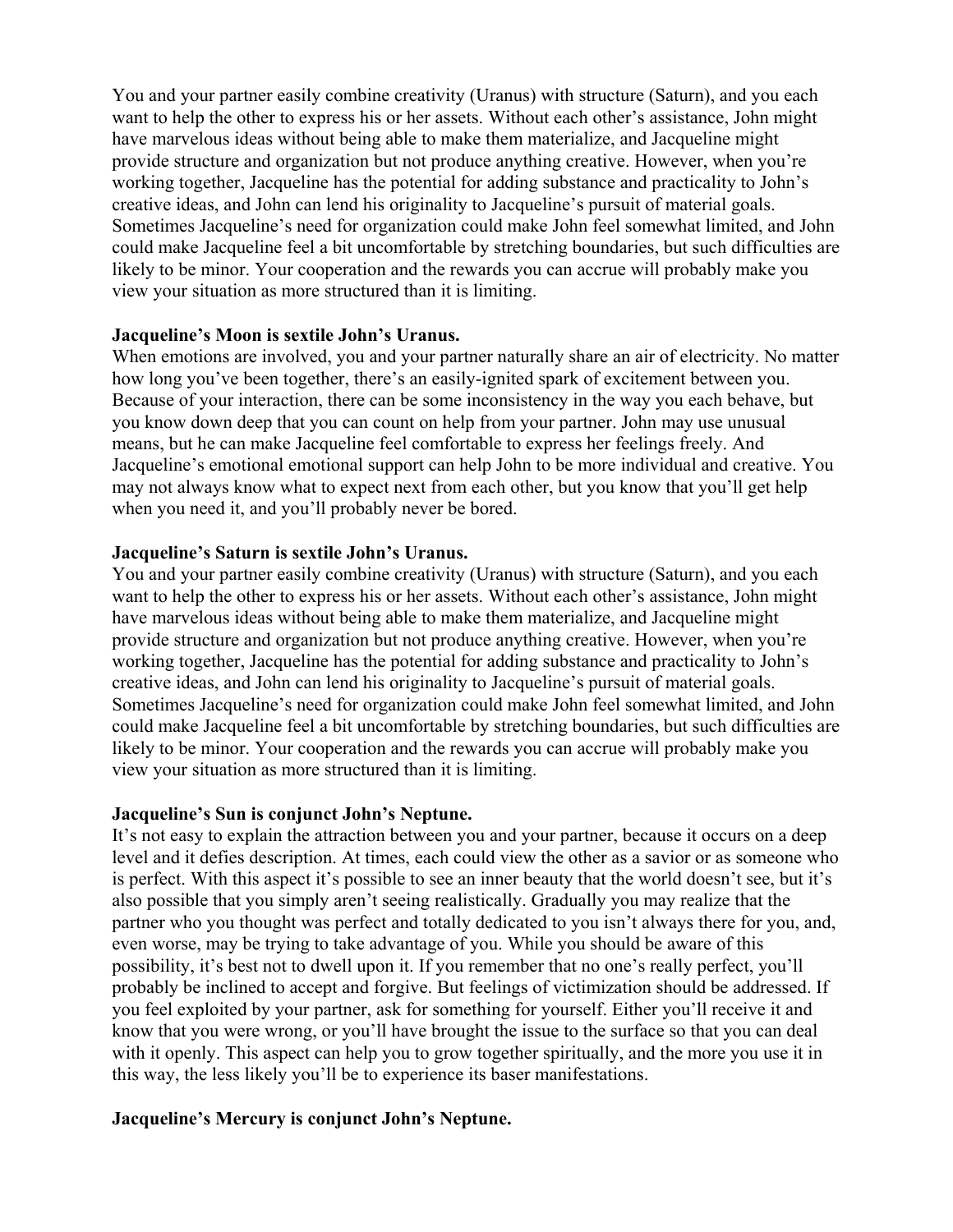You and your partner may have a telepathic tie, so that you often know what the other is thinking without a word being spoken. Alternatively, conversations between you may be vague and confusing, or others may be mystified by what you as a couple communicate to them. Another possibility is that you could believe that your partner is not being honest with you. To communicate more effectively and to preserve or restore your faith in your relationship, concentrate on developing that telepathic connection. To benefit your partnership, you could also try combining your creative energies. You can stimulate each other's imagination, and you could make use of this by writing a story together or sharing your fantasies.

# **Jacqueline's Neptune is quincunx John's Part of Fortune.**

With Jacqueline's spirituality connected to John's quest for realization, one would expect this to lead to shared spiritual fulfillment. This is indeed possible, but first you need to face the fact that the needs that you have in regard to such matters are quite different. If either you pushes too hard to get your partner to agree with your views, you both could become confused or disillusioned. You'll be happier if you take turns pursuing your individual goals, with your partner totally supporting your direction during those times. In this way, you and your partner will both get what you want, and you'll become closer to sharing spiritual fulfillment because you've participated in each other's quest.

# **Jacqueline's Mercury is semisextile John's Pluto.**

Jacqueline's communications are connected with John's power principle and his ability to analyze deeply. If you try to blend these qualities too closely, however, power problems may erupt. For example, you might disagree as to who should be the spokesperson and who should be in charge of content. It's better if you each allow the other to be in the foreground periodically, with the other partner standing by for support. Jacqueline could speak her mind, with John empowering her to make the words more meaningful. And then John could assert power, with Jacqueline lending her verbal support. If you take this approach, you'll find that you battle each other less, and, as a couple, you can have a more powerful voice in the outer world.

# **John's Moon is sextile Jacqueline's Pluto.**

There's a strong emotional connection between you and your partner that enables you to share great passion. Jacqueline can help John to express feelings more powerfully, and John can help Jacqueline by providing emotional impetus and support for her need to feel powerful. When you support each other's efforts to be stronger, you can have a strong impact on the outer world. It's possible, however, that when you're interacting with others as a couple you could sometimes get so carried away by your feelings that you come across too strongly. If others seem to feel overpowered or resentful, you may need to analyze what is happening with your partner and determine what each of you can do to help improve the situation.

# **John's Mars is sextile Jacqueline's Pluto.**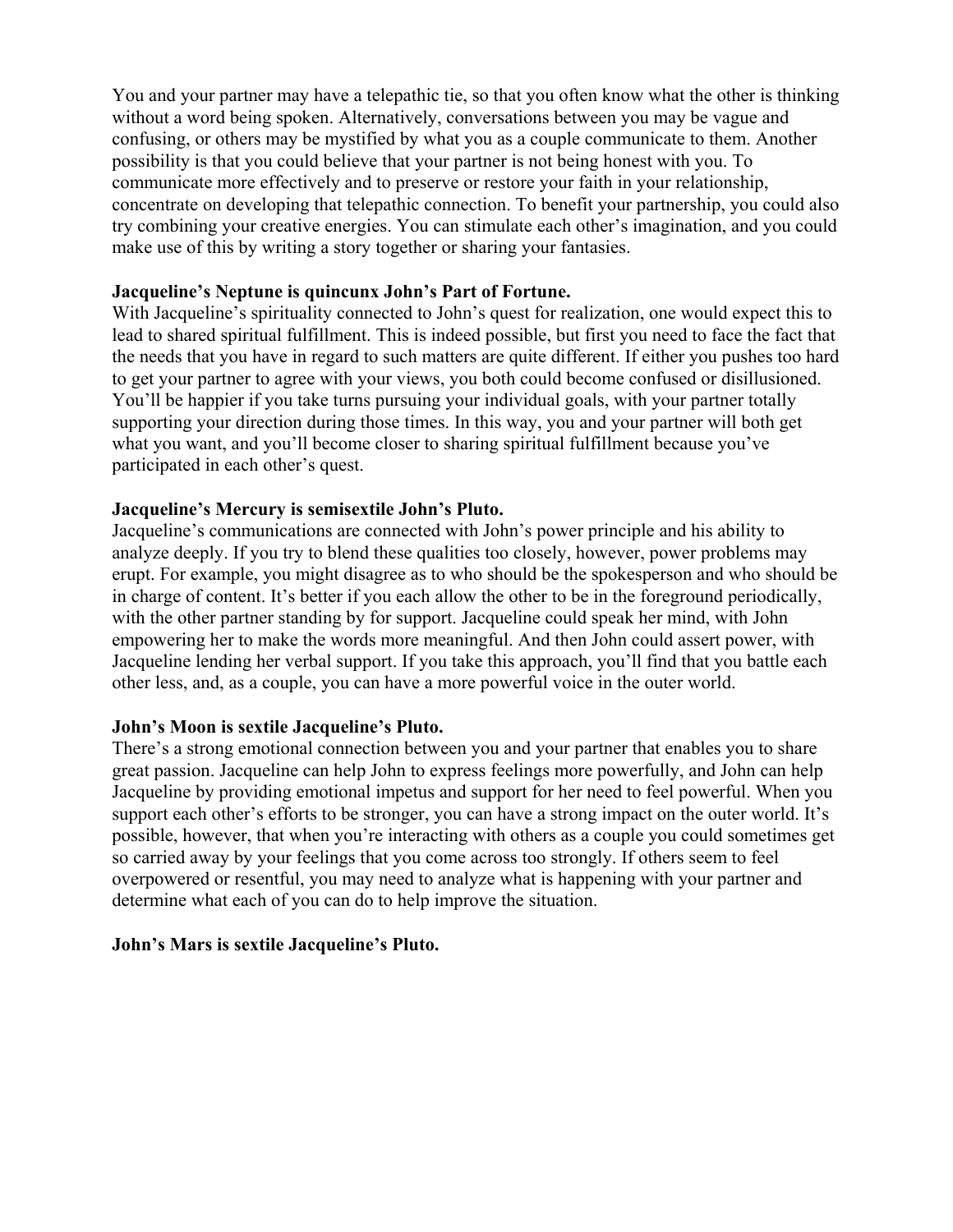You and your partner are likely to be more powerful when you're together than either of you is individually. John may prod Jacqueline to assume more power, and Jacqueline can use this power to make him more effective in taking the initiative. When you're together, the two of you are therefore more likely to be leaders than followers. Through your relationship, both of you have energy, the potential to lead, and a desire to help your partner to attain greater and greater heights. The worst problem that could arise is that you would be so intent on helping each other that you forget to consider the thoughts or wishes of others. If people complain or refuse to cooperate, you could flex your muscles to make them conform, but you might produce better results and get more cooperation if you play the benevolent dictators and help others as much as you help each other.

# **John's Moon is trine Jacqueline's North Node.**

When Jacqueline brings her acquaintances into the relationship, John finds it easy to relate to them, particularly on an emotional level. John tends to to nurture them, and, as a result of your being together, Jacqueline, too, may come to assume a motherly role toward these individuals even if she didn't before. Because of the empathy that you, as a couple, project into these relationships, people may often come to the two of you for help with their problems. You might not always want to be looked upon as mother figures. If the burden becomes too great, seek out other people with whom to relate. While the nurturing pattern might possibly recur with the next group, one thing you don't have to worry about is fitting in with each other's friends.

# **John's Venus is semisextile Jacqueline's North Node.**

The ideas that you and your partner have about socializing and the people that you select to interact with may be quite different. If you always try to force your views and your friends on your partner, your relationship could run into problems. Instead, take turns adjusting to each other. Socialize with your partner's friends sometimes, and act just as your partner would like you to act. At other times, let your partner do the same for you. Then, when you're socializing together, you'll each enjoy yourself at least half the time. And the fact that you honor each other's wishes will should show each of you how much the other cares.

# **Jacqueline's Midheaven is quincunx John's Part of Fortune.**

Jacqueline's career or public image is connected with John's sense of fulfillment. However, this aspect indicates a need for some sort of adjustment, and your requirements in regard to such matters are probably quite different. If one of you constantly tries to make your partner conform to your needs, it is doubtful that either of you will be satisfied with the results. Instead of insisting that your partner always conform to you, take turns conforming to each other. Sometimes the concentration should be on Jacqueline's career with John throwing total support in that direction. And sometimes the focus should be on John's sense of wholeness with Jacqueline sublimating her career goals and assisting John during those times. If you take this route, you'll probably find that together you can not only succeed in the world but also share a sense of fulfillment.

# **Jacqueline's Mars is sesquare John's Part of Fortune.**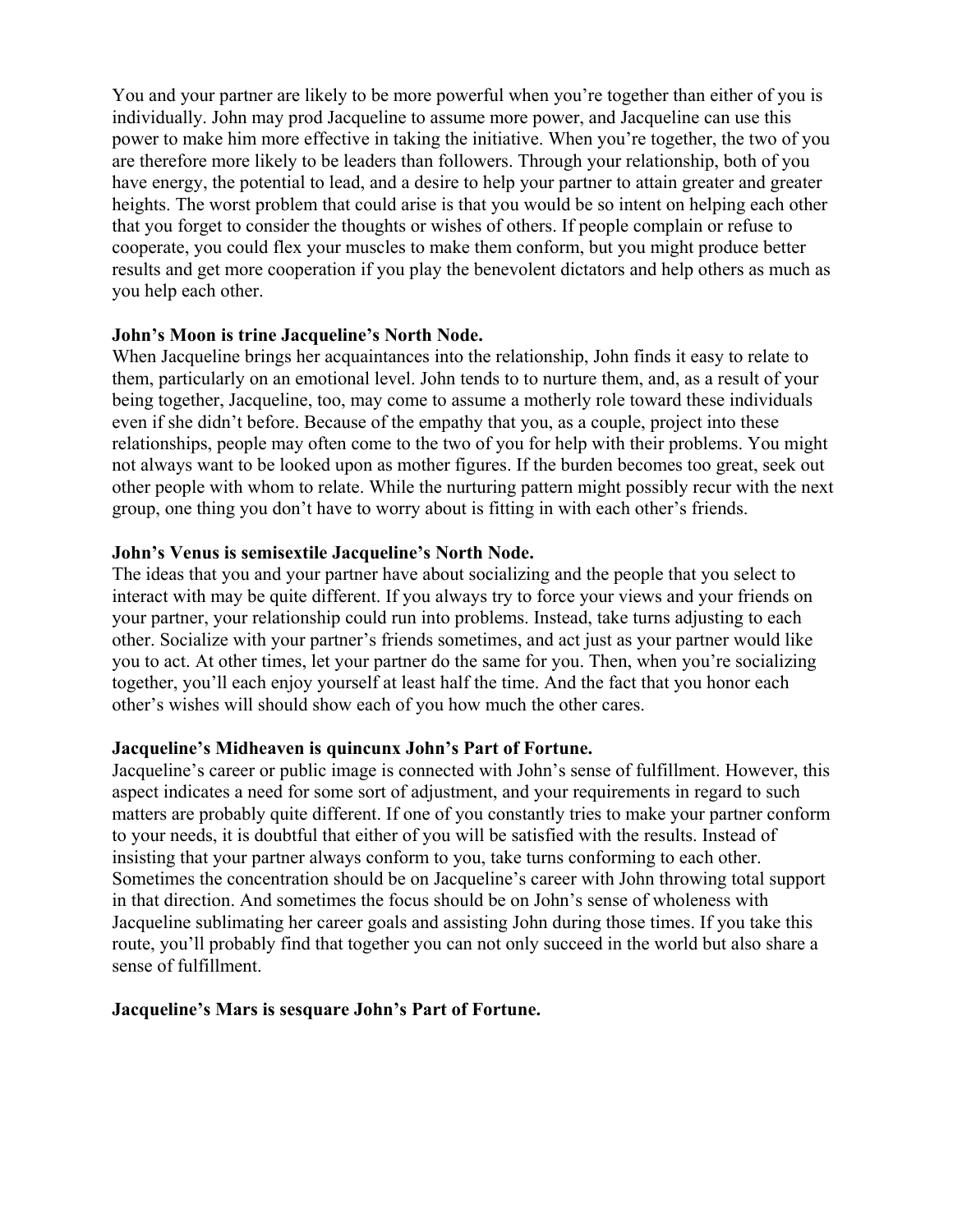Because of being together, you can put great energy toward achieve personal fulfillment, but there may be some friction when you try to work in tandem toward such goals. Jacqueline could criticize John's plans, and John might complain about the way that Jacqueline takes the initiative. One way around such difficulties is, when you feel anger erupting, to concentrate on taking a little action together. You could walk, run, or get started on a project. As you move, it will absorb some of the anger, and the momentum you create will help you progress forward toward your more far-reaching goals.

# **Jacqueline's Neptune is quincunx John's Part of Fortune.**

With Jacqueline's spirituality connected to John's quest for realization, one would expect this to lead to shared spiritual fulfillment. This is indeed possible, but first you need to face the fact that the needs that you have in regard to such matters are quite different. If either you pushes too hard to get your partner to agree with your views, you both could become confused or disillusioned. You'll be happier if you take turns pursuing your individual goals, with your partner totally supporting your direction during those times. In this way, you and your partner will both get what you want, and you'll become closer to sharing spiritual fulfillment because you've participated in each other's quest.

# **Jacqueline's Midheaven is quincunx John's Part of Fortune.**

Jacqueline's career or public image is connected with John's sense of fulfillment. However, this aspect indicates a need for some sort of adjustment, and your requirements in regard to such matters are probably quite different. If one of you constantly tries to make your partner conform to your needs, it is doubtful that either of you will be satisfied with the results. Instead of insisting that your partner always conform to you, take turns conforming to each other. Sometimes the concentration should be on Jacqueline's career with John throwing total support in that direction. And sometimes the focus should be on John's sense of wholeness with Jacqueline sublimating her career goals and assisting John during those times. If you take this route, you'll probably find that together you can not only succeed in the world but also share a sense of fulfillment.

# **John's Sun is sextile Jacqueline's Part of Fortune.**

Both the Sun and the Part of Fortune are connected with personal gratification — the Sun with the ego and the Part of Fortune with more general fulfillment. Thus you and your partner probably have similar goals in regard to such matters. Not only are you in agreement on the goals and direction of your partnership, you both also want to help the other to achieve personal fulfillment. However, because you're both so tuned into assisting each other, you might forget about the needs of other people who are an integral part of your relationship. If this occurs, they could view you as being a self-centered couple, and they may not be there for you when you need them. If you show a little consideration for these people as you strive toward what you want, that could give you even greater gratification, and because you've included others, you may get it sooner.

# **Using This Chart-Comparison Analysis**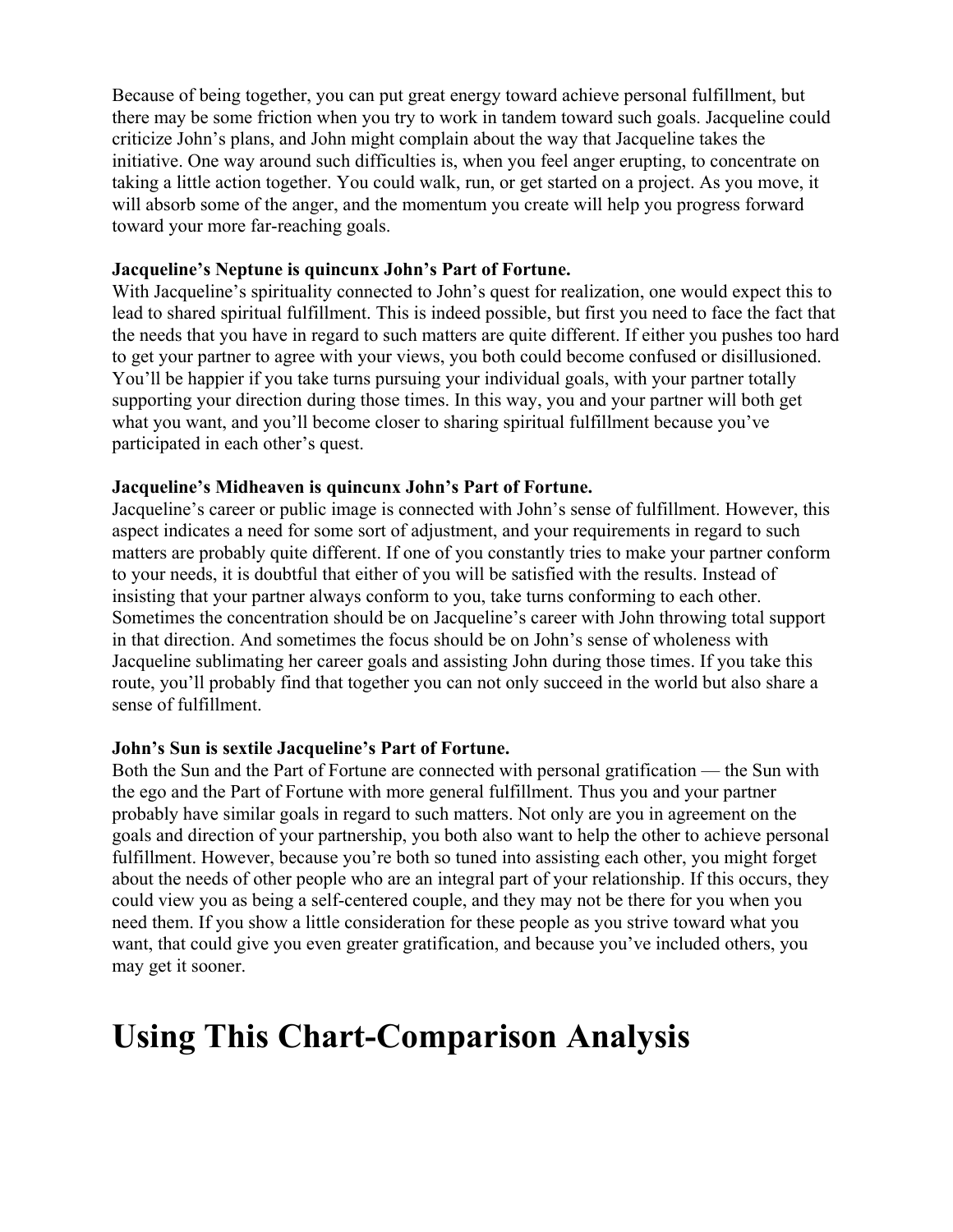You may have consulted this report to confirm whether a new acquaintance is worth developing. If so, use it to gain perspective on yourself, and learn what sort of a partner would make you feel more complete. Use it to become conscious of your own biases in perceiving the other person, and the other's biases in perceiving you. Use it also to gain clarity about the themes and dynamics that would be most likely to surface in your life together.

Do not, however, expect everything in your charts to point to a perfect relationship. Virtually every coupling has its challenges. If there were no challenges, there would be no possibility for growth. Some partners may make you happier and better able to function. Or, you may unconsciously attract someone to provoke the crises you need to grow. What most people need in a relationship is a balance of challenges to keep the relationship dynamic, and havens of comfort where they can relax and be themselves.

Where this report really shines is when you're already in a relationship. Few relationships are smooth sailing all of the time, but most are worth preserving. At the moment that rough weather comes up, you may see only the bad parts, so it's helpful then to be reminded of the inherent strengths in your relationship. Also, when times are hard, or if you just seem to be going nowhere together, remember that life is testing you, posing you a challenge. When you search for an answer, you grow in wisdom. Hopefully, this report can provide the clues you need, enlarging your range of vision so you can see where to navigate next.

Rather than assuming that we have only one ideal soul-mate, this report takes the view that there are many possible partners for most, if not all, of us. It assumes that most pairings can be viable if both partners are willing to work at it. It also assumes that no partnership is so nearly perfect that it can be taken for granted. Since we are dealing with two separate wills, there are always adjustments and compromises that we can make to fine-tune a partnership and make it deeper, happier and more rewarding.

Close relationships are usually so bound up with our hopes and fears that most of us tend not to see either ourselves or our partners as clearly as we might. By mirroring your whole self, your astrological chart helps you see what lurks in your blind spots. In lifting you out of habitual ways of thinking, astrology can broaden your range of possibilities for action and growth.

Whether yours is a new or an established relationship, remember that it is a precious opportunity for your own and your partner's evolution.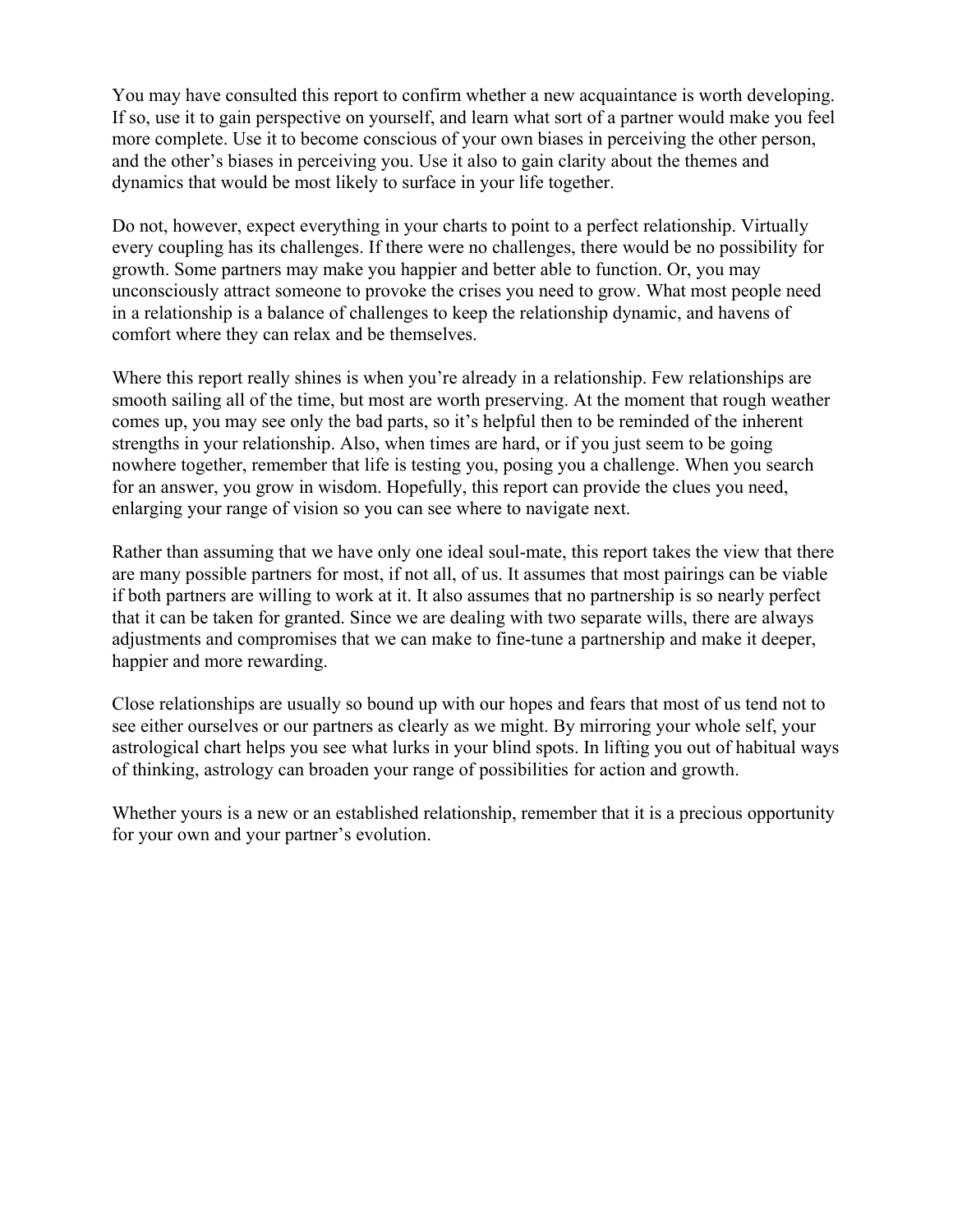# **A Chart for Your Relationship**

Have you ever noticed how people change when they are with someone? How together they exhibit traits and actions that they did not show as individuals? This is because when two people establish an ongoing relationship, a new entity starts to form, one that takes on a life of its own. This is the relationship itself, which is "born" from the unique interaction between two people.

The quality of two people's relationship is shown astrologically by their Composite Chart. Your composite chart is made up of the midpoints between the natal charts of each of you. For example, the position of the composite Sun is mid-way between the Sun in your birth chart and the Sun in your partner's chart. And so it goes for all the composite planetary positions.

The interpretations that follow take a close look at the way you as a couple relate to the outside world. This may or may not be the way you would each act as individuals. This report also supplements a regular chart-comparison reading by giving further insights about your interactions with each other.

# **The Overall Balance in Your Composite Chart**

Before looking at each individual point in the composite chart, let's look at the chart as a whole to see if any signs, houses, or other factors stand out as either particularly prominent or outstandingly absent. This can give a quick idea of the more important themes in your relationship.

# **Few or no planets in Fire signs**

This suggests that you and your partner are probably not overtly demonstrative as a couple. Although you may feel inner warmth and enthusiasm, it is not easy for you to show it. It also may be difficult for you to be spontaneous, or to take the initiative. To get moving, you might need someone to light a fire under you. To avoid total lethargy and complaints about a lack of accomplishment, you might want to include stimulating people in your life. Avoid, however, those who have too much energy or are too forceful, as they could exhaust or overwhelm you. If you associate with individuals who are moderately warm and enthusiastic, they can give you the gentle nudge that you need.

# **Many planets in Earth signs**

It is probable that, as a couple, you and your partner operate in a down-to-earth manner. Not motivated by emotions or philosophical principles, you need to have practical reasons for coming to decisions and for taking action. Even if neither of you is individually this grounded, when you are together you are interested in gathering facts. You give and expect detailed information, with specific examples when possible. After you gather all the data, you create a well- organized plan that you follow step-by-step.

You may not move quickly, but you will be thorough. You can work hard, but you want concrete evidence that your efforts have been worth your while. In other words, material rewards can be an indication that you are successful and that you have spent your time wisely.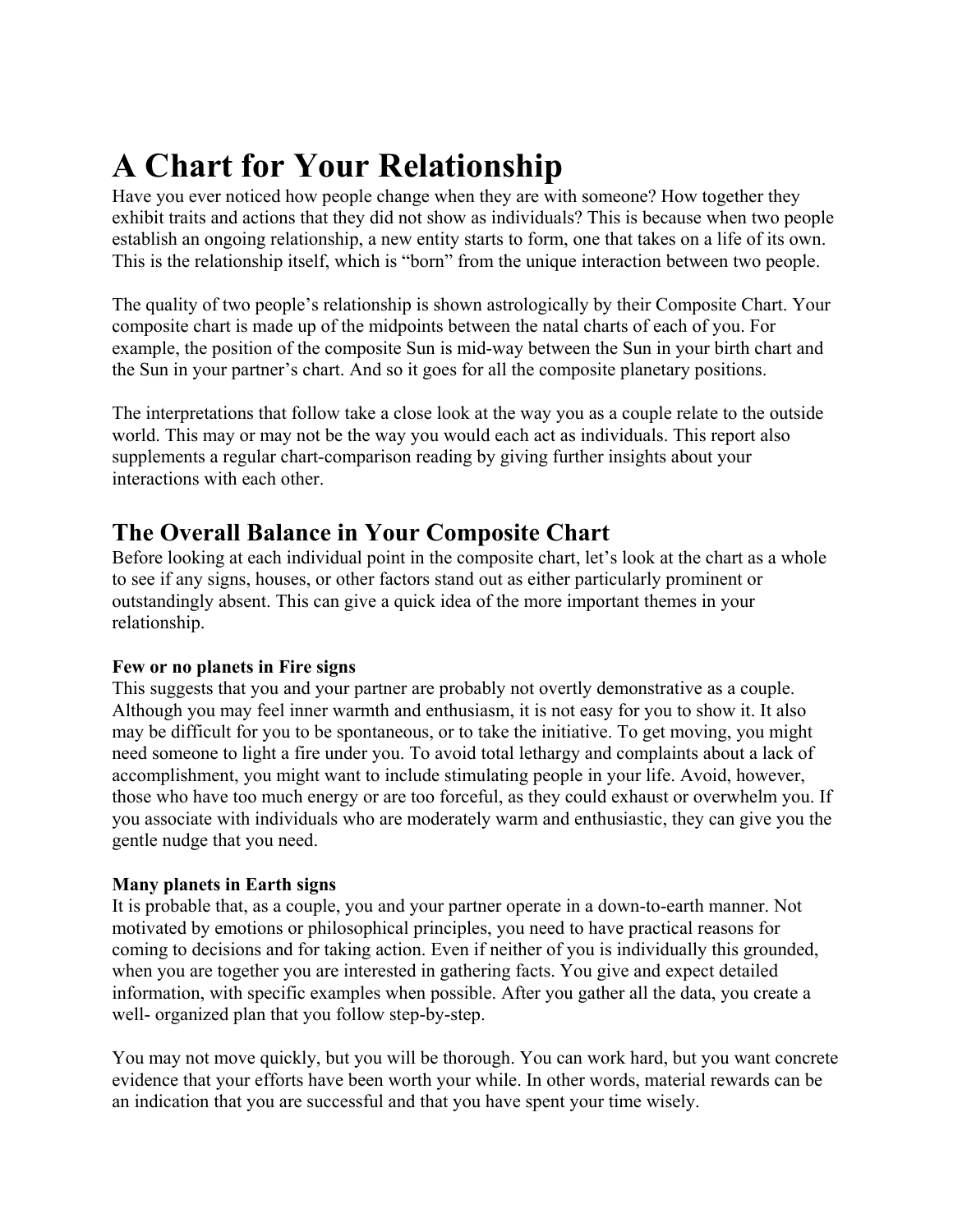Because you are not motivated by tears or ideals, you could sometimes be seen as unfeeling and possibly even callous. However, you are not uncaring. You do want to be of service and you have a strong sense of duty. You just want to see tangible results for your work. Once you decide that you can make a real difference, you will diligently continue your efforts until your task is completed. Those who profit from your actions are likely to appreciate your mode of operating very much.

# **Many planets in Air signs**

Therefore, communications tend to be essential to the way that you and your partner operate as a couple. It is probably easier for you to talk about what you are going to do than it is to take action. You can usually grasp the overview of what needs to be done, but may find it difficult to determine the precise route to your goals. So you think, talk and listen, but do not necessarily move.

Because you are objective and readily understand the views of others, when you ultimately begin to take action you will incorporate the ideas that you believe are appropriate. In fact, you may take action more rapidly if you think you are acting on behalf of an individual or of humanity in general.

Although you consider others in what you do, you are not unduly influenced by any particular group or individual. Because of your objectivity, you can be equally swayed by everyone, so that you have difficulty making up your minds. Be aware that you could wait so long to take action that you miss opportunities. However, verbalizing ideas and potential plans could be the first step in making them materialize. So keep the lines of communications open. This will not only help you understand each other better, it can also assist you in making decisions. Eventually, after you have thought, discussed and planned, you can begin to move.

# **Many planets in Mutable signs**

An above-average number of planets in Mutable signs and/or houses suggests that you and your partner may be happiest when you're involved in several different activities at once. Enjoying interacting and communicating, you also tend to be very agreeable when you are with others. However, your continuous movement could cause you to be viewed as shallow or scattered, and your congeniality might make people wonder if you have any opinions of your own. The two of you might even get upset with yourselves for not making up your minds more quickly.

The good thing is that you are not overly forceful, and you do listen to the views of others rather than pushing your own upon them. For this reason, few will view you as a threat, and you are not likely to have enemies. Your tendency to listen to others and follow their advice (even if your actions only last until the next person tells you what to do) will make them feel important and will cause you to be well-liked.

Having a higher-than-average number of planets in any one sign in your composite chart gives even more particular information about the outstanding qualities your relationship.

# **A strong Cancer emphasis**

This Moon-ruled sign creates or adds to the ability of you and your partner, as a couple, to be nurturing. Others will probably sense this trait in the two of you and seek you out when they need mothering. You will very likely take them under your wing. You might enjoy literally feeding people or find it satisfying simply to soothe their feelings or listen to their problems.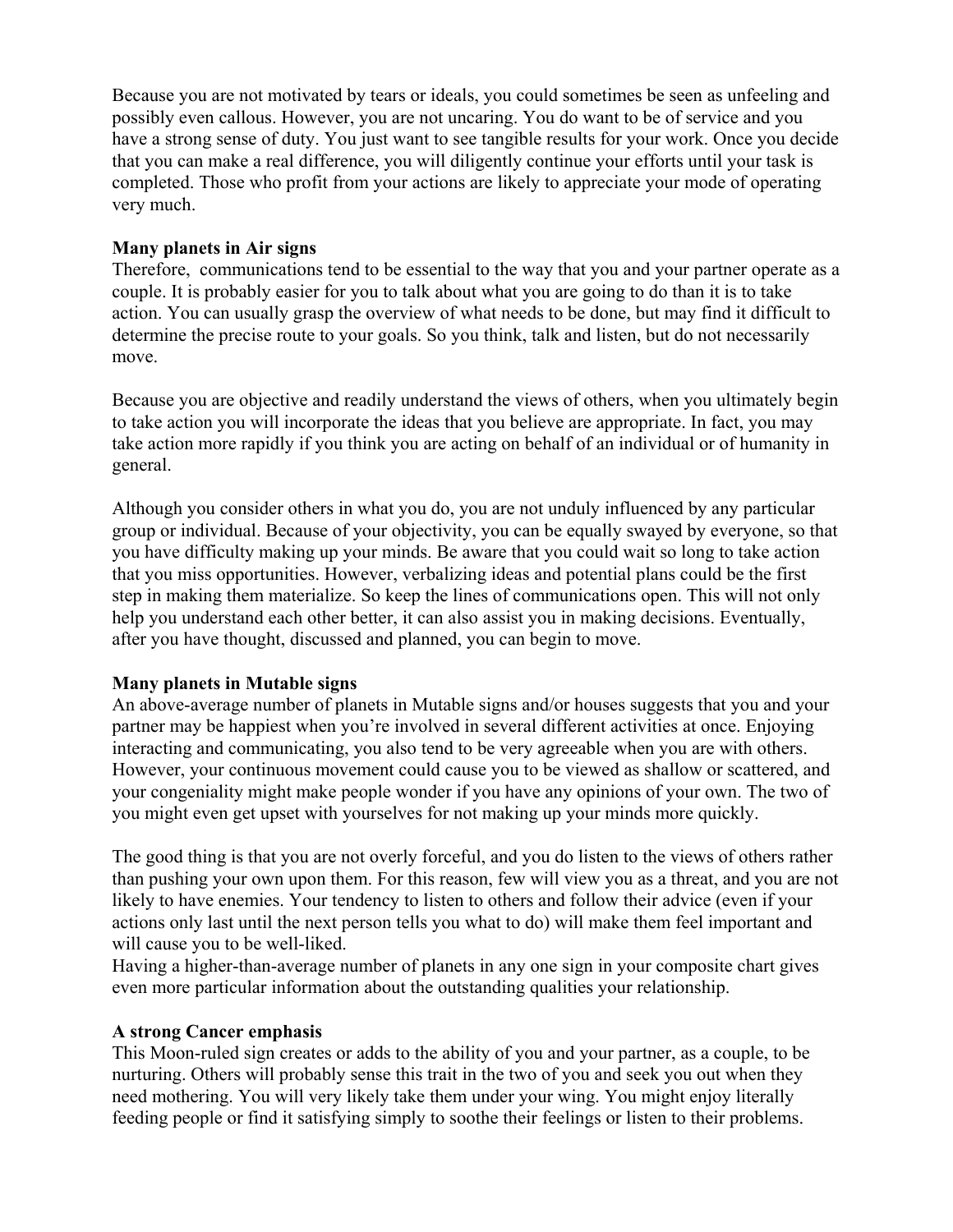You should not, however, spend so much time taking care of others that either of you neglects your partner. This is because you both need some tender, loving care as well. In addition to mothering each other, you should concentrate on your home (if you share one) and/or the foundation of your relationship. Security is connected with this combination, and the firmer your foundation, the more secure you will feel about each other.

# **Your Basic Style of Relating**

Assuming that both you and your partner have given relatively accurate birth times, the Ascendant of your composite chart is one of the most powerful indicators of the quality of your relationship. The sign on your composite Ascendant gives important clues about how you as a couple relate to the outside world, the type of people you are drawn to, and how others perceive your relationship. It can also show how you relate to each other. Any planet conjunct or in some other close aspect to the composite Ascendant is likely to symbolize one of the strongest themes in your life together.

# **Composite Ascendant in Scorpio**

No matter what your natal charts indicate, you probably need some privacy and time alone. This could mean shared privacy and time alone from others. Or it could indicate that you need some solitude even away from your partner. If either of you ever feels shut out by the other, your should analyze the situation together. If you keep your resentment inside, you could become obsessed with it and instead of bonding, vindictiveness might take over. Whatever you do is done wholeheartedly and with intensity, whether the interaction is between the two of you, or through your partnership, with others. So you can make faithful and trustworthy friends or partners, or you could become formidable adversaries.

Because you concentrate so intensely on relationships, and have a need for a degree of privacy, you probably do not let too many people get close to you. But for the few best friends you seek out, loyalty and trust are important to you as a couple. So you are likely to be drawn to people who will be as reliable as you, and reliability usually includes tenacity or stubbornness. Therefore, ultimately you could find that the close friends you choose are as stubborn as the two of you. But they will undoubtedly be consistent and predictable in their behavior, which should make you comfortable with them. If situations arise on which you cannot agree, and it looks as though no one will win, those may be the times to fulfill your joint need for solitude. Then when you and your partner renew the relationship with these individuals you can start afresh.

# **Sun trine Ascendant**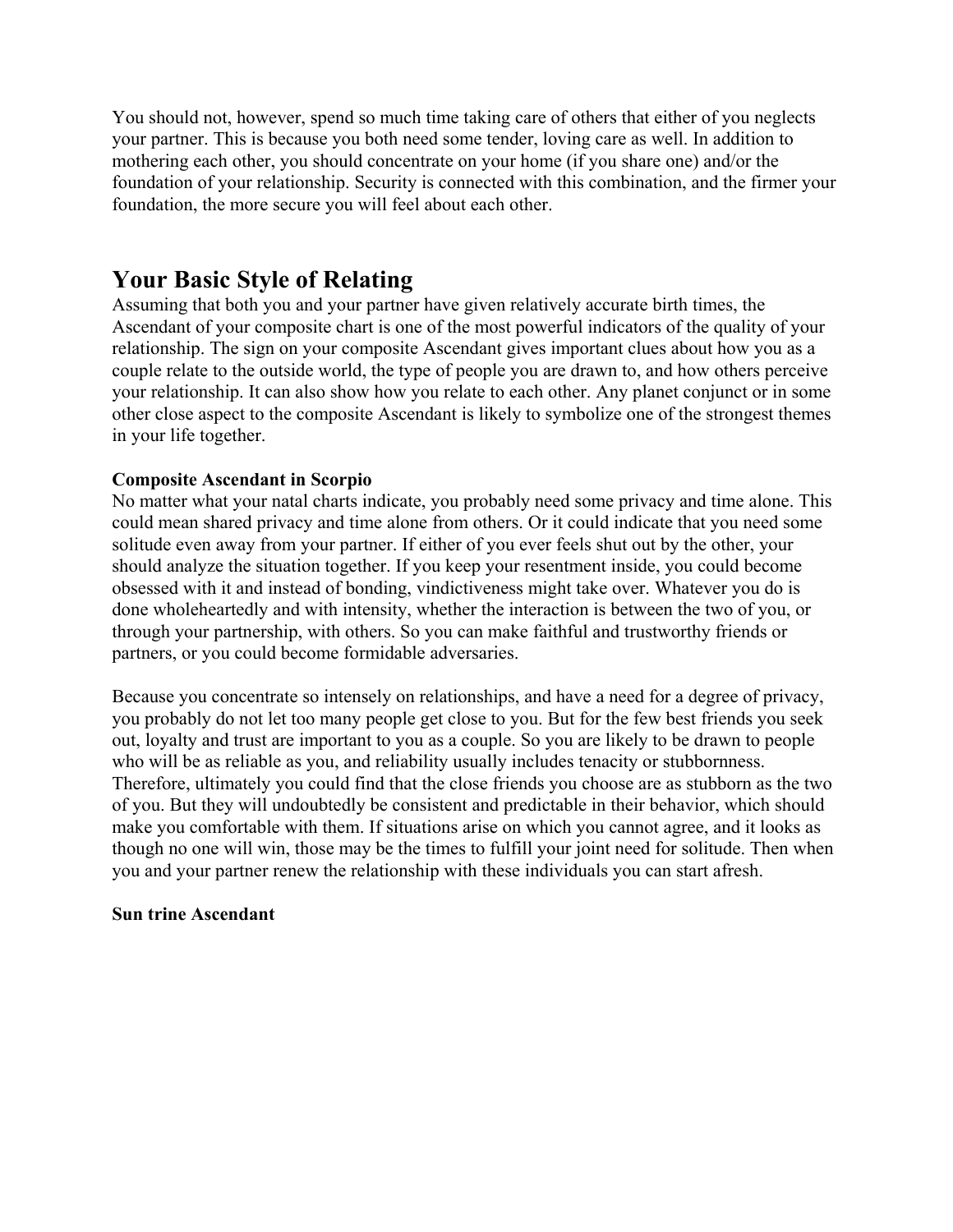Ego gratification may be a focal point for your joint personality. As a couple, you want to shine and receive rewards. And you can probably easily agree on what you want and how to attain it. In fact, you may automatically cooperate with each other without any discussion. And the united force of your joint personality will keep you from being ignored by the outer world. However, with the emphasis on your personal goals, you may not stop to consider the views and desires of others. So although you will be noticed, you might be perceived as being selfish or overbearing when you are together. Your shared energies will still flow easily between you, but you could get resistance from those around you. Therefore, ego gratification might be slow in coming. Consciously show a little generosity. Occasionally take the desires of others into consideration. You will be looked upon as benevolent and attain the cooperation that will bring your desired goals more quickly.

# **Moon trine Ascendant**

Because you are together, gentleness and nurturing are qualities that are evident in you and your partner's joint personality. You would probably tend to each other's emotional needs automatically. And you would also, as a couple, nurture others without a thought. You may sometimes feel that you are too soft, but you do not have to be tough and stern to be effective in life. You may have no ulterior motive in taking care of the emotional needs of your partner and others, but your acts of kindness will make those on whom you bestow your tender, loving care feel nurtured and safe. This is a reward in itself, but since you take care of these individuals they will undoubtedly want to help you in return. So you will be able to get their cooperation with no effort. Whereas it would take hard work to solicit their assistance if the two of you were forceful rather than nurturing.

# **Venus sesquare Ascendant**

With this combination, you and your partner are undoubtedly attracted to each other, and the potential of shared enjoyment is there as well. However, with this aspect you could find it difficult to agree on what gives you pleasure. And if you disagree with each other, you may decide that it is easier to just think about your own needs. And your partner may do the same. Then you both become self-centered and self-indulgent and neither of you is happy because you are supposed to share pleasure. Therefore, even if you feel ignored or neglected, try to think of one activity that you can enjoy together. Perhaps you should start with something that you know your partner likes to do. Then try something that you like. If you share in this way, you could find that you have a good enough time to do it again. And before you know it your could be having a wonderful time both individually and as a couple.

# **Part of Fortune conjunct Ascendant**

As a couple, you and your partner look to yourselves for a sense of fulfillment. You do not have to reject success in the world, but to be totally satisfied you need to be appreciated for who you are, and to feel that you are responsible for whatever you accomplish. You can cooperate with others, but you do not want to become dependent upon them. However, people are allowed to need you. In fact, when you are sought after for guidance or assistance, you feel more worthwhile and this will add to your fulfillment. In terms of interaction between you and your partner, you must remember that it is joint fulfillment you are seeking. If you each focus on what you want as individuals, there could be a difference of opinion. If that occurs, it will be difficult to cooperate and seek shared fulfillment. In order to make the most of this placement, you and your partner should determine personal goals you can share, and then work together to achieve them.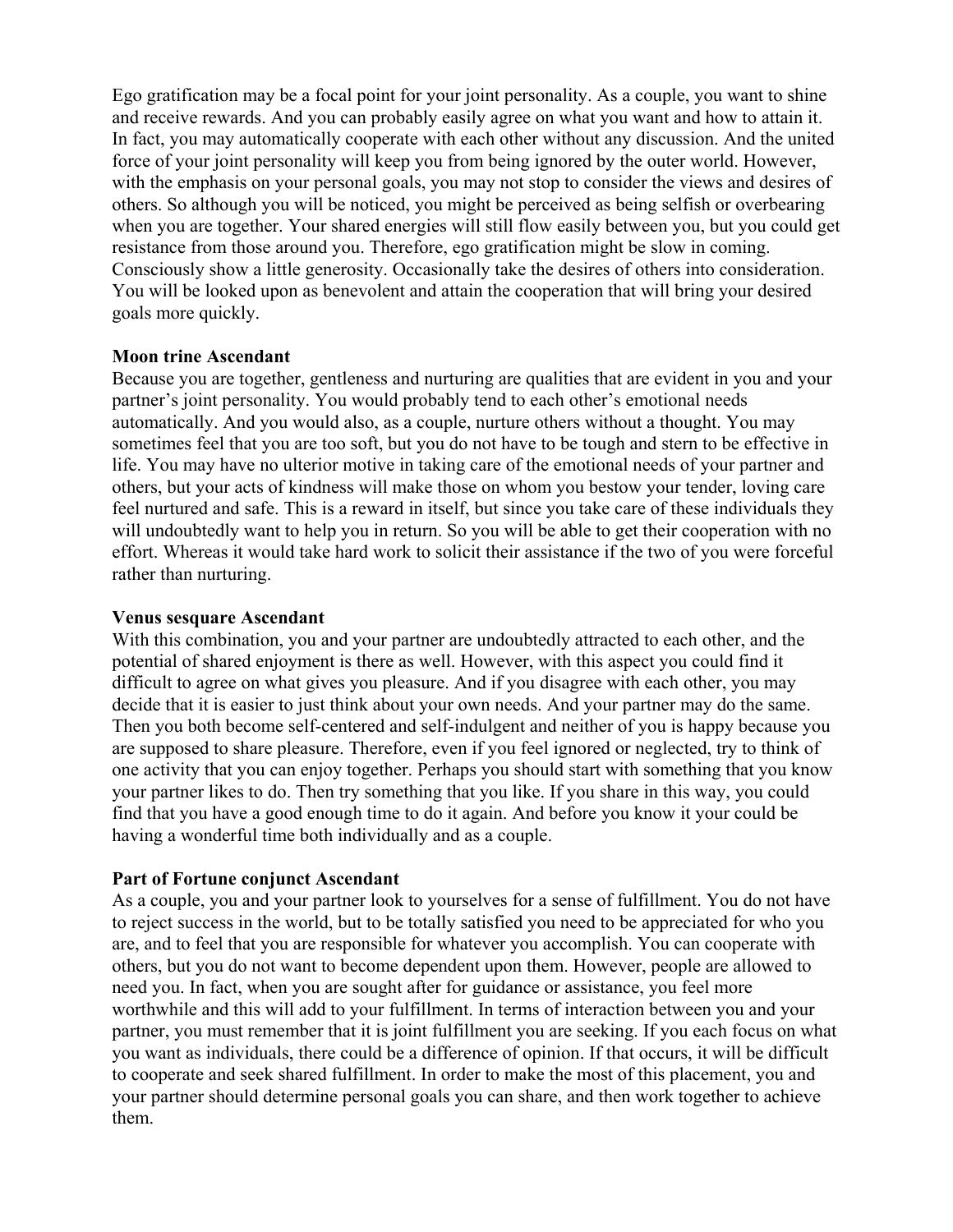# **Public vs Private Life**

Situated at the top of the horoscope wheel is the point called the Midheaven. Also based on your exact time of birth, the Midheaven is another of the all-important "personal points" of the horoscope. The sign on your composite Midheaven shows your image as a couple in public life, and the reputation that the two of you have in the outside world. It can also indicate goals for which you are striving.

The Midheaven is always exactly opposite the I.C., a point at the bottom of the horoscope wheel. The sign on your I.C. describes the quality of the home, family and private life that you will experience as a couple.

# **Mercury semisquare Midheaven**

You and your partner probably spend a great deal of time discussing current events or matters regarding either or both of your careers. You may, however, have differences of opinion and this could cause some friction between you. This could lead to arguments between you. It is bad enough to do this in private, but if you continue to bicker in public you could be viewed as a disagreeable couple. If you are interacting with professional colleagues of either or both partners this could also create problems with the job. But even if you socialize non-professionally, it can be uncomfortable to be with a couple who are disagreeable. If you begin to view your differences as stimulating rather than annoying, you might even find a few subjects on which you can agree. You can then vigorously discuss those topics when you interact with others. And people you will begin to view you as dynamic rather than argumentative.

# **Saturn sextile Midheaven**

You and your partner want to help each other to solidify your shared public image. In your dealings with the outer world you both want to be organized and practical. If you share a career, cooperation and clarity are essential ingredients and since you agree on that, you will operate easily and well on these principles. This will provide joint security for you and your partner. And your image in the world will be solid and dependable. Even if you do not share a career, your approach and the joint impression you make will be similar when you are dealing with the public personally as a couple. You will be thorough and deliberate in your course of action and you will probably not take short cuts to get to your goals. You may sometimes wish you were less conservative, but because of your thoroughness you will undoubtedly succeed at what the two of you attempt in the world.

# **Pluto semisextile Midheaven**

The best use of this combination is for you and your partner to assert power together in the world. However, there could be the tendency for one of you to try always to be in charge. Then the other partner might feel his or her power has been usurped and could publicly challenge the assertive partner. If this occurs you will be dissipating your energy rather than utilizing it. You can avoid the need to vie with your partner for position if you take turns leading the way. When you are in charge your partner should throw total support behind you, and vice versa. Since you each are allowed to express your power and your partner follows your lead during those times, you will feel personally empowered. And cooperation between you becomes easier and easier. Then, before you know it, you will be operating as a united force in the world, asserting your joint power and being accepted as leaders by the public.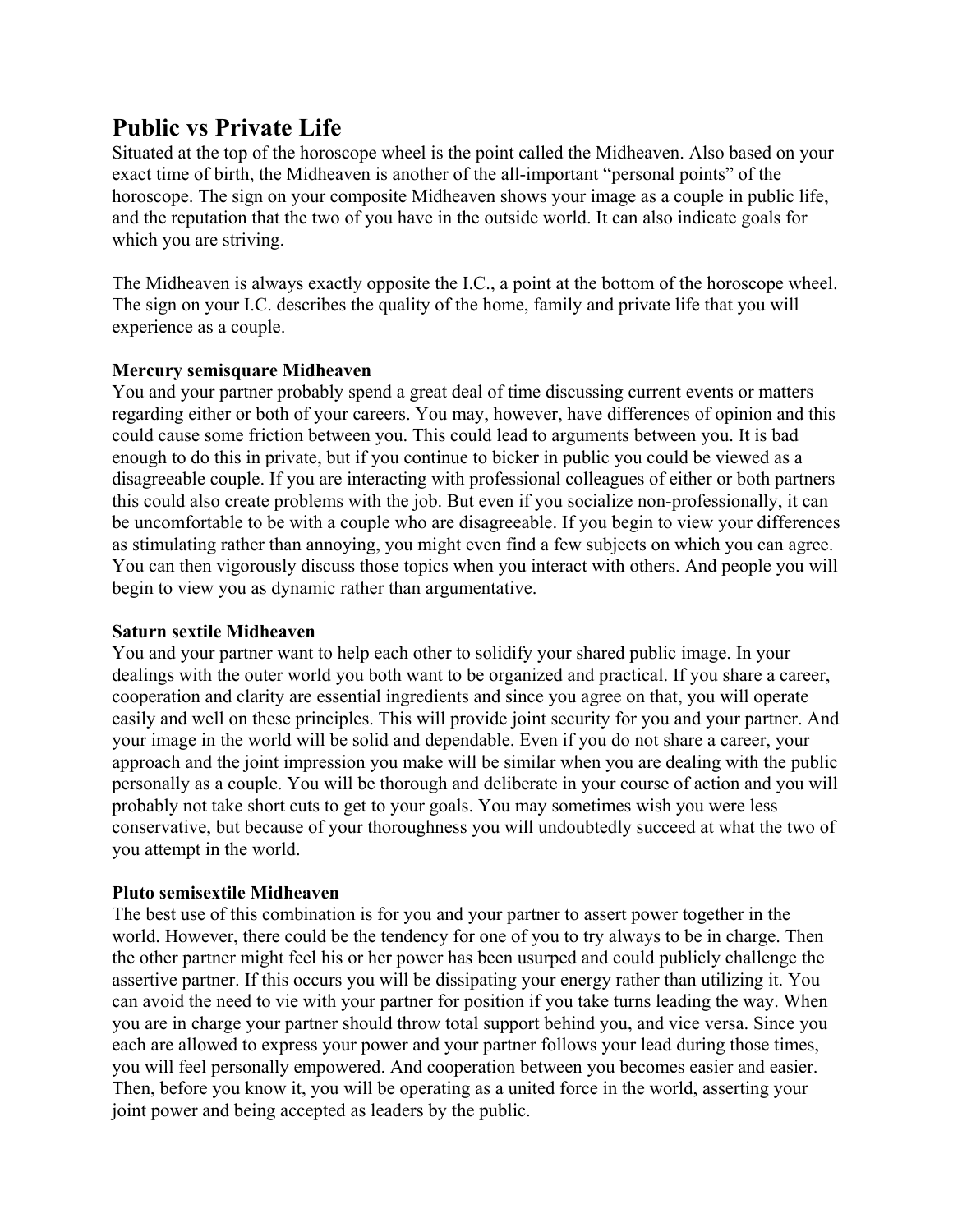# **Your Conscious Identity**

Just as the Sun by far makes up most of the mass of the solar system, the astrological Sun is in a sense the center of gravity in any chart. The composite Sun is no exception. The sign and house that it falls into are, like the signs of the Ascendant and Midheaven, likely to signal dominant themes in a relationship.

The ruler of daytime and our primary source of light and energy, the Sun symbolizes our own life energy. In terms of our psyches, it symbolizes the conscious side, and hence has much to do with our egos, our conscious sense of who we are.

# **Sun in Cancer**

As a couple, you and your partner tend to be especially nurturing, and taking others under your wing can be a source of ego gratification. Your nurturing may take the form of feeding others or soothing their feelings. Sometimes, however, you could hover a little too much, and at those times your actions might be considered smothering.

Because you almost always do the nurturing, others may not realize that the two of you could also use some tender, loving care. It may not be easy to allow others to pamper you, but if it is offered, take it. You may then notice that being taken care of can be just as gratifying as nurturing others. However, you too would feel smothered if you were always on the receiving end, so you should balance the give and take.

When you are together your nesting instinct is strong. Home is likely to be a focal point for your relationship. You concentrate on making your immediate environment comfortable, and may strive to purchase your own home.

Carried to an extreme, your strong home-orientation may make you feel that you do not want to leave your home. Should this happen, and a part of you would really like to travel, it can be handled quite easily. Whether you are at the office or on vacation, you can surround yourselves with your possessions and make your surroundings homelike enough to give you a sense of security. Try it. You may find that you can feel at home anywhere in the world!

# **Sun in the Ninth**

You could use travel, politics, religion, philosophy or education to enhance your joint persona or get ego gratification as a couple. Whatever you choose to pursue among these alternatives, you will undoubtedly be actively involved and visible. But being noticed does not necessarily equate with being admired. You cannot hide your light under a bushel and it will be evident when you are reaching out to gather information. But if you keep what you learn to yourselves you could be viewed as self-serving, pompous and/or smug. Whereas, if you share what you learn with others, you will probably be seen as generous, and become noted for your knowledge. In addition, as you are informing others, they will very likely tell you what they know. So not only will you be more favorable viewed by these individuals, but they will be broadening you and thus the process sharing information can be mutually enriching.

# **Sun conjunct Moon**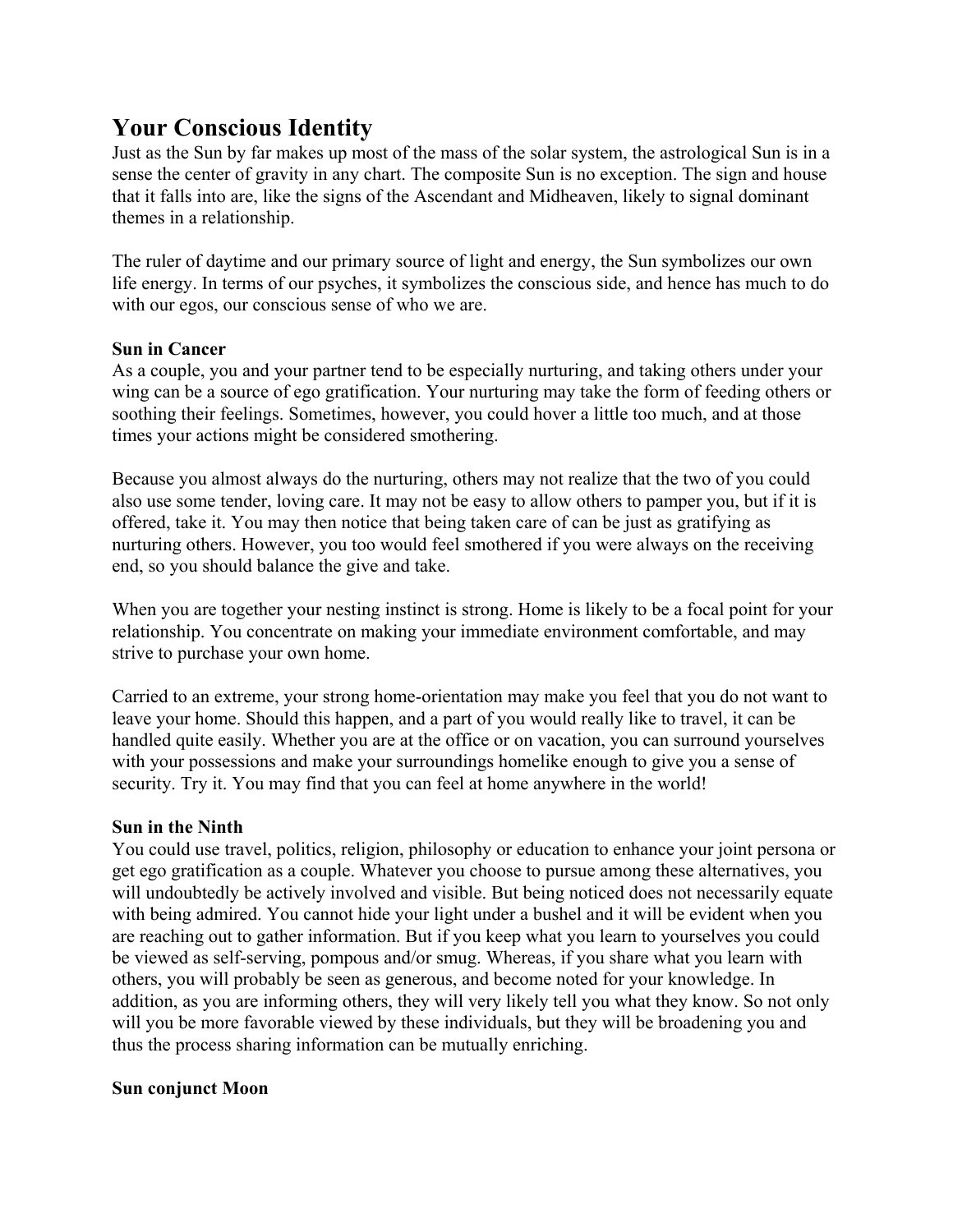Ego and emotions are closely connected in your partnership. One of you may be the overt partner while the other provides the support system. Because you are together, both of you should be able to perform either role. So resentment might build if one partner always plays the dominant role, and the other always responds. Therefore, you might want to take turns being visible or decide that you are going to operate as a unit—being on stage together, and also nurturing each other. Otherwise resentment could build between you. Then one of you may be prone to emotional outbursts or subtle manipulation and the other may become totally self-absorbed. If you clarify your roles and alternate or share them, ego gratification and emotional gratification can go hand-in-hand in your partnership. You might even find that the two of you attain recognition through nurturing. Or possibly you discover that sharing visibility provides you both with inner satisfaction.

# **Part of Fortune trine Sun**

You and your partner should easily be able to combine goals for ego gratification and personal fulfillment. And you should be able to cooperate and effortlessly pursue those goals. Since your energies seem to merge automatically, the total process is probably not consciously contrived. But because the two of you are so closely aligned, you may get carried away by your own goals and enthusiasm. And assume that you will get the approval of others as you work toward your own ends. It is also true that you are highly likely to get the acceptance you seek. However, because you tend to take the situation for granted you might not consider the needs of others who are an integral part of your relationship. And it is possible that, if you disregard the needs of these people, you will be viewed as self-centered. So you might be accepted to a degree, but not quite as much as you would like. And you may seem to get what you want but it could be a hollow victory.

# **Your Feeling Nature**

The composite Moon governs the emotional expression of you as a couple toward the outside world. It can also indicate the tone of your emotional interactions with each other and the way your nurturing and nesting impulses are expressed.

# **Moon in Cancer**

You and your partner can both attain a sense of emotional security by mutual nurturing. However, you should alternate being the mother. If one of you always assumes that role, the other could become the perpetual child, taking but never giving back. Then only one of you will feel secure.

Should this imbalance occur, emotional outbursts could result, with either of you being the culprit—the one playing the child having a tantrum, or the one playing the mother being upset at having his or her own emotional needs ignored.

To restore (or create) emotional equilibrium in the relationship, be sure to offer tender, loving care to each other. You can start by alternating very literal nurturing tasks such as cooking. One of you could cook and feed your partner on Monday, and the other do this on Tuesday, and so forth. You could then move to support on less tangible matters such as listening to each other's problems and/or providing a hug or a pat on the head. Another route to take is to act as a unit to nurture others. Mothering of some sort can provide a joint purpose for expression of your feelings. Doing this will contribute to your emotional bonding so that you give fuller support to each other as well.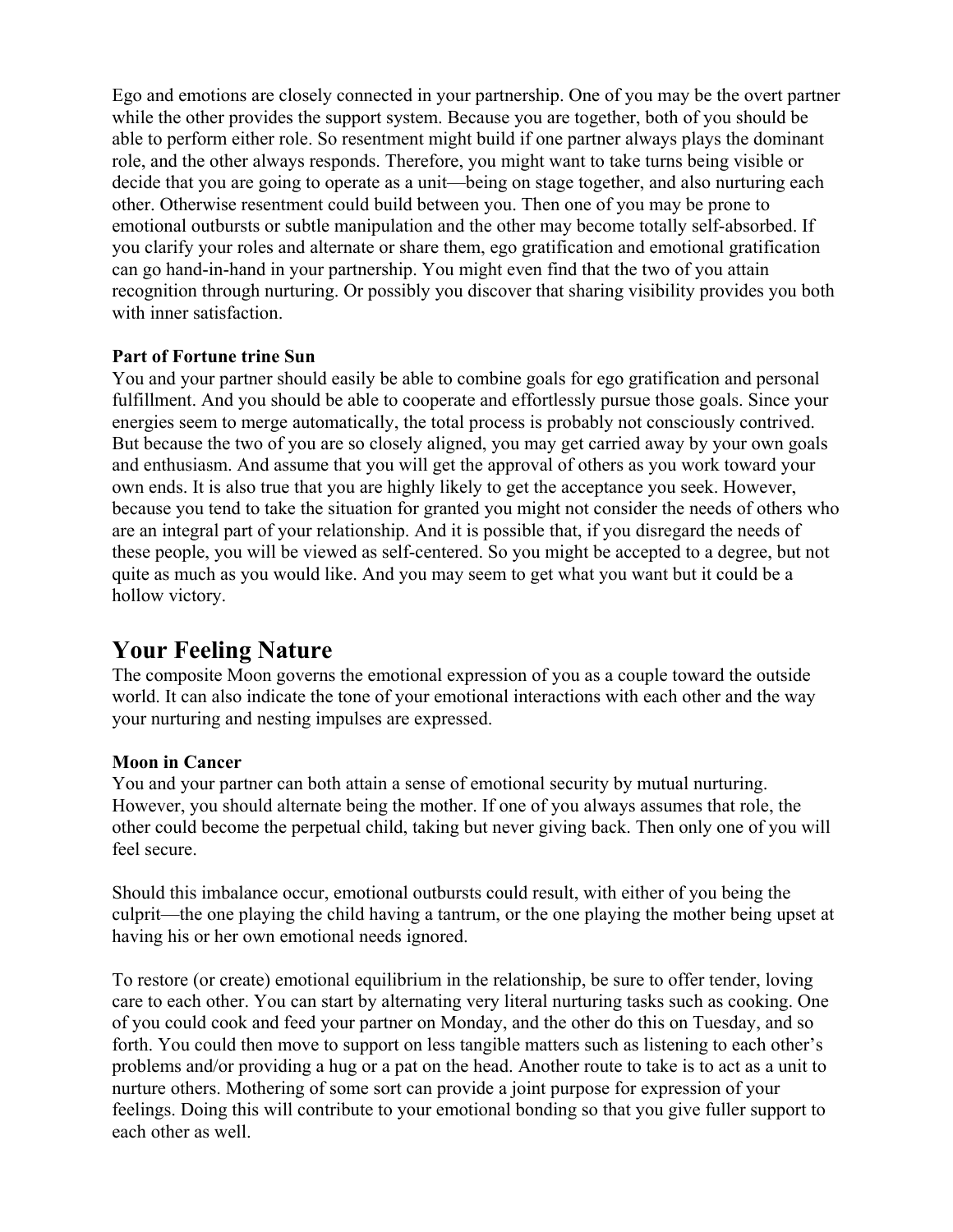#### **Moon in the Eighth**

There is undoubtedly a connection between sex and emotions in your partnership. This could mean that you and your partner are nurturing toward each other and share tenderness in your sex life. Or, on the other hand, it is also possible that either or both of you might bring out emotions that are less desirable in the other, such as sadness or anger. And it may be, because there can be fluctuation when sex is in the picture, that you experience both extremes. You might even enjoy experiencing both, feeling that emotional outbursts stimulate passion and make the ultimate tenderness more gratifying. If that is the case, continue on this path. However, if you feel emotional upsets interfere with you sex life, you can consciously make an effort to nurture your partner. He or she might then reciprocate and put you back on the right track.

# **Part of Fortune trine Moon**

Emotional gratification and fulfillment are connected in your relationship. And you and your partner probably have similar needs in regard to such matters. So you should have no difficulty nurturing each other. Nor will it be a problem to agree upon goals to work toward as a couple. Because you cooperate so easily you might sometimes take each other for granted, and assume your partner will agree with the action you take. But occasionally you may be wrong and your partner becomes upset. You might be able to keep this from happening by taking a few minutes to discuss goals and action before you move. However, if misunderstandings or emotional upsets do occur, stop what you are doing. And focus on giving your partner a little extra tender, loving care. If you to this, all should be back to normal before long.

# **How You Communicate**

As a couple you also develop a style of communication that differs from what you might use alone. Whether you are direct and blunt or subtle and quiet, each of these styles has drawbacks that you should be conscious of, as well as strengths that you can be proud of and use to your advantage.

# **Mercury in Gemini**

As a couple, the two of you have no trouble communicating easily. No matter what you are like individually, when you are together you are likely to be quite chatty and even witty. In social situations, your facility for conversing and talking easily on many different subjects will make you quite popular at gatherings. People will come to know you as the couple who is funny and charming and always has something interesting to relate or to share.

Your conversations tend to brush the surface of many different topics, although you may not delve too deeply into any of them. Other factors in the chart would have to support in-depth communication. Your style is light and breezy, and you have the tendency to want to mimic others or to improve your verbal skills. If you and your partner should disagree, your tendency is to talk everything out to the nth degree, until some kind of consensus is reached. In fact, your verbal skills may be such that you cannot stay angry for too long. Your quips and sparring may have you breaking out in laughter before you get very far into serious fights.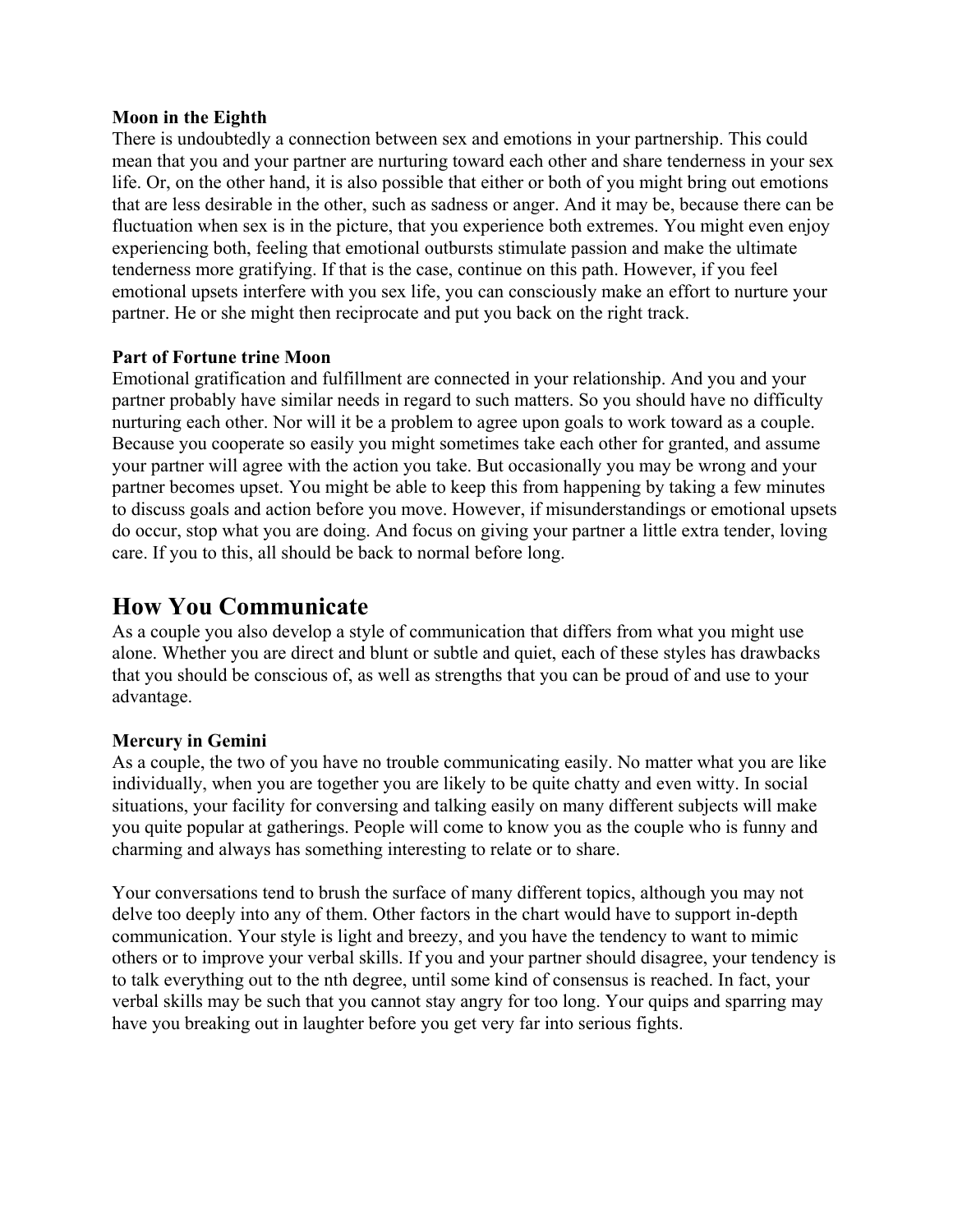When you are together, you are masters of the most unusual trivia and can easily surprise each other with how you stimulate each other's minds. Since talking in a virtual stream of consciousness comes easy and seems so normal for the two of you, it is when you are silent that you know that there is a problem. When you feel stuck and cannot seem to talk, try conversing about how your day went or what the neighbors are doing. Once you get started on some small talk, it will be easy to open the lines of communication between you once again.

# **Mercury in the Eighth**

This placement may not be indicative of the quality of your sex life. It could simply mean that sex is a subject that you and your partner enjoy discussing. However, all the talk might begin to interfere with your sexual performance. If you find that discussion about sex becomes more important than the act itself, or if either or both of you are talking when you should be performing, you might want do something about it. You could look for other topics that would be appropriate the eighth house, such as conversations about birth, death or taxes. Or, if none of those appeal to you, you might talk about how to invest your joint money. There are many other possibilities as well. But the idea is to focus on other matters that fit the needed criteria. Then when you determine it is time for sex, you will be talked out, and you can proceed without verbal interruption.

# **Relationships and Pleasures**

Your composite Venus shows your veneer, the ingratiating self you present to the world. Pay special attention to it, because it can also show you new possibilities for what brings you enjoyment together.

# **Venus in Gemini**

When the two of you are together, you could gab all day and night. "Talkative" and "witty" are words others would use to describe you. Together, you enjoy word games, lighthearted banter and even teasing. In short, the two of you are fun to be with.

This placement encourages a stream-of-consciousness chatter that occasionally will be annoying. Try and accommodate your running commentary on everything that passes your line of vision to the mood in your group. If people tire of your chatter, leave some space for silence or let others have a turn.

Your preferred way of relating will certainly include lots of social interaction, and you are likely to participate in groups regularly. Part of being with others is your shared interest in exchanging information, be it the latest neighborhood gossip, a current bestseller or something in the news. Others will appreciate your ability to express yourselves well. This talent could translate into writing or even speaking projects that the two of you might share. Either way, you will tend to seek out individuals who are intelligent and also share your love of language and communication.

In your interaction with each other, this placement is a boon, because neither of you can be silent for long and the lines of communication will therefore always be open. One drawback that you should be aware of is the tendency to talk over each other or to finish each others' sentences. This can be quite annoying, so be sure to monitor this and let your partner have his or her full say.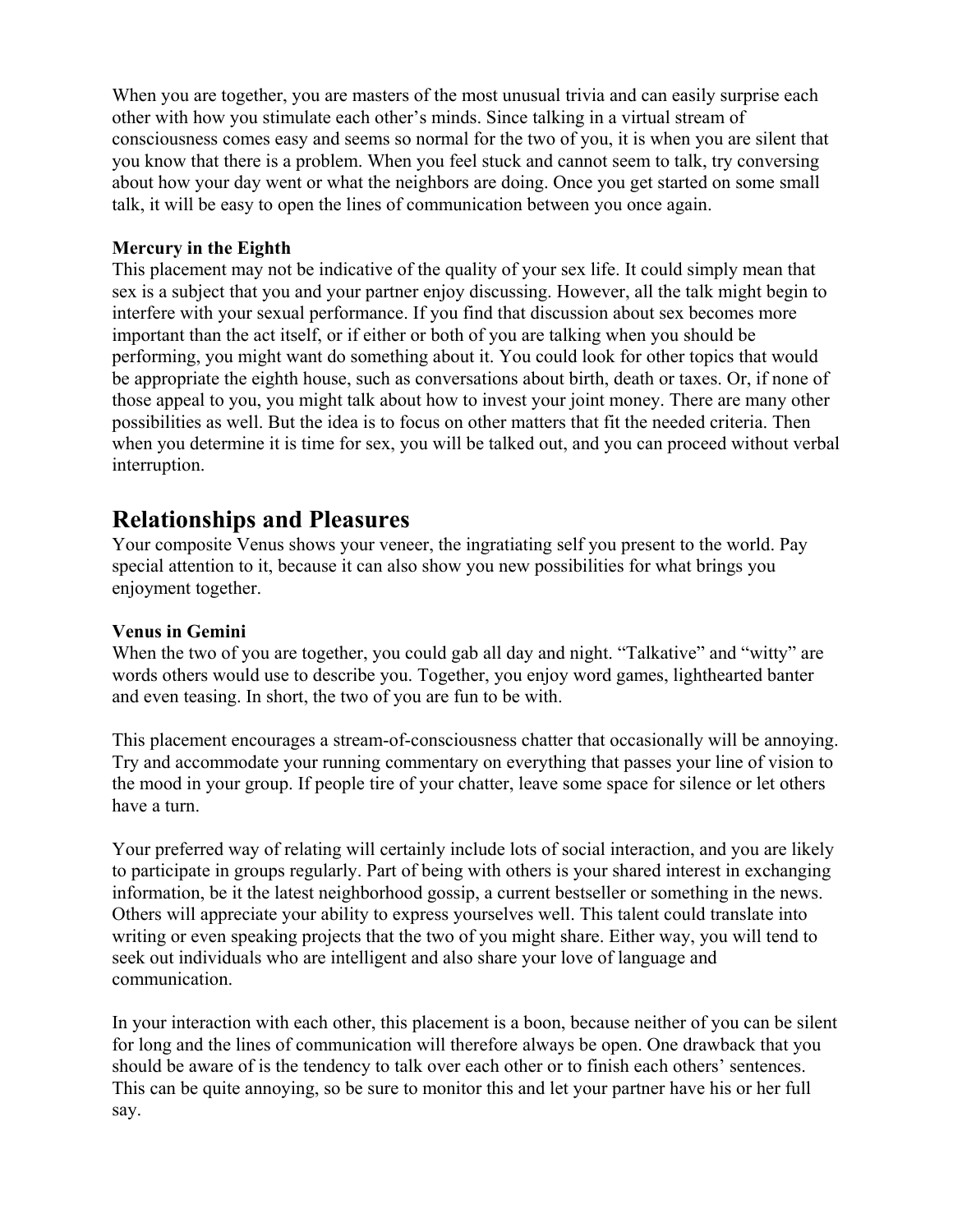# **Venus in the Eighth**

There is probably a strong physical attraction between you and your partner and your sex life could be very pleasurable. In fact, love and sex are probably strongly connected in your relationship and are an integral part of the bond between the two of you. But there are many factors in a partnership, and sex is only one of them. So you might find that problems arise in other areas of your lives, and create friction between the two of you. If this should occur, instead of fighting with each other, you might be able to restore peace by making love, not war. You may not be able to solve every problem in this way, but it should be worth trying. If it works it can strengthen your relationship, if it does not, you will at least have had a break from the battle.

# **Part of Fortune sesquare Venus**

Pleasure and fulfillment are qualities that you can your partner can share in your relationship. However, with this aspect, you may find that more often you feel irritation with each other than enjoyment. You may have very different ideas about what happiness and fulfillment are. So there might be a lack of understanding. And it could be that either or both of you might think that your partner is much more into pleasure than fulfillment. And when one partner tries to work on achieving something meaningful, the other does not want to cooperate. Or possibly one of you works so hard on fulfillment that the other feels deprived of enjoyment. This may avoided or overcome by looking for small goals you can share that can be fun to accomplish, and yet make you feel good about yourselves. As you achieve each goal you will realize that you do not always have to toil to attain a sense of wholeness. As you begin to cooperate, it becomes easier and more cooperation will lead to more fulfillment and pleasure.

# **Energy, Assertion and Effectiveness**

Your collective level of energy and the way you go about taking action are shown by your composite Mars. Here also is the key to how abrasive or timid you might be. Fortunately, your Mars position also shows how you can manage anger most effectively and find either outlets for excess energy or remedies for a lack of it.

# **Mars in Cancer**

Your energy together is solicitous, kind and, typically, nurturing. Others will recognize you as caring, concerned and willing to listen. Because your shared energy is maternal, you may be involved with raising children. Even if you do not have children, you will naturally create environments, your home or workplace, where people can safely grow, develop and flourish. Your main concern is always your immediate family but easily extends to the neighborhood and community in which you live. You are likely to be actively involved with work that will benefit the community and its members. Caring for children and elders, in particular, can interest you. And your nurturing qualities extend even to plants and animals. Because the two of you are so involved in comforting people and other living things, you may have difficulty in refusing someone's cry for help. At times, your sense of obligation or the demands of others can make you moody, cranky or irritable. Be sure and apply to yourselves the same standards for being comfortable and content that you provide to others. Knowing the limits of your free time and resources is also essential with this placement.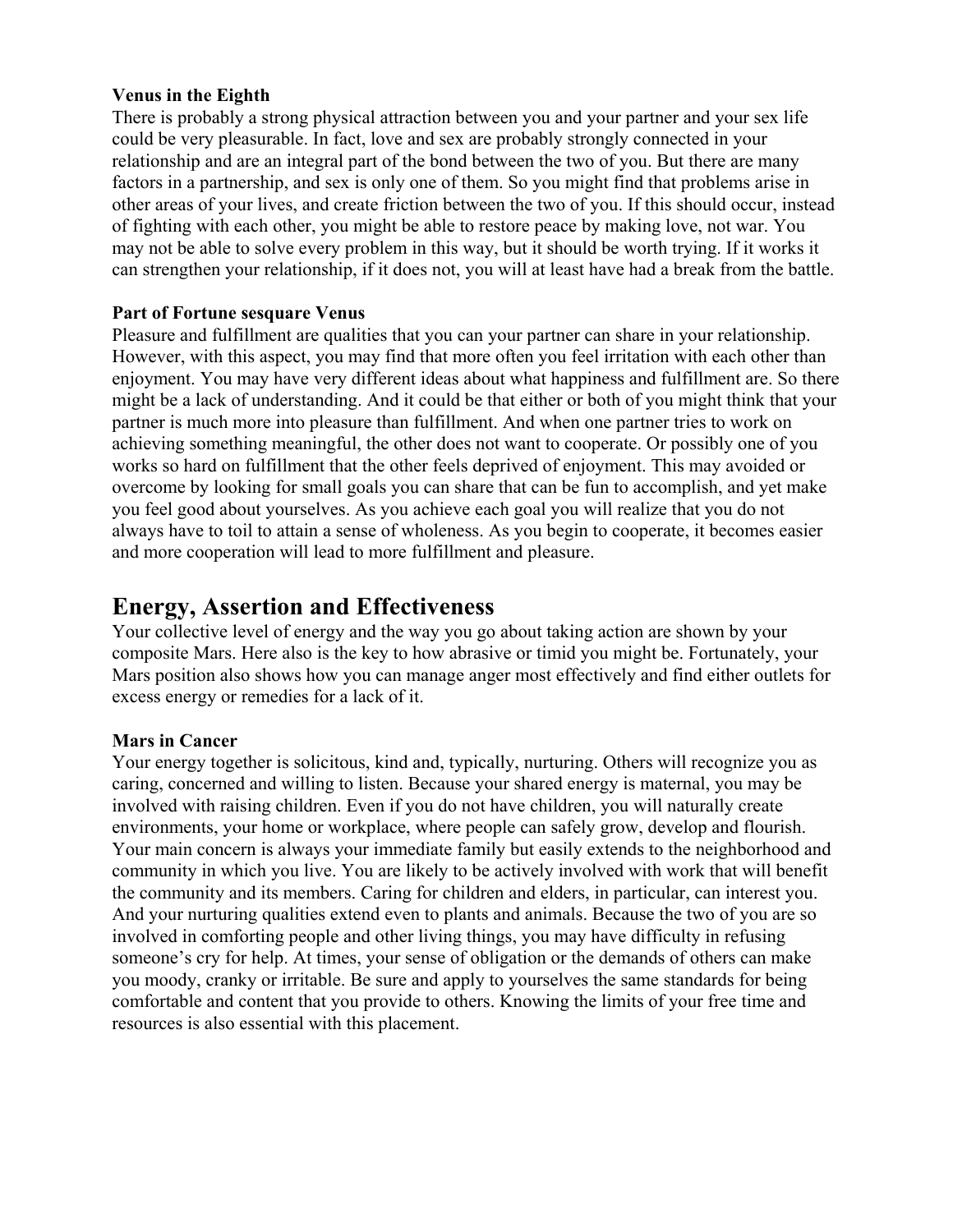Your joint energy is also focused on your home environment. You will find that you spend much energy creating a cozy nest, specifically around the basic necessities of good food and maintaining your house. Because you both value this arena, you may argue about how domestic life is managed. Be clear about which chores are done separately and which ones you will tackle as a team. If each of you takes responsibility in these agreed-upon areas, you will minimize the squabbling.

# **Mars in the Ninth**

You and your partner could feel energized when you travel together to faraway places. Or if travel does not interest the two of you, you could be actively involved in religion, politics or higher education. Whichever path you choose you will undoubtedly be enthusiastic about your subject and you will look for, and possibly create excitement in that area of your life. The two of you may not always agree, and if disagreement occurs you could have heated discussions with each other. But that may be part of the excitement. And if you do agree, you can present a united front and take active roles in whatever area you select. As a couple, you will not be hesitant to express your views and you are likely to direct the battle with those who disagree with you. You may be viewed as rabble rousers or courageous leaders, but you will not be seen as timid and you will never go unnoticed.

# **Mars semisquare Jupiter**

You and your partner have the ability to stimulate each other to expand personally. And, as a couple, you can initiate your own plans for joint development as well as encourage other people to expand their horizons. But with this aspect, you may occasionally cause yourselves and others to try to expand too quickly. The bad news is that if you initiate too quickly or your plan are too grand the end results might fall short of your expectations. And you could be seen as impractical dreamers. The good news is that your optimism, energy and enthusiasm will prod you to keep trying. And if you keep trying, you will undoubtedly sometimes succeed. But why not try to you evaluate the practicality of your ideas before you initiate? You may discover that your success rate becomes even higher. And the outer world will begin to view you as visionaries.

# **Mars trine Uranus**

You and your partner seem to stimulate each other so that you are probably quicker and more spontaneous together than either of you are individually. And you can have the same impact as a couple on the outer world. Excitement and expressing creativity are also part of this combination. So the two of you will never be accused of being conservative or staying with existing conditions. And there probably will be an air of excitement that surrounds you, whether you are alone together or interacting with others. However, when the focus is on action and excitement, there can be carelessness and impatience. You may not always think of the consequences of your actions before you take them. And your carelessness and impatience could lead to your making mistakes. Therefore, the two of you could be accused of being a little too rash and possibly inconsistent. But, if you make mistakes you have enough energy to correct them and enough spontaneity to do it quickly.

# **Mars semisextile Neptune**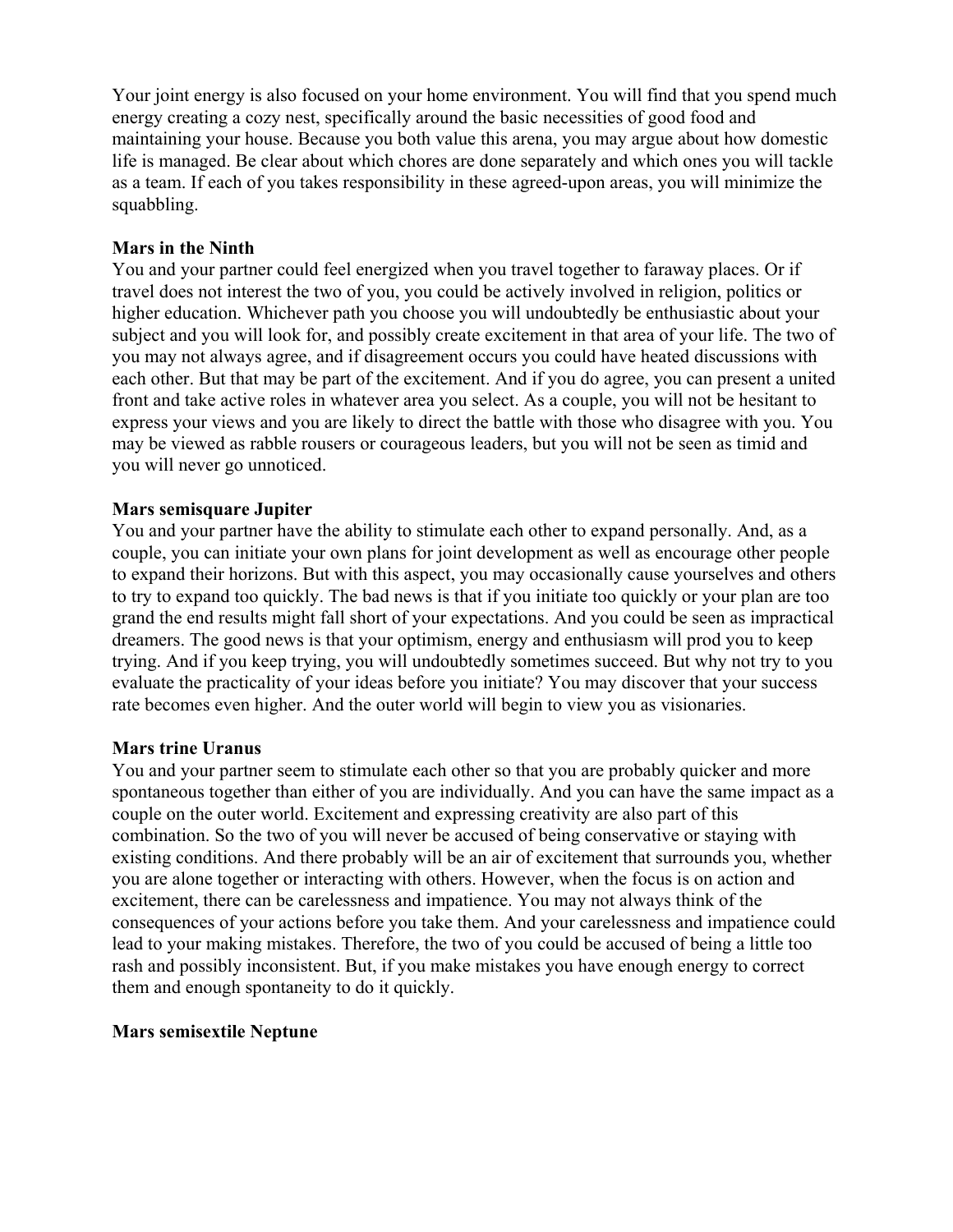Either you or your partner could feel that the other saps your energy or interferes with your artistry or spirituality. The reason is that this combination connects the physical action of Mars with the less tangible qualities of Neptune. And when you try to combine the two too closely this leads to feeling ineffectual and/or being confused as a couple or as individuals because of your partner. To make the most of this aspect you need to alternate the taking of physical action or making concrete decisions with performing artistic tasks or developing the spiritual side of your relationship. What you will discover if you take this route is that your energy level becomes higher when you are together and your relationship becomes deeper because of your shared spirituality. You might even discover that you each help the other to recognize and express your own artistry.

# **Broadening Your Horizons**

For any relationship to stay alive, the partners need to grow together, and become more than they were. The composite Jupiter shows the way you can do this. It shows how you can reach out and connect with the world, how you can both enrich and be enriched by what you encounter. Your composite Jupiter is the key to optimism, prosperity, and good times together learning, traveling, acquiring, entertaining or bestowing gifts. It can also alert you to areas of dangerous excess, such as overspending, exaggerating or overeating.

Technical note: Jupiter moves slowly enough that the sign that it is in is more an indicator of your generation than of you personally. Since most couples are born not too many years apart, their own natal Jupiter signs will be close together if not the same. We therefore concentrate on the house position and aspects of composite Jupiter, as well as of the even slower-moving planets Saturn, Uranus, Neptune and Pluto that follow.

# **Jupiter in the Seventh**

The people to whom you and your partner become close, are probably jovial, intelligent and/or fun-loving. Or it is possible that the two of you are there to cheer up your friends or to help them expand and develop. But there needs to be a sense of mutual grow and pleasure with these individuals, so you and your partner would not stay in relationships with people who are stupid, too serious or give nothing in return. You and your buddies might travel together, or take classes that will broaden all of you. But whether you are acquiring information or having a good time, you might not stop to think of the cost, and you could find that you are so focused on what you are doing that you over-extend yourselves financially without even realizing it. If you really enjoy these people you do not have to give them up. Just look for less expensive activities to do with them and you can still have a good time without concern about how you will pay for it.

# **Handling Setbacks and Responsibilities**

Being yoked together in any committed relationship implies that you are in it through the difficulties as well as the good times. Your composite Saturn can indicate how you can use these difficulties to strengthen your relationship and make it more strong and solid. Saturn shows the sense of limitation that can come from being yoked together, but it also shows how you can deal with this for a happier, more lasting time together.

# **Saturn in the Eleventh**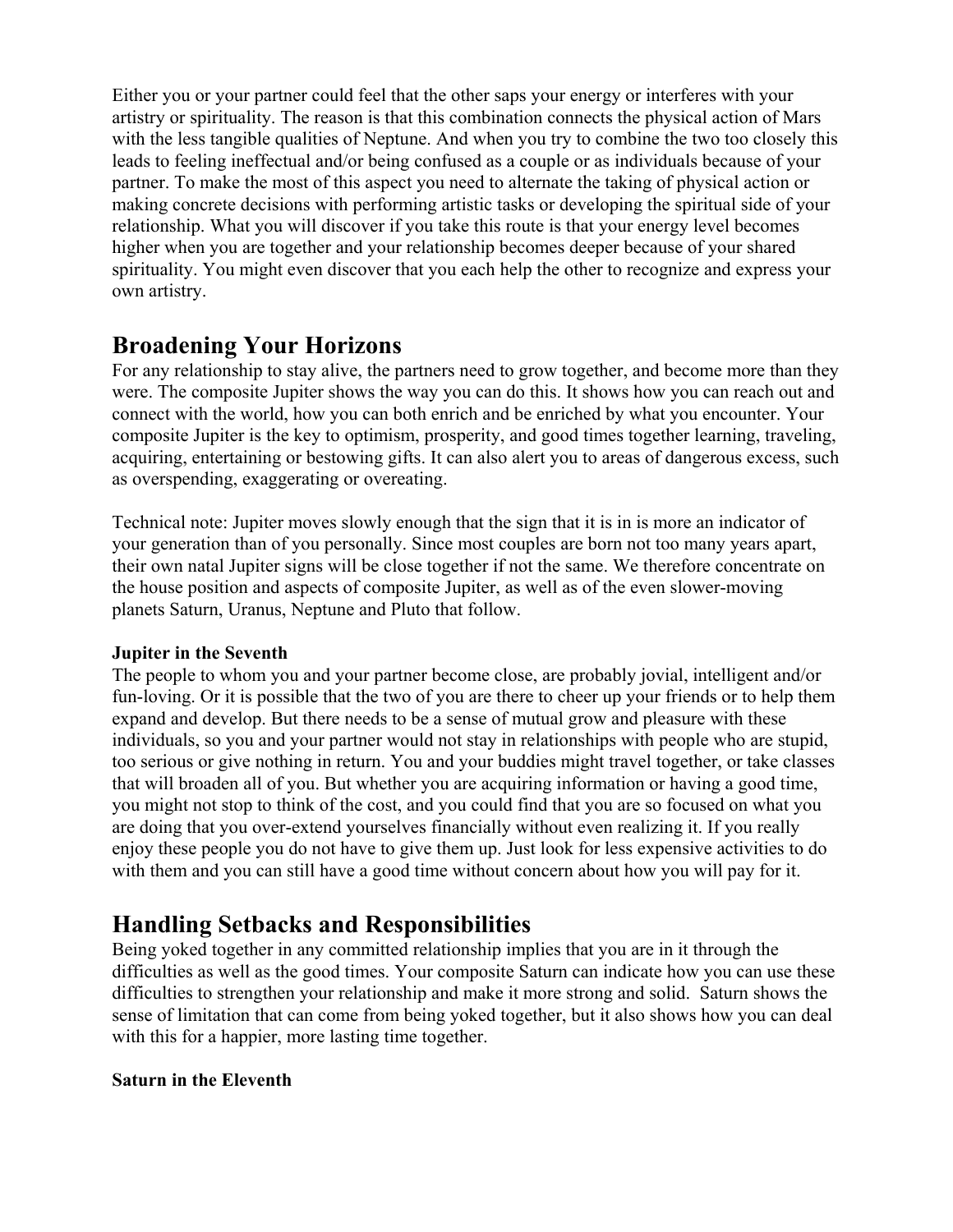With this placement, you and your partner probably do not go to parties to relax. In fact, you might avoid large groups of people, or at least feel uncomfortable at a gathering that is simply social. If there is a purpose for a meeting, or if a group has a practical reason for its existence, you are more likely to join in. You may even enjoy yourselves if you have something to teach these people or something to learn from them. When you do get involved, your joint seriousness and strong sense of responsibility will undoubtedly be noticed by others in the group. Therefore, the two of you may often be asked to be in charge. You can handle it, and possibly find the work pleasurable. Should it become too burdensome, you can always leave the group. On the more personal side, both of you should avoid criticizing your partner's behavior in groups because the criticized partner could feel restricted and become resentful.

# **Saturn square Pluto**

Power and authority are connected in your relationship. And when they are combined through cooperation can make you very powerful as a couple. However, with this aspect, you might tend to challenge each other for leadership instead of joining forces. And if you are involved in power struggles with each other neither of you are going to be able to utilize the full force of your leadership ability. So the world will see you as argumentative rather than authoritarian. And each of you could believe that your partner's frequent challenges to your expression of power makes you ineffectual. If you just complain about the state of your relationship, or even if you fight back, your relationship will probably not improve. Instead, bring your problems into the open and analyze them together. Look for ways to assert power together. You may have to work at it at first, but as the outer world shows you respect, you should start to believe that you really are powerful. Then cooperation will become easier and easier.

# **Spontaneity and Surprises**

In many ways Uranus provides relief from the solemn confinement of Saturn. Just when life seems too dull and regular, just when cabin fever is at its height, Uranus comes along to crack a joke, poke a hole in the wall that Saturn has erected, and let in some fresh air. Your composite Uranus shows how the two of you will handle individuality and eccentricity, and where irresponsibility or unpredictability might become an issue.

# **Uranus in the Fifth**

If you and your partner have children together, you could view them as creative, unusual or possibly rebellious. If they are defiant, you might wish they were more conforming, and if they are too conforming the two of you might try to make them more independent. In other words, you could concentrate on changing your children, no matter how they behave.

However, if you do not have children, or even if you do, you could use this placement in a completely different way. You might focus on your joint creativity or look for exciting ways to have fun or romance. Together you could develop a hobby that interests you both. It might involve modern technology, or the creative part of your minds. You could work at this hobby sporadically because the novelty wears off if you spend too much time at it. Besides, not becoming overly involved in your chosen avocation, you can still have time to pursue excitement in romance or in the games you play.

# **Otherworldly Aspirations**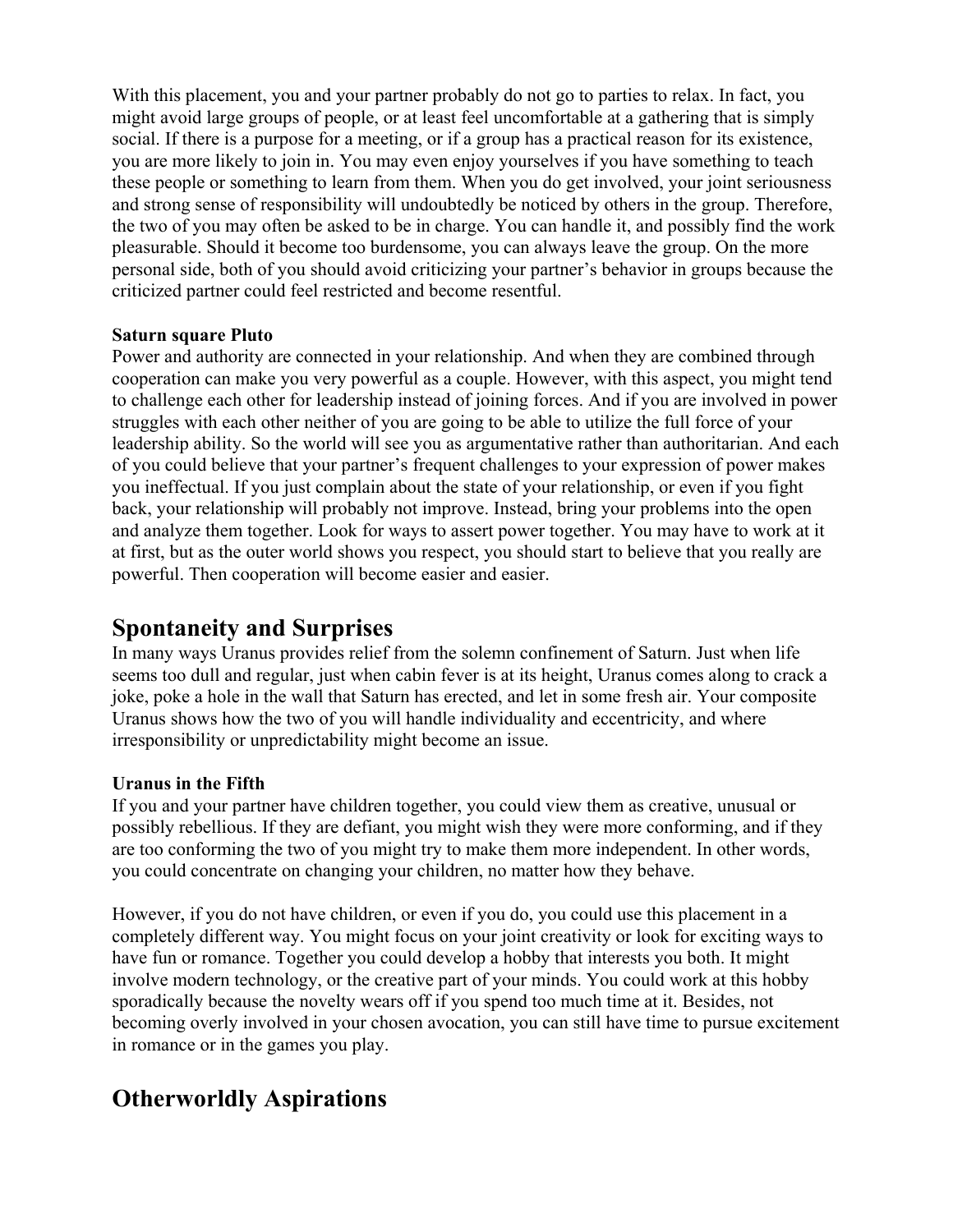Neptune offsets the limited, earthbound quality of Saturn in a different way, by ascending to a completely different plane of reality. Coming from a place that shimmers just beyond our reach, it carries with it a charismatic veil of glamour, which can either enhance or muddle your relations with the world and each other. The good thing is that Neptune can keep things softened and alive, so you don't get entrenched in Saturnine positions, and it can elevate the nitty-gritty to a lofty and beautiful plane, creating gentleness and a spiritual quality. The bad thing is that it can make communications unclear, paralyze action, obliterate separate identity and make you anxious about whether you can even function in this world. If you listen to what Neptune is trying to tell you, though, it can make your relationship sublime and can promote your joining at a soul level, enabling you to communicate wordlessly.

# **Neptune in the Tenth**

If you and your partner share a career, it could be in the helping-healing professionals, or in a field that is spiritually- oriented, involves artistry or makes use of your imagination. But whether or not you work together, when the you project yourselves into the outer world as a couple you may be viewed as charismatic. Or possibly there is an enigmatic quality about the two of you that makes your public image unclear. So that different people view you in different ways, and some could simply find you confusing. This idea might upset you because you do not want to be misunderstood. However, instead of being upset you should look upon this as a blessing and use it to your advantage. There may be times when a particular face will more appropriate than another and you can use your talent to change your image as it suits you.

# **Issues of Power**

In every relationship there is the potential for a power struggle, and for deeply felt emotions that can either bring about great schisms or move the two of you into profound changes and growth. These awesome unconscious forces are ruled by Pluto. The house where your composite Pluto resides can alert you to the areas where you are most likely to exert your collective power on the outside world and also to play out your own struggles for dominance. Any aspects that Pluto makes (and most of these will be found above in connection with earlier-mentioned planets) give more information about these struggles and how to deal with them in your relationship. While Pluto can be experienced as disrupting, there is also something very sexy about it, and once you understand what is going on it can bring about the most profound changes and renewal.

# **Pluto in the Ninth**

You and your partner could be leaders in the areas of politics, religion or higher education so that you can exert power in the world. Or you might use this placement more personally. You could have strong shared ideas on any or all of these subjects and forcefully try to push them onto others. Or perhaps your strong ideas are not shared and either or both of you try to control the viewpoint of the other. In either of these cases, disagreement could lead to violent eruptions. If you are frequently battling with each other you might want to become active in a political, religious or educational group. You should quickly find yourselves in positions of power. And feeling empowered rather than threatened, may help you to discover ideas on which you agree. Then you can present a united front and be more influential with outsiders, including those who previously disagreed with you.

# **Your Paths to Fulfillment**